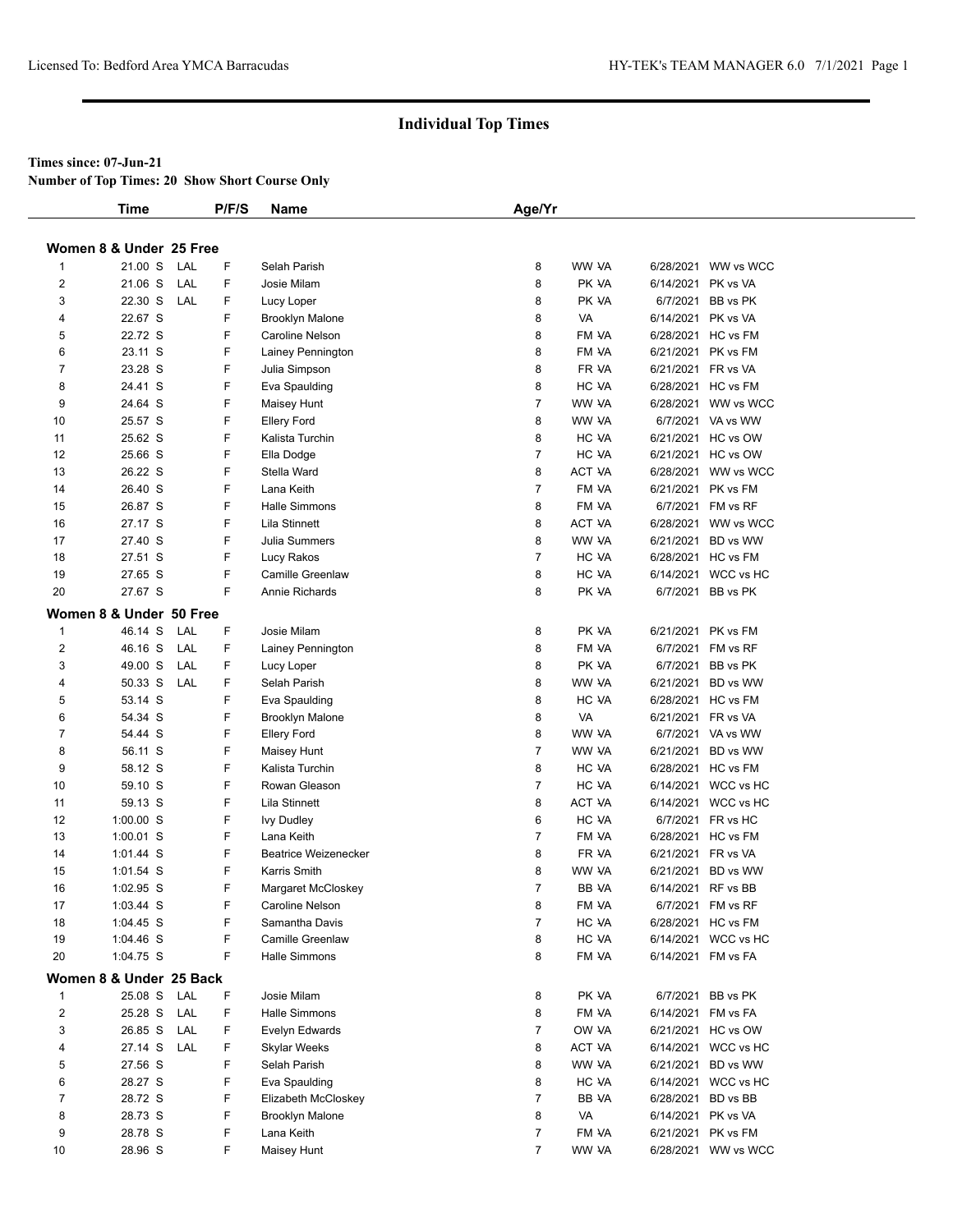**Number of Top Times: 20 Show Short Course Only**

|                     | <b>Time</b>               |            | P/F/S  | Name                        | Age/Yr         |        |                    |                     |  |
|---------------------|---------------------------|------------|--------|-----------------------------|----------------|--------|--------------------|---------------------|--|
|                     |                           |            |        |                             |                |        |                    |                     |  |
| 11                  | 29.26 S                   |            | F      | Julia Simpson               | 8              | FR VA  | 6/21/2021 FR vs VA |                     |  |
| 12                  | 30.53 S                   |            | F      | Ella Dodge                  | 7              | HC VA  |                    | 6/7/2021 FR vs HC   |  |
| 13                  | 30.56 S                   |            | F      | Dabney Morrison             | 6              | OW VA  |                    | 6/21/2021 HC vs OW  |  |
| 14                  | 30.90 S                   |            | F      | Karris Smith                | 8              | WW VA  | 6/14/2021          | WW vs OW            |  |
| 15                  | 31.57 S                   |            | F      | Caroline Nelson             | 8              | FM VA  |                    | 6/28/2021 HC vs FM  |  |
| 16                  | 31.78 S                   |            | F      | <b>Lillie Zwald</b>         | 8              | FM VA  |                    | 6/28/2021 HC vs FM  |  |
| 17                  | 31.89 S                   |            | F      | Madelyn Schmutz             | $\overline{7}$ | FR VA  | 6/21/2021 FR vs VA |                     |  |
| 18                  | 32.09 S                   |            | F      | Stella Ward                 | 8              | ACT VA |                    | 6/28/2021 WW vs WCC |  |
| 19                  | 32.39 S                   |            | F      | <b>Camille Greenlaw</b>     | 8              | HC VA  |                    | 6/7/2021 FR vs HC   |  |
| 20                  | 32.55 S                   |            | F      | Kalista Turchin             | 8              | HC VA  |                    | 6/21/2021 HC vs OW  |  |
|                     | Women 8 & Under 25 Breast |            |        |                             |                |        |                    |                     |  |
|                     | 29.52 S                   | LAL        |        |                             |                |        |                    |                     |  |
| $\mathbf{1}$        |                           |            | F      | Selah Parish                | 8              | WW VA  |                    | 6/14/2021 WW vs OW  |  |
| $\overline{2}$<br>3 | 29.61 S<br>30.01 S        | LAL<br>LAL | F<br>F | Lainey Pennington           | 8              | FM VA  |                    | 6/28/2021 HC vs FM  |  |
|                     |                           |            |        | Skylar Weeks                | 8              | ACT VA |                    | 6/21/2021 WCC vs RF |  |
| 4                   | 30.78 S                   |            | F      | Halle Simmons               | 8              | FM VA  |                    | 6/21/2021 PK vs FM  |  |
| 5                   | 31.15 S                   |            | F      | Lucy Loper                  | 8              | PK VA  | 6/28/2021          | OW vs PK            |  |
| 6                   | 31.16 S                   |            | F      | Josie Milam                 | 8              | PK VA  |                    | 6/21/2021 PK vs FM  |  |
| $\overline{7}$      | 36.21 S                   |            | F      | Rowan Gleason               | 7              | HC VA  |                    | 6/21/2021 HC vs OW  |  |
| 8                   | 37.00 S                   |            | F      | Evelyn Edwards              | $\overline{7}$ | OW VA  |                    | 6/21/2021 HC vs OW  |  |
| 9                   | 38.34 S                   |            | F      | <b>Brooklyn Malone</b>      | 8              | VA     | 6/21/2021 FR vs VA |                     |  |
| 10                  | 38.52 S                   |            | F      | Lana Keith                  | $\overline{7}$ | FM VA  |                    | 6/21/2021 PK vs FM  |  |
| 11                  | 38.67 S                   |            | F      | <b>Ellery Ford</b>          | 8              | WW VA  | 6/21/2021          | BD vs WW            |  |
| 12                  | 39.50 S                   |            | F      | Eve Flavin                  | 8              | OW VA  |                    | 6/21/2021 HC vs OW  |  |
| 13                  | 40.42 S                   |            | F      | Karris Smith                | 8              | WW VA  |                    | 6/14/2021 WW vs OW  |  |
| 14                  | 43.47 S                   |            | F      | Elizabeth McCloskey         | $\overline{7}$ | BB VA  | 6/28/2021          | BD vs BB            |  |
| 15                  | 43.81 S                   |            | F      | <b>Aubrey Comiskey</b>      | 8              | FM VA  | 6/21/2021 PK vs FM |                     |  |
| 16                  | 44.66 S                   |            | F      | Margaret McCloskey          | $\overline{7}$ | BB VA  | 6/28/2021 BD vs BB |                     |  |
| 17                  | 44.97 S                   |            | F      | <b>Beatrice Weizenecker</b> | 8              | FR VA  | 6/21/2021 FR vs VA |                     |  |
| 18                  | 47.73 S                   |            | F      | Lucy Rakos                  | $\overline{7}$ | HC VA  |                    | 6/28/2021 HC vs FM  |  |
| 19                  | $1:00.08$ S               |            | F      | Amelia Cope                 | $\overline{7}$ | FM VA  |                    | 6/28/2021 HC vs FM  |  |
|                     | Women 8 & Under 25 Fly    |            |        |                             |                |        |                    |                     |  |
| $\mathbf{1}$        | 23.79 S                   | LAL        | F      | Lainey Pennington           | 8              | FM VA  |                    | 6/28/2021 HC vs FM  |  |
| $\boldsymbol{2}$    | 26.38 S                   | LAL        | F      | Selah Parish                | 8              | WW VA  |                    | 6/14/2021 WW vs OW  |  |
| 3                   | 27.29 S                   |            | F      | Lucy Loper                  | 8              | PK VA  |                    | 6/28/2021 OW vs PK  |  |
| 4                   | 27.39 S                   |            | F      | <b>Halle Simmons</b>        | 8              | FM VA  |                    | 6/28/2021 HC vs FM  |  |
| 5                   | 28.43 S                   |            | F      | Skylar Weeks                | 8              | ACT VA |                    | 6/28/2021 WW vs WCC |  |
| 6                   | 28.49 S                   |            | F      | Maisey Hunt                 | $\overline{7}$ | WW VA  | 6/14/2021          | WW vs OW            |  |
| $\overline{7}$      | 29.50 S                   |            | F      | Evelyn Edwards              | $\overline{7}$ | OW VA  |                    | 6/7/2021 OW vs BD   |  |
| 8                   | 29.62 S                   |            | F      | <b>Brooklyn Malone</b>      | 8              | VA     | 6/21/2021 FR vs VA |                     |  |
| 9                   | 30.49 S                   |            | F      | <b>Ellery Ford</b>          | 8              | WW VA  |                    | 6/28/2021 WW vs WCC |  |
| 10                  | 30.82 S                   |            | F      | Josie Milam                 | 8              | PK VA  | 6/7/2021           | BB vs PK            |  |
| 11                  | 30.90 S                   |            | F      | Ella Dodge                  | 7              | HC VA  |                    | 6/28/2021 HC vs FM  |  |
| 12                  | 31.65 S                   |            | F      | Karris Smith                | 8              | WW VA  |                    | 6/21/2021 BD vs WW  |  |
| 13                  | 35.61 S                   |            | F      | Lana Keith                  | 7              | FM VA  | 6/14/2021 FM vs FA |                     |  |
| 14                  | 36.27 S                   |            | F      | Lila Stinnett               | 8              | ACT VA |                    | 6/7/2021 WCC vs FA  |  |
| 15                  | 36.88 S                   |            | F      | Jona Chisolm                | 6              | PK VA  |                    | 6/21/2021 PK vs FM  |  |
| 16                  | 38.51 S                   |            | F      | Lizzie Milam                | 8              | PK VA  |                    | 6/21/2021 PK vs FM  |  |
| 17                  | 41.10 S                   |            | F      | Elsa Wolff                  | 8              | PK VA  |                    | 6/21/2021 PK vs FM  |  |
| 18                  | 41.28 S                   |            | F      | Molly Kate Buchanan         | $\overline{7}$ | PK VA  | 6/14/2021 PK vs VA |                     |  |
| 19                  | 44.63 S                   |            | F      | Karis Wu                    | 8              | FM VA  | 6/14/2021 FM vs FA |                     |  |
| 20                  | 46.25 S                   |            | F      | Eve Flavin                  | 8              | OW VA  |                    | 6/21/2021 HC vs OW  |  |
|                     | Women 8 & Under 100 IM    |            |        |                             |                |        |                    |                     |  |
| $\mathbf{1}$        | 2:00.10 S LAL             |            | F      | Josie Milam                 | 8              | PK VA  | 6/14/2021 PK vs VA |                     |  |
|                     |                           |            |        |                             |                |        |                    |                     |  |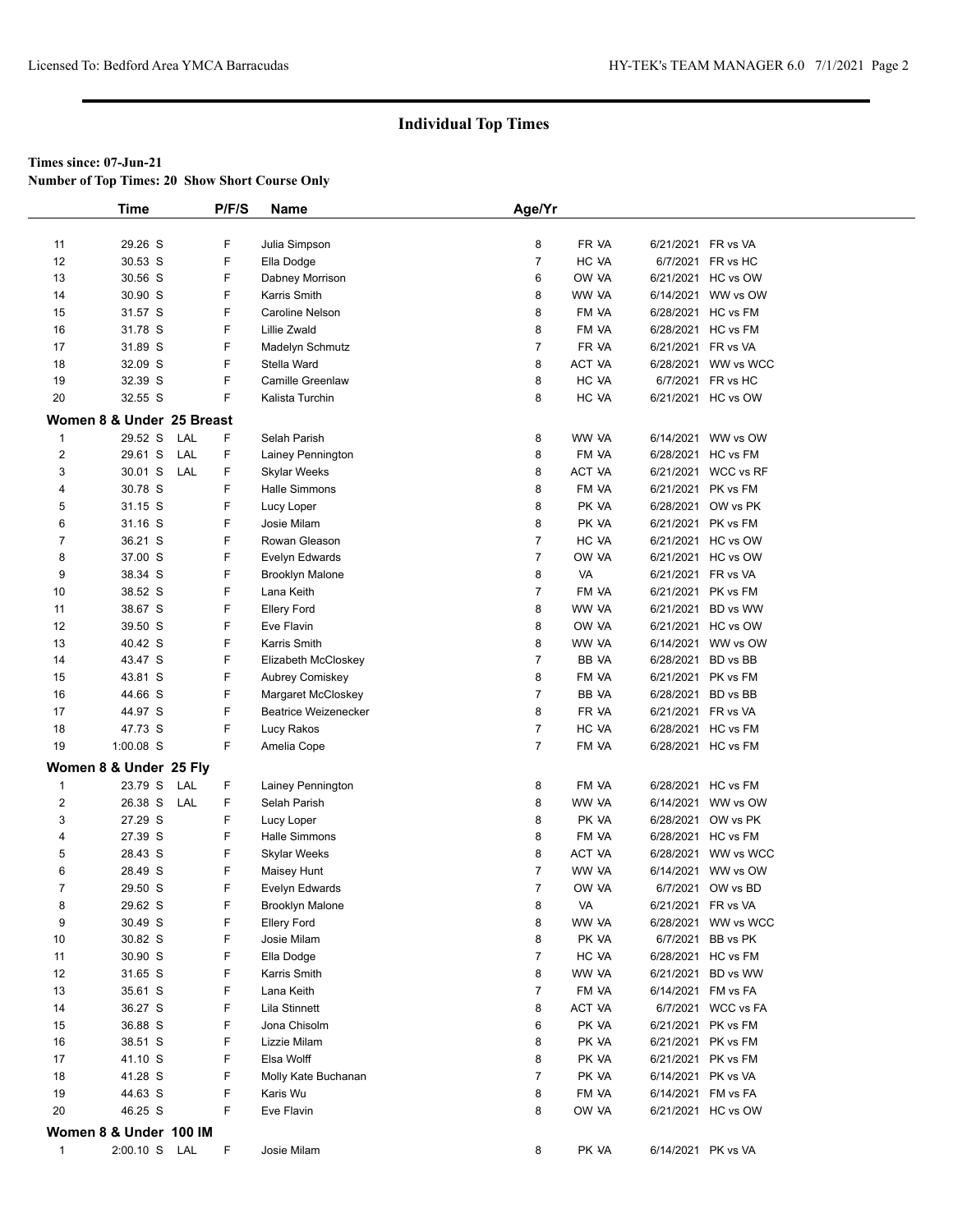**Number of Top Times: 20 Show Short Course Only**

|                  | <b>Time</b>               | P/F/S | Name                    | Age/Yr         |           |                    |                     |  |
|------------------|---------------------------|-------|-------------------------|----------------|-----------|--------------------|---------------------|--|
|                  |                           |       |                         |                |           |                    |                     |  |
| $\overline{2}$   | $2:00.61$ S<br>LAL        | F     | Lainey Pennington       | 8              | FM VA     | 6/7/2021           | FM vs RF            |  |
| 3                | 2:13.26 S<br>LAL          | F     | Selah Parish            | 8              | WW VA     |                    | 6/7/2021 VA vs WW   |  |
| 4                | 2:21.49 S                 | F     | Evelyn Edwards          | $\overline{7}$ | OW VA     |                    | 6/21/2021 HC vs OW  |  |
| 5                | 2:31.23 S                 | F     | Halle Simmons           | 8              | FM VA     | 6/21/2021          | PK vs FM            |  |
| 6                | 2:37.87 S                 | F     | Karris Smith            | 8              | WW VA     |                    | 6/28/2021 WW vs WCC |  |
|                  | <b>Women 9-10 25 Free</b> |       |                         |                |           |                    |                     |  |
| $\mathbf{1}$     | 15.71 S<br>LAL            | F     | <b>Broughton Webb</b>   | 10             | OW VA     | 6/28/2021          | OW vs PK            |  |
| $\boldsymbol{2}$ | 15.73 S<br>LAL            | F     | Xenia Bannister         | 10             | PK VA     | 6/28/2021          | OW vs PK            |  |
| 3                | 16.04 S<br>LAL            | F     | <b>Taylor Woodruff</b>  | 10             | OW VA     | 6/21/2021          | HC vs OW            |  |
| 4                | LAL<br>17.29 S            | F     | Jameson Johnson         | 10             | WW VA     | 6/14/2021          | WW vs OW            |  |
| 5                | 17.38 S<br>LAL            | F     | Callen Campbell         | 10             | OW VA     | 6/21/2021          | HC vs OW            |  |
| 6                | 17.46 S<br>LAL            | F     | Phebe Dodge             | 10             | HC VA     | 6/21/2021          | HC vs OW            |  |
| $\overline{7}$   | 17.88 S<br>LAL            | F     | Leeanna Smith           | 10             | ACT VA    | 6/28/2021          | WW vs WCC           |  |
| 8                | 17.95 S<br>LAL            | F     | Sophie Richards         | 9              | PK VA     | 6/21/2021          | PK vs FM            |  |
| 9                | 18.85 S                   | F     | Leyla Reyes             | 9              | PK VA     | 6/28/2021          | OW vs PK            |  |
| 10               | 18.96 S                   | F     | Emerson Eiban           | 9              | FM VA     | 6/21/2021          | PK vs FM            |  |
| 11               | 18.97 S                   | F     | Delaney Rodriguez       | 10             | PK VA     | 6/28/2021          | OW vs PK            |  |
| 12               | 19.05 S                   | F     | <b>Bailee Stickle</b>   | 10             | VA        | 6/28/2021 VA vs RF |                     |  |
| 13               | 19.18 S                   | F     | Virginia Phillips       | 9              | PK VA     | 6/21/2021          | PK vs FM            |  |
| 14               | 19.43 S                   | F     | Rome Petrikonis         | 10             | PK VA     | 6/14/2021 PK vs VA |                     |  |
| 15               | 19.45 S                   | F     | June Sinclair           | 10             | PK VA     |                    | 6/21/2021 PK vs FM  |  |
| 16               | 19.59 S                   | F     | <b>Krisiley Stengel</b> | 10             | HC VA     |                    | 6/28/2021 HC vs FM  |  |
| 17               | 19.71 S                   | F     | Kenleigh Holt           | 10             | OW VA     | 6/7/2021           | OW vs BD            |  |
| 18               | 20.05 S                   | F     | Eliza Fink              | 10             | ACT VA    | 6/21/2021          | <b>WCC vs RF</b>    |  |
| 19               | 20.11 S                   | F     | Lila Basten             | 10             | PK VA     | 6/28/2021          | OW vs PK            |  |
| 20               | 20.14 S                   | F     | Kylei Davis             | 10             | BD VA     |                    | 6/7/2021 OW vs BD   |  |
|                  | <b>Women 9-10 50 Free</b> |       |                         |                |           |                    |                     |  |
| $\mathbf{1}$     | 34.07 S<br>LAL            | F     | <b>Broughton Webb</b>   | 10             | OW VA     |                    | 6/28/2021 OW vs PK  |  |
| $\boldsymbol{2}$ | 34.70 S<br>LAL            | F     | <b>Taylor Woodruff</b>  | 10             | OW VA     | 6/14/2021          | WW vs OW            |  |
| 3                | LAL<br>35.55 S            | F     | Xenia Bannister         | 10             | PK VA     | 6/28/2021          | OW vs PK            |  |
| 4                | LAL<br>37.66 S            | F     | Leeanna Smith           | 10             | ACT VA    |                    | 6/21/2021 WCC vs RF |  |
| 5                | 38.92 S<br>LAL            | F     | Jameson Johnson         | 10             | WW VA     |                    | 6/28/2021 WW vs WCC |  |
| 6                | 39.21 S<br>LAL            | F     | Callen Campbell         | 10             | OW VA     | 6/28/2021          | OW vs PK            |  |
| 7                | 41.46 S                   | F     | Sophie Richards         | 9              | PK VA     | 6/7/2021           | BB vs PK            |  |
| 8                | 41.54 S                   | F     | Phebe Dodge             | 10             | HC VA     |                    | 6/28/2021 HC vs FM  |  |
| 9                | 41.82 S                   | F     | Delaney Rodriguez       | 10             | PK VA     |                    | 6/21/2021 PK vs FM  |  |
| 10               | 42.38 S                   | F     | Leyla Reyes             | 9              | PK VA     | 6/28/2021          | OW vs PK            |  |
| 11               | 43.07 S                   | F     | <b>Emerson Eiban</b>    | 9              | FM VA     |                    | 6/7/2021 FM vs RF   |  |
| 12               | 43.34 S                   | F     | Rome Petrikonis         | 10             | PK VA     | 6/14/2021 PK vs VA |                     |  |
| 13               | 43.65 S                   | F     | Krisiley Stengel        | 10             | HC VA     |                    | 6/28/2021 HC vs FM  |  |
| 14               | 44.31 S                   | F     | Ada Compton             | 10             | <b>RF</b> |                    | 6/21/2021 WCC vs RF |  |
| 15               | 44.34 S                   | F     | Ava Rempfer             | 9              | HC VA     |                    | 6/21/2021 HC vs OW  |  |
| 16               | 44.40 S                   | F     | <b>Bailee Stickle</b>   | 10             | VA        | 6/28/2021 VA vs RF |                     |  |
| 17               | 44.45 S                   | F     | June Sinclair           | 10             | PK VA     | 6/14/2021          | PK vs VA            |  |
| 18               | 45.21 S                   | F     | Virginia Phillips       | 9              | PK VA     | 6/14/2021 PK vs VA |                     |  |
| 19               | 45.25 S                   | F     | Meredith Cox            | 9              | FM VA     |                    | 6/7/2021 FM vs RF   |  |
| 20               | 45.50 S                   | F     | Nora Compton            | 10             | RF        |                    | 6/21/2021 WCC vs RF |  |
|                  | <b>Women 9-10 25 Back</b> |       |                         |                |           |                    |                     |  |
| $\mathbf{1}$     | 18.71 S LAL               | F     | <b>Taylor Woodruff</b>  | 10             | OW VA     |                    | 6/28/2021 OW vs PK  |  |
| $\overline{2}$   | 19.03 S<br>LAL            | F     | <b>Broughton Webb</b>   | 10             | OW VA     | 6/7/2021           | OW vs BD            |  |
| 3                | 20.72 S<br>LAL            | F     | Callen Campbell         | 10             | OW VA     |                    | 6/21/2021 HC vs OW  |  |
| 4                | 20.81 S<br>LAL            | F     | Eliza Fink              | 10             | ACT VA    |                    | 6/21/2021 WCC vs RF |  |
| 5                | 21.04 S LAL               | F.    | Jameson Johnson         | 10             | WW VA     |                    | 6/14/2021 WW vs OW  |  |
|                  |                           |       |                         |                |           |                    |                     |  |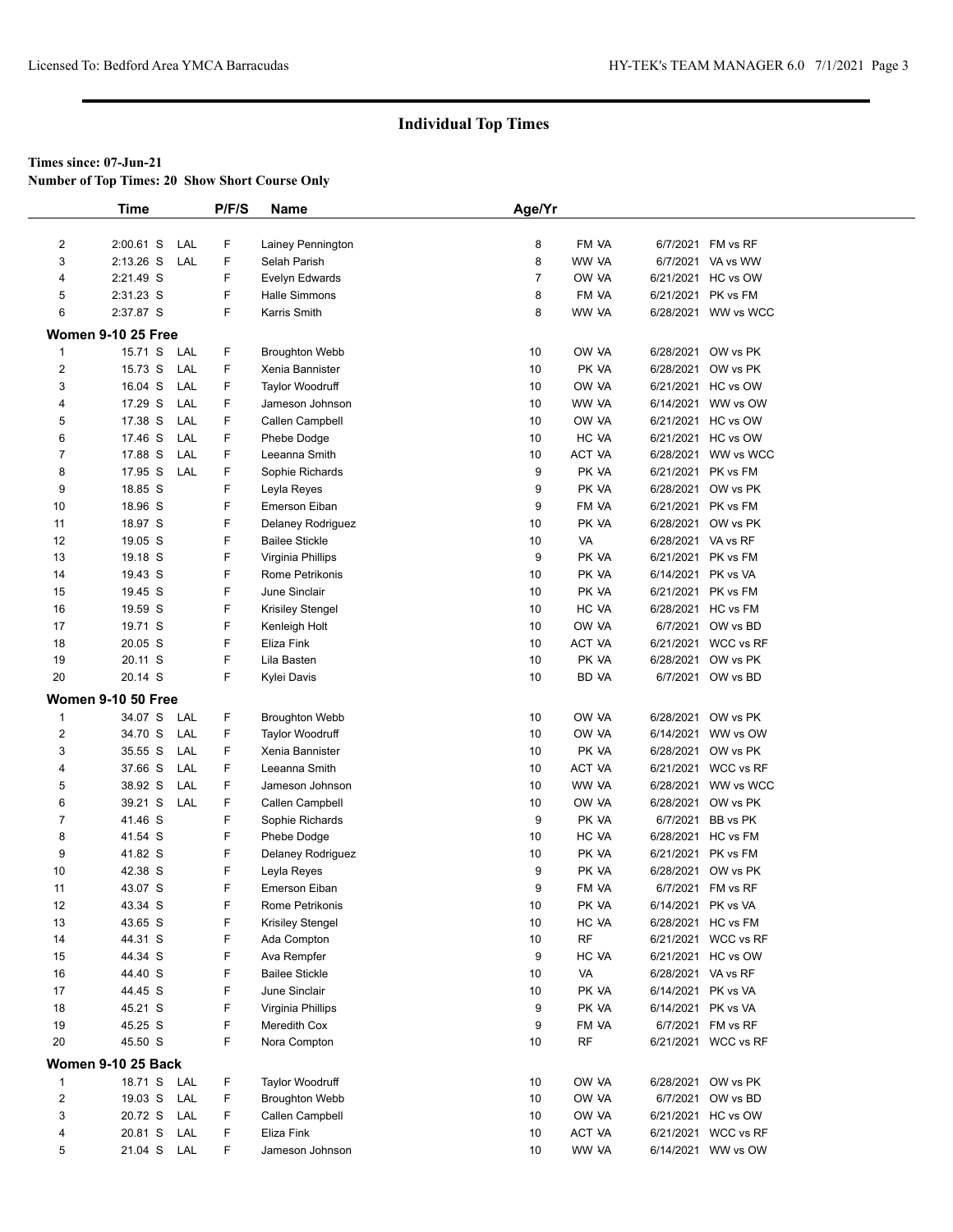**Number of Top Times: 20 Show Short Course Only**

|                          | <b>Time</b>          |     | P/F/S | Name                   | Age/Yr |             |                    |                     |
|--------------------------|----------------------|-----|-------|------------------------|--------|-------------|--------------------|---------------------|
|                          |                      |     |       |                        |        |             |                    |                     |
| 6                        | 21.06 S              | LAL | F     | Phebe Dodge            | 10     | HC VA       |                    | 6/14/2021 WCC vs HC |
| 7                        | 22.70 S              | LAL | F     | Rome Petrikonis        | 10     | PK VA       | 6/21/2021 PK vs FM |                     |
| 8                        | 22.80 S              | LAL | F     | Kenleigh Holt          | 10     | OW VA       |                    | 6/28/2021 OW vs PK  |
| 9                        | 22.91 S              | LAL | F     | Saya Hirst             | 10     | BD VA       | 6/28/2021          | BD vs BB            |
| 10                       | 23.51 S              |     | F     | Delaney Rodriguez      | 10     | PK VA       |                    | 6/28/2021 OW vs PK  |
| 11                       | 23.96 S              |     | F     | Nora Compton           | 10     | RF          | 6/28/2021 VA vs RF |                     |
| 12                       | 24.26 S              |     | F     | Leyla Reyes            | 9      | PK VA       | 6/21/2021 PK vs FM |                     |
| 13                       | 24.29 S              |     | F     | <b>Marley Bradley</b>  | 10     | BD VA       | 6/28/2021 BD vs BB |                     |
| 14                       | 24.45 S              |     | F     | Sophie Richards        | 9      | PK VA       | 6/21/2021 PK vs FM |                     |
| 15                       | 24.71 S              |     | F     | Neko Colbert           | 9      | HC VA       |                    | 6/14/2021 WCC vs HC |
| 16                       | 24.72 S              |     | F     | Ava Rempfer            | 9      | HC VA       | 6/28/2021 HC vs FM |                     |
| 17                       | 24.89 S              |     | F     | Krisiley Stengel       | 10     | HC VA       |                    | 6/14/2021 WCC vs HC |
| 18                       | 25.50 S              |     | F     | June Sinclair          | 10     | PK VA       |                    | 6/28/2021 OW vs PK  |
| 19                       | 25.68 S              |     | F     | Emerson Eiban          | 9      | FM VA       |                    | 6/28/2021 HC vs FM  |
| 20                       | 25.73 S              |     | F     | Ellington Hermosa      | 9      | HC VA       |                    | 6/7/2021 FR vs HC   |
|                          |                      |     |       |                        |        |             |                    |                     |
|                          | Women 9-10 25 Breast |     |       |                        |        |             |                    |                     |
| 1                        | 19.93 S              | LAL | F     | <b>Broughton Webb</b>  | 10     | OW VA       |                    | 6/14/2021 WW vs OW  |
| $\overline{2}$           | 22.71 S              | LAL | F     | Xenia Bannister        | 10     | PK VA       |                    | 6/28/2021 OW vs PK  |
| 3                        | 23.00 S              | LAL | F     | <b>Taylor Woodruff</b> | 10     | OW VA       |                    | 6/7/2021 OW vs BD   |
| 4                        | 23.33 S              | LAL | F     | Virginia Phillips      | 9      | PK VA       |                    | 6/28/2021 OW vs PK  |
| 5                        | 23.48 S              | LAL | F     | Phebe Dodge            | 10     | HC VA       |                    | 6/7/2021 FR vs HC   |
| 6                        | 25.62 S              |     | F     | Lauren Bliss           | 10     | <b>FAST</b> | 6/21/2021 FA vs BB |                     |
| 7                        | 26.04 S              |     | F     | Annabelle Fischer      | 9      | PK VA       | 6/21/2021 PK vs FM |                     |
| 8                        | 26.12 S              |     | F     | Meredith Cox           | 9      | FM VA       |                    | 6/28/2021 HC vs FM  |
| 9                        | 26.40 S              |     | F     | Jameson Johnson        | 10     | WW VA       |                    | 6/21/2021 BD vs WW  |
| 10                       | 26.52 S              |     | F     | June Sinclair          | 10     | PK VA       | 6/21/2021 PK vs FM |                     |
| 11                       | 26.57 S              |     | F     | Kenleigh Holt          | 10     | OW VA       |                    | 6/21/2021 HC vs OW  |
| $12*$                    | 26.61 S              |     | F     | Leeanna Smith          | 10     | ACT VA      |                    | 6/14/2021 WCC vs HC |
| $12*$                    | 26.61 S              |     | F     | Ava Dragan             | 10     | <b>RF</b>   | 6/14/2021 RF vs BB |                     |
| 14                       | 27.13 S              |     | F     | Mary McCloskey         | 10     | BB VA       |                    | 6/7/2021 BB vs PK   |
| 15                       | 28.00 S              |     | F     | Kylei Davis            | 10     | BD VA       |                    | 6/21/2021 BD vs WW  |
| 16                       | 28.14 S              |     | F     | Emerson Eiban          | 9      | FM VA       | 6/14/2021 FM vs FA |                     |
| 17                       | 28.39 S              |     | F     | Neko Colbert           | 9      | HC VA       |                    | 6/21/2021 HC vs OW  |
| 18                       | 28.46 S              |     | F     | Ali Hoffman            | 10     | PK VA       |                    | 6/28/2021 OW vs PK  |
| 19                       | 28.49 S              |     | F     | Krisiley Stengel       | 10     | HC VA       |                    | 6/21/2021 HC vs OW  |
| 20                       | 28.73 S              |     | F     | Fiona Bean Locklin     | 10     | PK VA       |                    | 6/28/2021 OW vs PK  |
| <b>Women 9-10 25 Fly</b> |                      |     |       |                        |        |             |                    |                     |
| 1                        | 17.34 S              | LAL | F     | <b>Taylor Woodruff</b> | 10     | OW VA       |                    | 6/28/2021 OW vs PK  |
| 2                        | 18.16 S              | LAL | F     | <b>Broughton Webb</b>  | 10     | OW VA       |                    | 6/7/2021 OW vs BD   |
| 3                        | 18.43 S              | LAL | F     | Callen Campbell        | 10     | OW VA       |                    | 6/21/2021 HC vs OW  |
| 4                        | 18.92 S              | LAL | F     | Leeanna Smith          | 10     | ACT VA      |                    | 6/28/2021 WW vs WCC |
| 5                        | 19.31 S              | LAL | F     | Xenia Bannister        | 10     | PK VA       |                    | 6/28/2021 OW vs PK  |
| 6                        | 20.06 S              | LAL | F     | Phebe Dodge            | 10     | HC VA       |                    | 6/7/2021 FR vs HC   |
| 7                        | 20.42 S              | LAL | F     | Sophie Richards        | 9      | PK VA       | 6/21/2021 PK vs FM |                     |
| 8                        | 20.44 S              | LAL | F     | Krisiley Stengel       | 10     | HC VA       |                    | 6/7/2021 FR vs HC   |
| 9                        | 20.53 S              | LAL | F     | Rome Petrikonis        | 10     | PK VA       |                    | 6/21/2021 PK vs FM  |
| 10                       | 20.74 S              | LAL | F     | Jameson Johnson        | 10     | WW VA       |                    | 6/21/2021 BD vs WW  |
| 11                       | 22.74 S              |     | F     | Kenleigh Holt          | 10     | OW VA       |                    | 6/14/2021 WW vs OW  |
| $12*$                    | 23.10 S              |     | F     | Mary McCloskey         | 10     | BB VA       |                    | 6/7/2021 BB vs PK   |
| $12*$                    | 23.10 S              |     | F     | June Sinclair          | 10     | PK VA       | 6/21/2021 PK vs FM |                     |
| 14                       | 23.18 S              |     | F     | Leyla Reyes            | 9      | PK VA       | 6/21/2021 PK vs FM |                     |
| 15                       | 23.23 S              |     | F     | <b>Shelton Speakes</b> | 9      | VA          | 6/21/2021 FR vs VA |                     |
| 16                       | 23.98 S              |     | F     | Delaney Rodriguez      | 10     | PK VA       | 6/21/2021 PK vs FM |                     |
| 17                       | 24.13 S              |     | F     | Meredith Cox           | 9      | FM VA       | 6/21/2021 PK vs FM |                     |
|                          |                      |     |       |                        |        |             |                    |                     |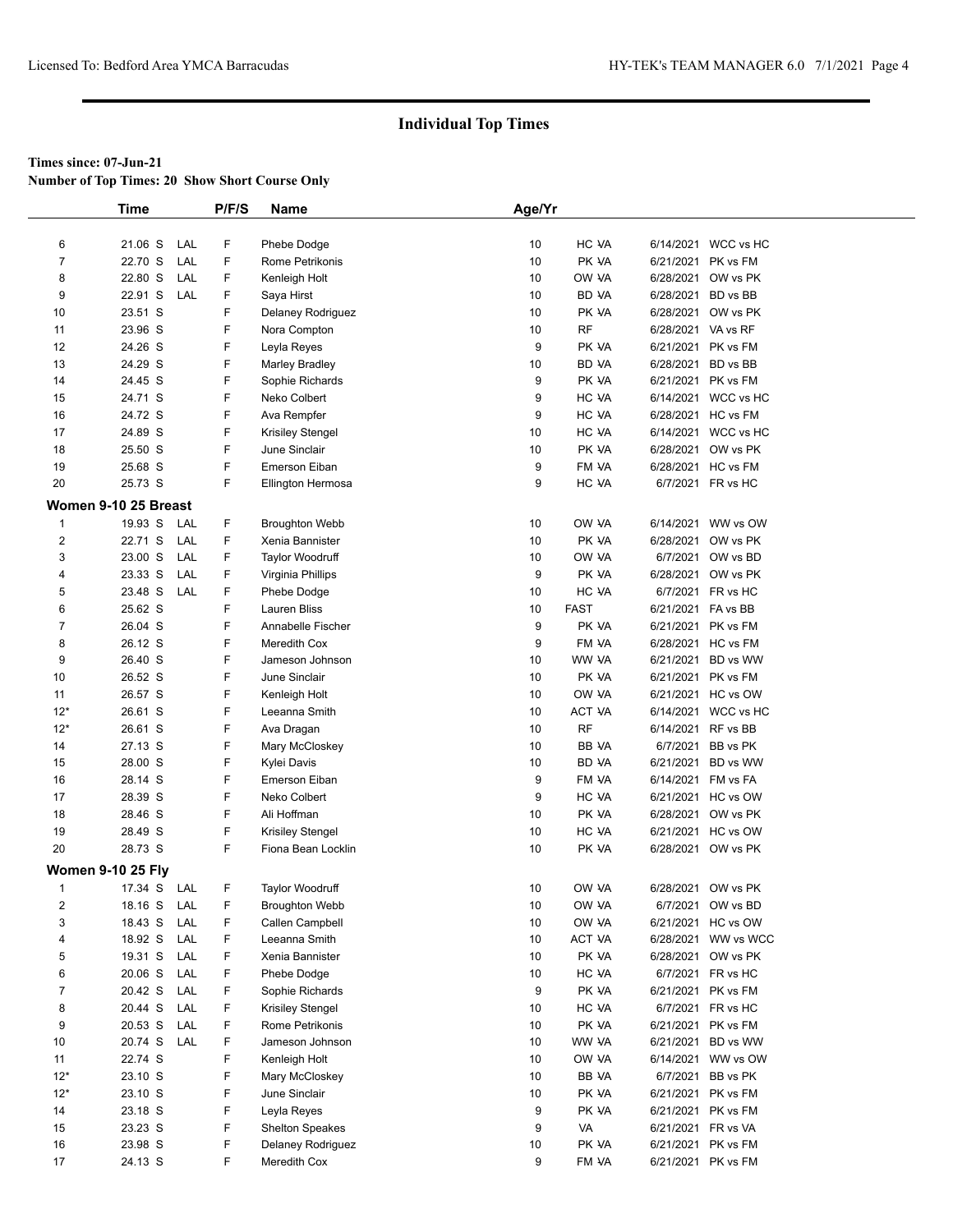**Number of Top Times: 20 Show Short Course Only**

|                  | <b>Time</b>                 | P/F/S | Name                   | Age/Yr |             |                    |                     |  |
|------------------|-----------------------------|-------|------------------------|--------|-------------|--------------------|---------------------|--|
|                  |                             |       |                        |        |             |                    |                     |  |
| 18               | 24.61 S                     | F     | Virginia Phillips      | 9      | PK VA       |                    | 6/28/2021 OW vs PK  |  |
| 19               | 24.88 S                     | F     | Kinley Tuck            | 10     | WW VA       | 6/28/2021          | WW vs WCC           |  |
| 20               | 25.45 S                     | F     | Lani Midkiff           | 10     | HC VA       |                    | 6/28/2021 HC vs FM  |  |
|                  | <b>Women 9-10 100 IM</b>    |       |                        |        |             |                    |                     |  |
| $\mathbf{1}$     | $1:26.26$ S<br>LAL          | F     | <b>Broughton Webb</b>  | 10     | OW VA       | 6/7/2021           | OW vs BD            |  |
| $\overline{2}$   | $1:28.03$ S<br>LAL          | F     | Taylor Woodruff        | 10     | OW VA       | 6/7/2021           | OW vs BD            |  |
| 3                | LAL<br>1:45.40 S            | F     | Phebe Dodge            | 10     | HC VA       |                    | 6/14/2021 WCC vs HC |  |
| 4                | LAL<br>1:45.80 S            | F     | Callen Campbell        | 10     | OW VA       | 6/28/2021          | OW vs PK            |  |
| 5                | 1:47.76 S<br>LAL            | F     | Rome Petrikonis        | 10     | PK VA       | 6/28/2021          | OW vs PK            |  |
| 6                | 1:49.14 S                   | F     | Leeanna Smith          | 10     | ACT VA      |                    | 6/14/2021 WCC vs HC |  |
| $\overline{7}$   | 1:49.41 S                   | F     | Xenia Bannister        | 10     | PK VA       | 6/21/2021          | PK vs FM            |  |
| 8                | 1:49.52 S                   | F     | Meredith Cox           | 9      | FM VA       | 6/21/2021          | PK vs FM            |  |
| 9                | 1:51.81 S                   | F     | Emerson Eiban          | 9      | FM VA       |                    | 6/28/2021 HC vs FM  |  |
| 10               | 1:55.16 S                   | F     | Eliza Fink             | 10     | ACT VA      |                    | 6/14/2021 WCC vs HC |  |
| 11               | 1:55.53 S                   | F     | Jameson Johnson        | 10     | WW VA       |                    | 6/28/2021 WW vs WCC |  |
| 12               | 1:56.14 S                   | F     | Virginia Phillips      | 9      | PK VA       | 6/28/2021          | OW vs PK            |  |
| 13               | 2:00.11 S                   | F     | June Sinclair          | 10     | PK VA       | 6/28/2021          | OW vs PK            |  |
| 14               | 2:01.51 S                   | F     | Mary McCloskey         | 10     | BB VA       | 6/28/2021          | BD vs BB            |  |
| 15               | 2:04.17 S                   | F     | Kenleigh Holt          | 10     | OW VA       | 6/14/2021          | WW vs OW            |  |
| 16               | 2:05.09 S                   | F     | Kylei Davis            | 10     | BD VA       | 6/28/2021          | BD vs BB            |  |
| 17               | 2:07.23 S                   | F     | <b>Lauren Bliss</b>    | 10     | <b>FAST</b> | 6/21/2021 FA vs BB |                     |  |
| 18               | 2:08.73 S                   | F     | Lani Midkiff           | 10     | HC VA       |                    | 6/21/2021 HC vs OW  |  |
| 19               | 2:09.32 S                   | F     | <b>Shelton Speakes</b> | 9      | VA          | 6/21/2021          | FR vs VA            |  |
| 20               | 2:12.51 S                   | F     | Ava Rempfer            | 9      | HC VA       |                    | 6/14/2021 WCC vs HC |  |
|                  | <b>Women 11-12 50 Free</b>  |       |                        |        |             |                    |                     |  |
| $\mathbf{1}$     | 30.95 S<br>LAL              | F.    | Rowena Phillips        | 11     | PK VA       | 6/21/2021          | PK vs FM            |  |
| $\boldsymbol{2}$ | 31.73 S<br>LAL              | F     | Kaelyn Mahland         | 11     | PK VA       | 6/28/2021          | OW vs PK            |  |
| 3                | 33.54 S<br>LAL              | F     | Olivia Judy            | 12     | OW VA       | 6/7/2021           | OW vs BD            |  |
| 4                | 33.67 S<br>LAL              | F     | Ava Shopbell           | 12     | WW VA       | 6/14/2021          | WW vs OW            |  |
| 5                | 34.08 S<br>LAL              | F     | Ann Margaret Holt      | 11     | OW VA       |                    | 6/21/2021 HC vs OW  |  |
| 6                | 34.60 S<br>LAL              | F     | Lynley Cannon          | 11     | PK VA       | 6/28/2021          | OW vs PK            |  |
| $\overline{7}$   | 35.15 S<br>LAL              | F     | Sophia Gordon          | 12     | FM VA       | 6/14/2021          | FM vs FA            |  |
| 8                | 35.29 S<br>LAL              | F     | Emma Cooper            | 12     | PK VA       | 6/7/2021           | BB vs PK            |  |
| 9                | 35.33 S<br>LAL              | F     | <b>Emily Loucks</b>    | 12     | <b>FAST</b> | 6/21/2021 FA vs BB |                     |  |
| 10               | 35.48 S<br>LAL              | F     | Kathleen King          | 11     | HC VA       |                    | 6/14/2021 WCC vs HC |  |
| 11               | 35.95 S                     | F     | Leila Kenny            | 11     | BB VA       | 6/7/2021           | BB vs PK            |  |
| 12               | 36.36 S                     | F     | <b>Blythe Miller</b>   | 12     | ACT VA      |                    | 6/7/2021 WCC vs FA  |  |
| 13               | 36.61 S                     | F     | Hannah Curl            | 11     | OW VA       |                    | 6/14/2021 WW vs OW  |  |
| 14               | 36.64 S                     | F     | Bianca Largen          | 12     | ACT VA      |                    | 6/28/2021 WW vs WCC |  |
| 15               | 36.76 S                     | F     | Emma Prater            | 11     | <b>RF</b>   | 6/14/2021 RF vs BB |                     |  |
| 16               | 37.22 S                     | F     | Reegan Davis           | 12     | BB VA       | 6/28/2021          | BD vs BB            |  |
| 17               | 37.36 S                     | F     | Sofia Mejia-Ibarra     | 12     | <b>FAST</b> |                    | 6/7/2021 WCC vs FA  |  |
| 18               | 37.76 S                     | F     | <b>Addison Provost</b> | 12     | FM VA       |                    | 6/28/2021 HC vs FM  |  |
| 19               | 38.62 S                     | F     | Eloise Koscielny       | 12     | PK VA       |                    | 6/21/2021 PK vs FM  |  |
| 20               | 38.64 S                     | F     | Peyton Reyes           | 11     | PK VA       | 6/14/2021 PK vs VA |                     |  |
|                  | <b>Women 11-12 100 Free</b> |       |                        |        |             |                    |                     |  |
| $\mathbf{1}$     | 1:05.87 S<br>LAL            | F     | Rowena Phillips        | 11     | PK VA       |                    | 6/28/2021 OW vs PK  |  |
| $\overline{2}$   | $1:10.36$ S<br>LAL          | F     | Sarah Warren           | 11     | FM VA       | 6/21/2021          | PK vs FM            |  |
| 3                | 1:10.79 S<br>LAL            | F     | Kaelyn Mahland         | 11     | PK VA       | 6/28/2021          | OW vs PK            |  |
| 4                | $1:12.57$ S<br>LAL          | F     | Ann Margaret Holt      | 11     | OW VA       |                    | 6/21/2021 HC vs OW  |  |
| 5                | $1:13.41$ S<br>LAL          | F     | Ava Shopbell           | 12     | WW VA       |                    | 6/28/2021 WW vs WCC |  |
| 6                | $1:14.44$ S<br>LAL          | F     | Olivia Judy            | 12     | OW VA       | 6/7/2021           | OW vs BD            |  |
| $\overline{7}$   | 1:16.10 S LAL               | F     | Kathleen King          | 11     | HC VA       |                    | 6/21/2021 HC vs OW  |  |
|                  |                             |       |                        |        |             |                    |                     |  |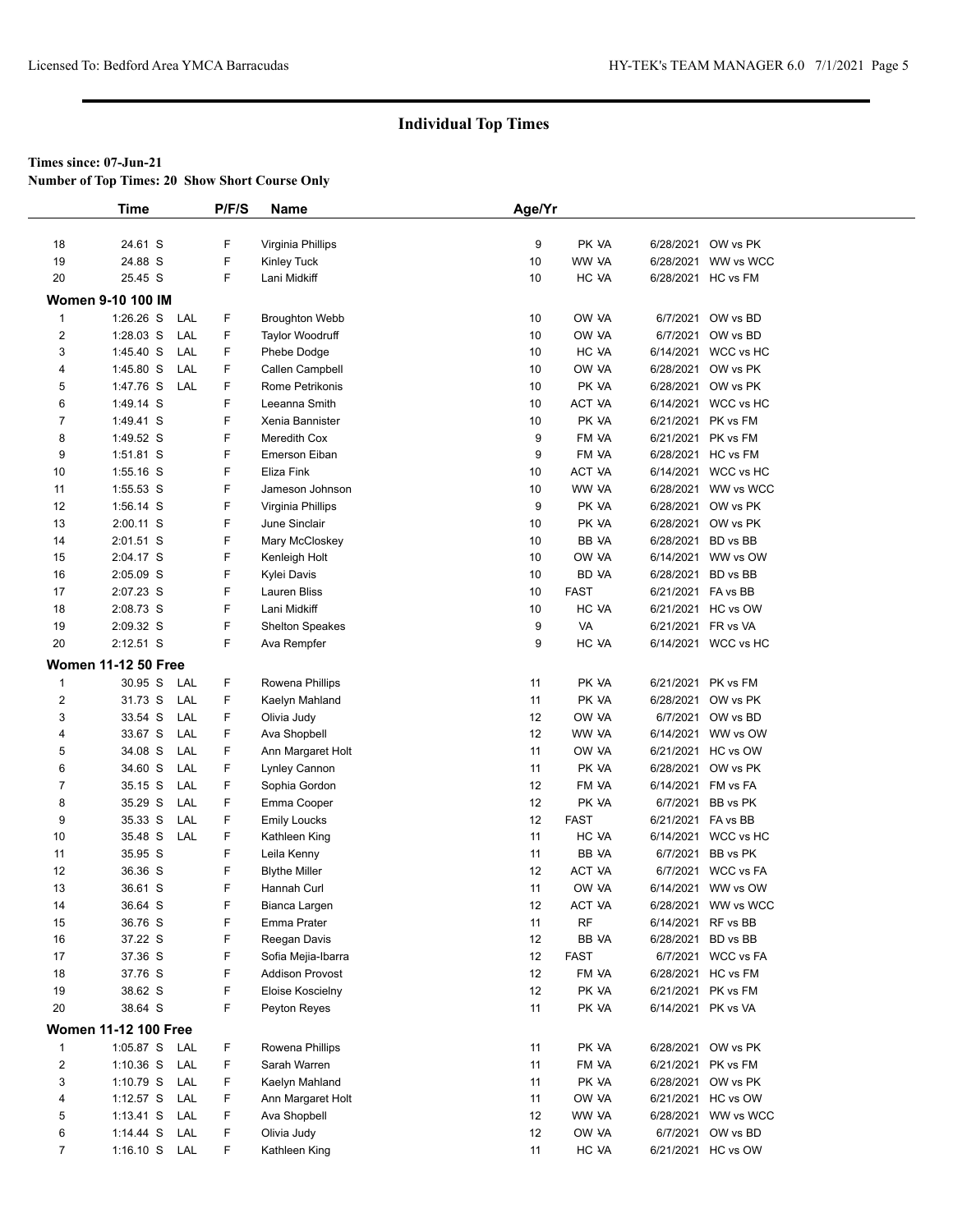**Number of Top Times: 20 Show Short Course Only**

|                  | <b>Time</b>                |     | P/F/S | Name                       | Age/Yr   |               |                    |                     |
|------------------|----------------------------|-----|-------|----------------------------|----------|---------------|--------------------|---------------------|
|                  |                            |     |       |                            |          |               |                    |                     |
| 8                | $1:16.37$ S                | LAL | F     | Emma Cooper                | 12       | PK VA         | 6/21/2021 PK vs FM |                     |
| 9                | $1:18.93$ S                | LAL | F     | Emma Prater                | 11       | <b>RF</b>     | 6/28/2021 VA vs RF |                     |
| 10               | 1:22.09 S                  |     | F     | <b>Blythe Miller</b>       | 12       | ACT VA        |                    | 6/28/2021 WW vs WCC |
| 11               | 1:23.12 S                  |     | F     | Eloise Koscielny           | 12       | PK VA         | 6/14/2021          | PK vs VA            |
| 12               | 1:23.45 S                  |     | F     | Leila Kenny                | 11       | BB VA         |                    | 6/7/2021 BB vs PK   |
| 13               | 1:25.03 S                  |     | F     | <b>Emily Loucks</b>        | 12       | <b>FAST</b>   | 6/14/2021 FM vs FA |                     |
| 14               | 1:25.90 S                  |     | F     | Layla Rucker               | 12       | HC VA         | 6/28/2021          | HC vs FM            |
| 15               | 1:26.55 S                  |     | F     | Audrey Rose Bond           | 11       | HC VA         |                    | 6/14/2021 WCC vs HC |
| 16               | 1:27.09 S                  |     | F     | Shirley Barger             | 11       | <b>RF</b>     |                    | 6/7/2021 FM vs RF   |
| 17               | 1:27.27 S                  |     | F     | Hannah Curl                | 11       | OW VA         |                    | 6/7/2021 OW vs BD   |
| 18               | 1:28.92 S                  |     | F     | Peyton Reyes               | 11       | PK VA         | 6/14/2021          | PK vs VA            |
| 19               | 1:29.41 S                  |     | F     | Bianca Largen              | 12       | ACT VA        |                    | 6/7/2021 WCC vs FA  |
| 20               | 1:30.57 S                  |     | F     | Zelynn Gustafson           | 12       | HC VA         |                    | 6/14/2021 WCC vs HC |
|                  | <b>Women 11-12 50 Back</b> |     |       |                            |          |               |                    |                     |
| $\mathbf{1}$     | 34.92 S                    | LAL | F     | Rowena Phillips            | 11       | PK VA         |                    | 6/28/2021 OW vs PK  |
| $\boldsymbol{2}$ | 38.47 S                    | LAL | F     | Ava Shopbell               | 12       | WW VA         |                    | 6/21/2021 BD vs WW  |
| 3                | 38.78 S                    | LAL | F     | Olivia Judy                | 12       | OW VA         |                    | 6/28/2021 OW vs PK  |
|                  | 39.01 S                    | LAL | F     |                            | 12       | PK VA         |                    | 6/28/2021 OW vs PK  |
| 4                | 39.90 S                    | LAL | F     | Emma Cooper                |          |               |                    |                     |
| 5<br>6           |                            | LAL | F     | Kaelyn Mahland             | 11<br>11 | PK VA         | 6/14/2021 PK vs VA |                     |
|                  | 41.64 S                    |     |       | Leila Kenny                |          | BB VA         |                    | 6/7/2021 BB vs PK   |
| $\overline{7}$   | 42.11 S                    | LAL | F     | Sophia Gordon              | 12       | FM VA         | 6/14/2021 FM vs FA |                     |
| 8                | 43.12 S                    | LAL | F     | Bianca Largen              | 12       | ACT VA        |                    | 6/21/2021 WCC vs RF |
| 9                | 43.48 S                    | LAL | F     | Ann Margaret Holt          | 11       | OW VA         |                    | 6/21/2021 HC vs OW  |
| 10               | 43.76 S                    | LAL | F     | <b>Emily Loucks</b>        | 12       | <b>FAST</b>   | 6/28/2021 FA vs FR |                     |
| 11               | 44.04 S                    | LAL | F     | <b>Blythe Miller</b>       | 12       | <b>ACT VA</b> |                    | 6/28/2021 WW vs WCC |
| 12               | 47.14 S                    |     | F     | Katelyn Lydzinski          | 12       | PK VA         |                    | 6/28/2021 OW vs PK  |
| 13               | 47.32 S                    |     | F     | Emma Prater                | 11       | RF            |                    | 6/21/2021 WCC vs RF |
| 14               | 47.75 S                    |     | F     | Kylee Steinweg             | 11       | PK VA         |                    | 6/21/2021 PK vs FM  |
| 15               | 47.76 S                    |     | F     | Malaya Davis               | 11       | <b>BD VA</b>  | 6/28/2021 BD vs BB |                     |
| 16               | 48.07 S                    |     | F     | Ella Walker                | 12       | WW VA         |                    | 6/21/2021 BD vs WW  |
| 17               | 48.32 S                    |     | F     | <b>Charlotte Hellewell</b> | 12       | BB VA         | 6/21/2021 FA vs BB |                     |
| 18               | 48.50 S                    |     | F     | Paige Davis                | 11       | HC VA         |                    | 6/14/2021 WCC vs HC |
| 19               | 48.80 S                    |     | F     | Reegan Davis               | 12       | BB VA         | 6/28/2021          | BD vs BB            |
| 20               | 48.81 S                    |     | F     | Eloise Koscielny           | 12       | PK VA         | 6/14/2021 PK vs VA |                     |
|                  | Women 11-12 50 Breast      |     |       |                            |          |               |                    |                     |
| $\mathbf{1}$     | 39.98 S                    | LAL | F     | Rowena Phillips            | 11       | PK VA         | 6/14/2021          | PK vs VA            |
| $\overline{c}$   | 41.21 S                    | LAL | F     | Kaelyn Mahland             | 11       | PK VA         |                    | 6/28/2021 OW vs PK  |
| 3                | 41.64 S                    | LAL | F.    | Ava Shopbell               | 12       | WW VA         |                    | 6/28/2021 WW vs WCC |
| 4                | 42.02 S                    | LAL | F     | Sarah Warren               | 11       | FM VA         |                    | 6/28/2021 HC vs FM  |
| 5                | 44.12 S                    | LAL | F     | Olivia Judy                | 12       | OW VA         |                    | 6/21/2021 HC vs OW  |
| 6                | 46.25 S                    | LAL | F     | <b>Blythe Miller</b>       | 12       | ACT VA        |                    | 6/14/2021 WCC vs HC |
| $7^*$            | 46.54 S                    | LAL | F     | Sadie Schmidt              | 12       | PK VA         |                    | 6/28/2021 OW vs PK  |
| $7^*$            | 46.54 S                    | LAL | F     | Lynley Cannon              | 11       | PK VA         |                    | 6/28/2021 OW vs PK  |
| 9                | 47.34 S                    | LAL | F     | <b>Riley Drummond</b>      | 12       | <b>ACT VA</b> |                    | 6/14/2021 WCC vs HC |
| 10               | 48.29 S                    | LAL | F     | Layla Rucker               | 12       | HC VA         |                    | 6/28/2021 HC vs FM  |
| 11               | 48.87 S                    |     | F     | Hannah Curl                | 11       | OW VA         |                    | 6/7/2021 OW vs BD   |
| 12               | 48.92 S                    |     | F     | Amani Peck                 | 11       | RF            | 6/28/2021 VA vs RF |                     |
| 13               | 49.14 S                    |     | F     | Eloise Koscielny           | 12       | PK VA         | 6/14/2021 PK vs VA |                     |
| 14               | 49.96 S                    |     | F     | Faith Richardson           | 11       | HC VA         |                    | 6/14/2021 WCC vs HC |
| 15               | 50.21 S                    |     | F     | Olivia Rebsamen            | 12       | PK VA         | 6/14/2021 PK vs VA |                     |
| 16               | 50.23 S                    |     | F     | Kathleen King              | 11       | HC VA         |                    | 6/14/2021 WCC vs HC |
| 17               | 50.33 S                    |     | F     | Kylee Steinweg             | 11       | PK VA         |                    | 6/7/2021 BB vs PK   |
| 18               | 51.27 S                    |     | F     | Reegan Davis               | 12       | BB VA         | 6/28/2021 BD vs BB |                     |
| 19               | 51.59 S                    |     | F     | <b>Charlotte Hellewell</b> | 12       | BB VA         | 6/21/2021 FA vs BB |                     |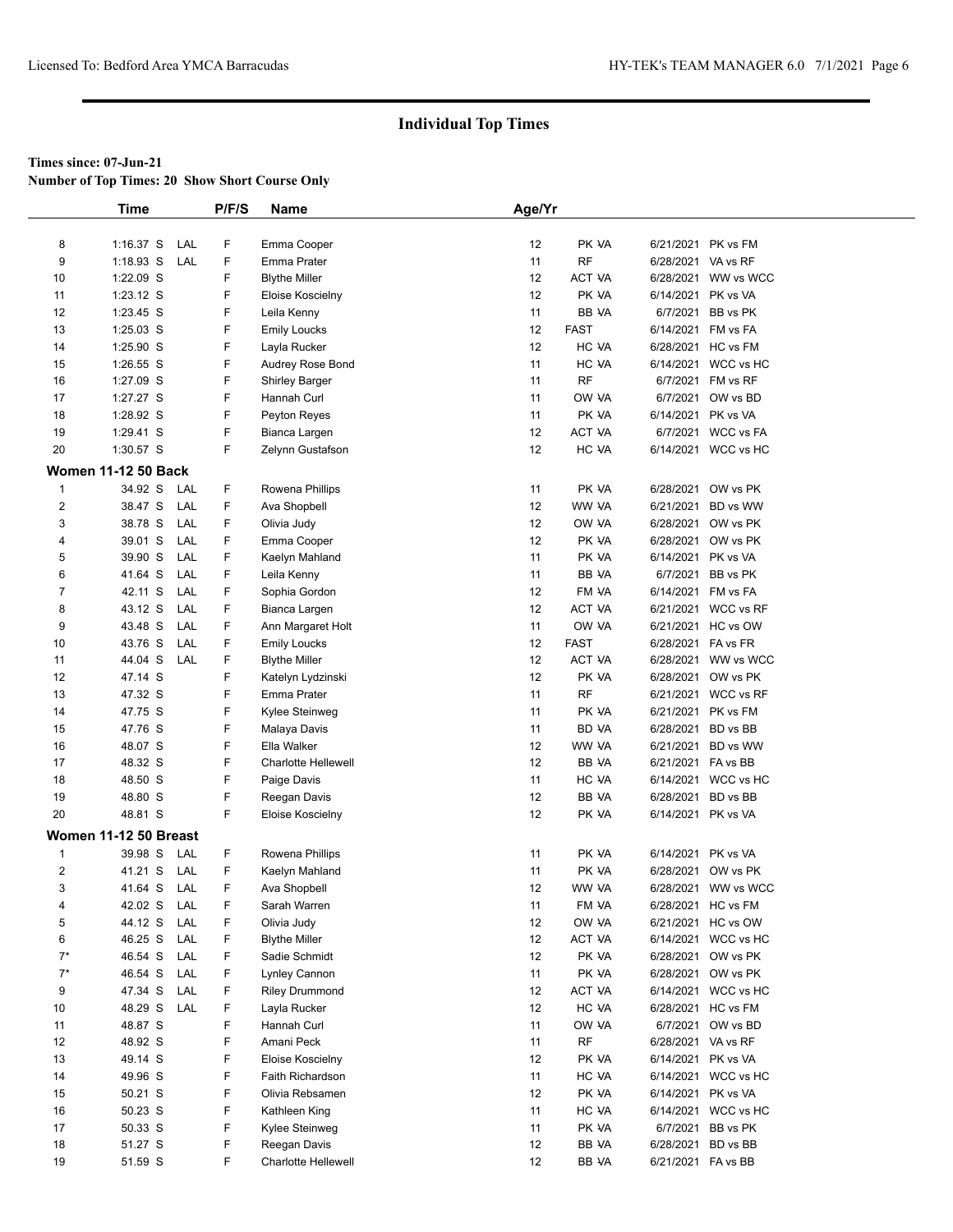**Number of Top Times: 20 Show Short Course Only**

|                | <b>Time</b>                |     | P/F/S | Name                  | Age/Yr |             |           |                     |
|----------------|----------------------------|-----|-------|-----------------------|--------|-------------|-----------|---------------------|
|                |                            |     |       |                       |        |             |           |                     |
| 20             | 52.04 S                    |     | F     | Sally Waterworth      | 11     | BB VA       |           | 6/14/2021 RF vs BB  |
|                | <b>Women 11-12 50 Fly</b>  |     |       |                       |        |             |           |                     |
| $\mathbf{1}$   | 33.04 S                    | LAL | F     | Sarah Warren          | 11     | FM VA       | 6/7/2021  | FM vs RF            |
| 2              | 34.50 S                    | LAL | F     | Rowena Phillips       | 11     | PK VA       |           | 6/28/2021 OW vs PK  |
| 3              | 36.02 S                    | LAL | F     | Olivia Judy           | 12     | OW VA       |           | 6/28/2021 OW vs PK  |
| 4              | 36.57 S                    | LAL | F     | Kaelyn Mahland        | 11     | PK VA       | 6/7/2021  | BB vs PK            |
| 5              | 36.66 S                    | LAL | F     | Ava Shopbell          | 12     | WW VA       | 6/28/2021 | WW vs WCC           |
| 6              | 37.67 S                    | LAL | F     | Emma Cooper           | 12     | PK VA       |           | 6/28/2021 OW vs PK  |
| 7              | 38.42 S                    | LAL | F     | Emma Prater           | 11     | <b>RF</b>   |           | 6/21/2021 WCC vs RF |
| 8              | 38.45 S                    | LAL | F     | Ann Margaret Holt     | 11     | OW VA       | 6/7/2021  | OW vs BD            |
| 9              | 39.31 S                    | LAL | F     | Sofia Mejia-Ibarra    | 12     | <b>FAST</b> | 6/14/2021 | FM vs FA            |
| 10             | 40.98 S                    | LAL | F     | Bianca Largen         | 12     | ACT VA      |           | 6/21/2021 WCC vs RF |
| 11             | 41.14 S                    | LAL | F.    | <b>Blythe Miller</b>  | 12     | ACT VA      |           | 6/14/2021 WCC vs HC |
| 12             | 41.91 S                    | LAL | F     | Leila Kenny           | 11     | BB VA       | 6/14/2021 | RF vs BB            |
| 13             | 42.73 S                    |     | F     | Lynley Cannon         | 11     | PK VA       |           | 6/14/2021 PK vs VA  |
| 14             | 42.77 S                    |     | F     | Sadie Schmidt         | 12     | PK VA       |           | 6/28/2021 OW vs PK  |
| 15             | 43.20 S                    |     | F     | Amani Peck            | 11     | <b>RF</b>   |           | 6/28/2021 VA vs RF  |
| 16             | 43.33 S                    |     | F     | Eloise Koscielny      | 12     | PK VA       |           | 6/21/2021 PK vs FM  |
| 17             | 44.40 S                    |     | F     | Kathleen King         | 11     | HC VA       |           | 6/7/2021 FR vs HC   |
| 18             | 45.29 S                    |     | F     | <b>Reed Marks</b>     | 11     | BB VA       | 6/28/2021 | BD vs BB            |
| 19             | 45.42 S                    |     | F     | Sara Richardson       | 11     | WW VA       |           | 6/7/2021 VA vs WW   |
| 20             | 45.64 S                    |     | F     | Katelyn Lydzinski     | 12     | PK VA       |           | 6/28/2021 OW vs PK  |
|                | <b>Women 11-12 100 IM</b>  |     |       |                       |        |             |           |                     |
| $\mathbf{1}$   | $1:15.30$ S                | LAL | F     | Rowena Phillips       | 11     | PK VA       |           | 6/28/2021 OW vs PK  |
| $\overline{2}$ | $1:16.81$ S                | LAL | F     | Sarah Warren          | 11     | FM VA       |           | 6/7/2021 FM vs RF   |
| 3              | $1:21.17$ S                | LAL | F     | Ava Shopbell          | 12     | WW VA       | 6/14/2021 | WW vs OW            |
| 4              | 1:21.35 S                  | LAL | F     | Kaelyn Mahland        | 11     | PK VA       | 6/7/2021  | BB vs PK            |
| 5              | 1:22.28 S                  | LAL | F     | Olivia Judy           | 12     | OW VA       |           | 6/14/2021 WW vs OW  |
| 6              | 1:27.62 S                  | LAL | F     | Emma Cooper           | 12     | PK VA       | 6/14/2021 | PK vs VA            |
| $\overline{7}$ | 1:28.80 S                  | LAL | F     | <b>Blythe Miller</b>  | 12     | ACT VA      |           | 6/14/2021 WCC vs HC |
| 8              | 1:29.95 S                  | LAL | F     | Ann Margaret Holt     | 11     | OW VA       |           | 6/7/2021 OW vs BD   |
| 9              | $1:30.35$ S                | LAL | F     | Juliet Matthews       | 11     | VA          |           | 6/28/2021 VA vs RF  |
| 10             | 1:32.76 S                  | LAL | F.    | Sofia Mejia-Ibarra    | 12     | <b>FAST</b> |           | 6/14/2021 FM vs FA  |
| 11             | 1:34.32 S                  | LAL | F     | Emma Prater           | 11     | <b>RF</b>   |           | 6/28/2021 VA vs RF  |
| 12             | 1:35.35 S                  | LAL | F     | Kathleen King         | 11     | HC VA       |           | 6/7/2021 FR vs HC   |
| 13             | 1:35.64 S                  | LAL | F     | Amani Peck            | 11     | <b>RF</b>   |           | 6/28/2021 VA vs RF  |
| 14             | 1:36.90 S                  |     | F     | Eloise Koscielny      | 12     | PK VA       |           | 6/28/2021 OW vs PK  |
| 15             | 1:37.17 S                  |     | F     | Lynley Cannon         | 11     | PK VA       |           | 6/28/2021 OW vs PK  |
| 16             | 1:37.25 S                  |     | F     | Bianca Largen         | 12     | ACT VA      |           | 6/21/2021 WCC vs RF |
| 17             | 1:37.58 S                  |     | F     | Leila Kenny           | 11     | BB VA       |           | 6/14/2021 RF vs BB  |
| 18             | 1:37.95 S                  |     | F     | Zelynn Gustafson      | 12     | HC VA       |           | 6/28/2021 HC vs FM  |
| 19             | 1:38.26 S                  |     | F     | Hannah Curl           | 11     | OW VA       |           | 6/14/2021 WW vs OW  |
| 20             | 1:38.96 S                  |     | F     | Sadie Schmidt         | 12     | PK VA       |           | 6/28/2021 OW vs PK  |
|                | <b>Women 13-14 50 Free</b> |     |       |                       |        |             |           |                     |
| $\mathbf{1}$   | 28.62 S                    | LAL | F.    | Emory Hill            | 13     | PK VA       |           | 6/7/2021 BB vs PK   |
| $\overline{2}$ | 28.99 S                    | LAL | F     | Emily Judy            | 14     | OW VA       |           | 6/14/2021 WW vs OW  |
| 3              | 29.47 S                    | LAL | F     | Norah Daly            | 14     | OW VA       |           | 6/28/2021 OW vs PK  |
| 4              | 30.23 S                    | LAL | F     | Abigail Schindler     | 14     | PK VA       |           | 6/28/2021 OW vs PK  |
| 5              | 30.67 S                    | LAL | F     | <b>Frances Fenton</b> | 14     | PK VA       |           | 6/14/2021 PK vs VA  |
| 6              | 30.72 S                    | LAL | F     | Hannah Kim            | 13     | VA          |           | 6/28/2021 VA vs RF  |
| 7              | 30.87 S                    | LAL | F     | Avery Mahland         | 13     | PK VA       |           | 6/14/2021 PK vs VA  |
| 8              | 31.84 S                    | LAL | F     | <b>Ruby Duis</b>      | 13     | HC VA       |           | 6/28/2021 HC vs FM  |
| 9              | 32.42 S                    | LAL | F.    | Reese Richardson      | 13     | HC VA       |           | 6/21/2021 HC vs OW  |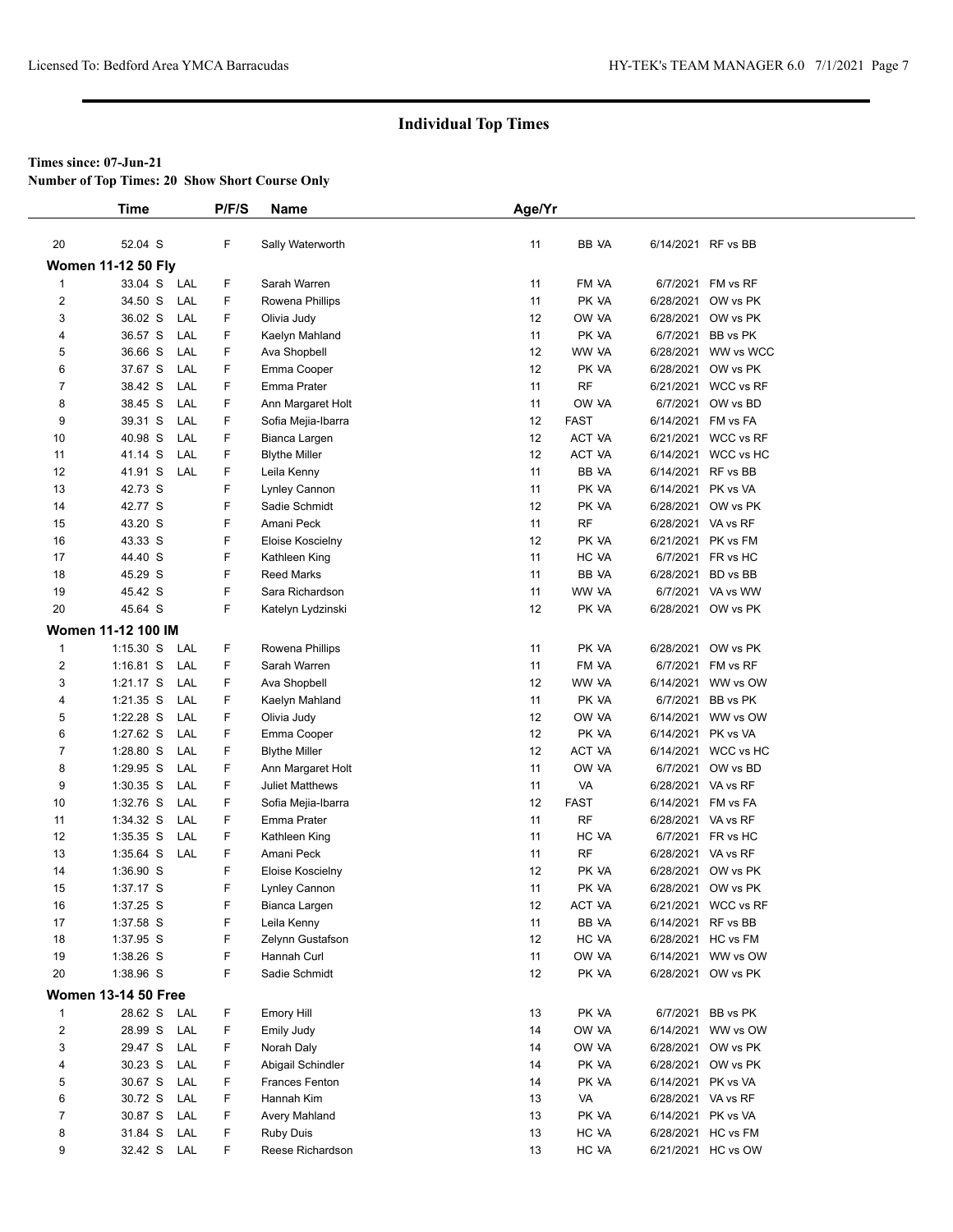**Number of Top Times: 20 Show Short Course Only**

|                         | <b>Time</b>                 |     | P/F/S | Name                  | Age/Yr |             |                    |                     |
|-------------------------|-----------------------------|-----|-------|-----------------------|--------|-------------|--------------------|---------------------|
|                         |                             |     |       |                       |        |             |                    |                     |
| 10                      | 32.71 S                     | LAL | F.    | Adora Hampton         | 14     | OW VA       |                    | 6/7/2021 OW vs BD   |
| 11                      | 32.91 S                     | LAL | F     | <b>Emily Trautman</b> | 14     | OW VA       |                    | 6/7/2021 OW vs BD   |
| 12                      | 33.15 S                     | LAL | F     | <b>Addison Bond</b>   | 13     | HC VA       |                    | 6/14/2021 WCC vs HC |
| 13                      | 33.63 S                     | LAL | F     | Morgan Flamm          | 14     | FR VA       | 6/14/2021 FR vs BD |                     |
| 14                      | 34.12 S                     |     | F     | Amelia Goodman        | 14     | FR VA       | 6/28/2021 FA vs FR |                     |
| 15                      | 34.25 S                     |     | F     | Anna Mills            | 14     | HC VA       |                    | 6/21/2021 HC vs OW  |
| 16                      | 34.43 S                     |     | F     | Sarah Peak            | 14     | BD VA       | 6/28/2021 BD vs BB |                     |
| 17                      | 34.54 S                     |     | F     | Althea Albert         | 14     | PK VA       |                    | 6/21/2021 PK vs FM  |
| 18                      | 35.39 S                     |     | F     | Hannah Peak           | 14     | BD VA       |                    | 6/21/2021 BD vs WW  |
| 19                      | 35.44 S                     |     | F     | Anna Grace McCloskey  | 13     | BB VA       | 6/14/2021 RF vs BB |                     |
| 20                      | 35.52 S                     |     | F.    | Dayna Northrup        | 13     | BD VA       |                    | 6/7/2021 OW vs BD   |
|                         | <b>Women 13-14 100 Free</b> |     |       |                       |        |             |                    |                     |
| 1                       | 1:01.79 S                   | LAL | F.    | Emily Judy            | 14     | OW VA       |                    | 6/28/2021 OW vs PK  |
| $\overline{\mathbf{c}}$ | 1:03.26 S                   | LAL | F.    | <b>Emory Hill</b>     | 13     | PK VA       |                    | 6/28/2021 OW vs PK  |
| 3                       | $1:04.55$ S                 | LAL | F     | Norah Daly            | 14     | OW VA       |                    | 6/14/2021 WW vs OW  |
| 4                       | 1:06.66 S                   | LAL | F     | Frances Fenton        | 14     | PK VA       |                    | 6/21/2021 PK vs FM  |
| 5                       | 1:08.41 S                   | LAL | F     | Avery Mahland         | 13     | PK VA       |                    | 6/7/2021 BB vs PK   |
| 6                       | 1:11.88 S                   | LAL | F     | <b>Emily Trautman</b> | 14     | OW VA       |                    | 6/21/2021 HC vs OW  |
| 7                       | 1:11.90 S                   | LAL | F.    | <b>Ruby Duis</b>      | 13     | HC VA       |                    | 6/28/2021 HC vs FM  |
| 8                       | $1:12.44$ S                 | LAL | F     | Addison Bond          | 13     | HC VA       |                    | 6/21/2021 HC vs OW  |
| 9                       | $1:14.96$ S                 | LAL | F     | Reese Richardson      | 13     | HC VA       |                    | 6/7/2021 FR vs HC   |
| 10                      | $1:15.59$ S                 | LAL | F     | Sarah Peak            | 14     | BD VA       | 6/28/2021 BD vs BB |                     |
| 11                      | $1:16.47$ S                 | LAL | F     | Hannah Peak           | 14     | BD VA       | 6/28/2021 BD vs BB |                     |
| 12                      | 1:18.78 S                   |     | F     | Alicia Kenny          | 13     | BB VA       |                    | 6/7/2021 BB vs PK   |
| 13                      | 1:18.93 S                   |     | F     | Anna Mills            | 14     | HC VA       |                    | 6/14/2021 WCC vs HC |
| 14                      | 1:19.90 S                   |     | F     | Adora Hampton         | 14     | OW VA       |                    | 6/28/2021 OW vs PK  |
| 15                      | 1:20.42 S                   |     | F     |                       | 13     | FM VA       |                    | 6/28/2021 HC vs FM  |
| 16                      | $1:20.66$ S                 |     | F     | Anne Draper Fournier  | 14     | FR VA       | 6/28/2021 FA vs FR |                     |
| 17                      | 1:21.86 S                   |     | F     | Amelia Goodman        | 14     | PK VA       |                    | 6/7/2021 BB vs PK   |
|                         |                             |     | F     | Aubrey Lydzinski      |        |             |                    |                     |
| 18                      | 1:22.69 S                   |     | F.    | Althea Albert         | 14     | PK VA       |                    | 6/7/2021 BB vs PK   |
| 19                      | 1:23.33 S                   |     | F.    | <b>Beatrice Blair</b> | 13     | <b>FAST</b> | 6/21/2021 FA vs BB |                     |
| 20                      | 1:26.75 S                   |     |       | Johanna Jurgovan      | 13     | PK VA       |                    | 6/28/2021 OW vs PK  |
|                         | <b>Women 13-14 50 Back</b>  |     |       |                       |        |             |                    |                     |
| 1                       | 32.04 S                     | LAL | F.    | Emily Judy            | 14     | OW VA       |                    | 6/14/2021 WW vs OW  |
| $\overline{\mathbf{c}}$ | 33.01 S                     | LAL | F     | Emory Hill            | 13     | PK VA       |                    | 6/21/2021 PK vs FM  |
| 3                       | 33.93 S                     | LAL | F     | Norah Daly            | 14     | OW VA       |                    | 6/28/2021 OW vs PK  |
| 4                       | 37.06 S                     | LAL | F     | Avery Mahland         | 13     | PK VA       |                    | 6/21/2021 PK vs FM  |
| 5                       | 37.46 S                     | LAL | F.    | <b>Ruby Duis</b>      | 13     | HC VA       |                    | 6/21/2021 HC vs OW  |
| 6                       | 37.54 S                     | LAL | F     | <b>Emily Trautman</b> | 14     | OW VA       |                    | 6/28/2021 OW vs PK  |
| 7                       | 38.34 S                     | LAL | F     | Anna Mills            | 14     | HC VA       |                    | 6/21/2021 HC vs OW  |
| 8                       | 38.52 S                     | LAL | F     | Adora Hampton         | 14     | OW VA       |                    | 6/7/2021 OW vs BD   |
| 9                       | 40.88 S                     |     | F     | Elizabeth Bauer       | 13     | PK VA       |                    | 6/28/2021 OW vs PK  |
| 10                      | 40.94 S                     |     | F     | Angelina Guo          | 13     | <b>FAST</b> |                    | 6/7/2021 WCC vs FA  |
| 11                      | 41.30 S                     |     | F     | Dayna Northrup        | 13     | BD VA       | 6/21/2021          | BD vs WW            |
| 12                      | 41.85 S                     |     | F     | Hannah Peak           | 14     | BD VA       |                    | 6/28/2021 BD vs BB  |
| 13                      | 42.19 S                     |     | F     | Reese Richardson      | 13     | HC VA       |                    | 6/14/2021 WCC vs HC |
| 14                      | 42.33 S                     |     | F     | Alicia Kenny          | 13     | BB VA       |                    | 6/7/2021 BB vs PK   |
| 15                      | 42.37 S                     |     | F     | <b>Beatrice Blair</b> | 13     | <b>FAST</b> | 6/28/2021 FA vs FR |                     |
| 16                      | 43.01 S                     |     | F     | Morgan Flamm          | 14     | FR VA       | 6/28/2021 FA vs FR |                     |
| 17                      | 43.10 S                     |     | F     | Sarah Peak            | 14     | BD VA       |                    | 6/7/2021 OW vs BD   |
| 18                      | 43.49 S                     |     | F     | Katie Martin          | 14     | OW VA       |                    | 6/28/2021 OW vs PK  |
| 19                      | 43.53 S                     |     | F     | Aubrey Lydzinski      | 14     | PK VA       | 6/14/2021 PK vs VA |                     |
| 20                      | 44.22 S                     |     | F     | Layah Calloway        | 14     | WW VA       |                    | 6/21/2021 BD vs WW  |
|                         |                             |     |       |                       |        |             |                    |                     |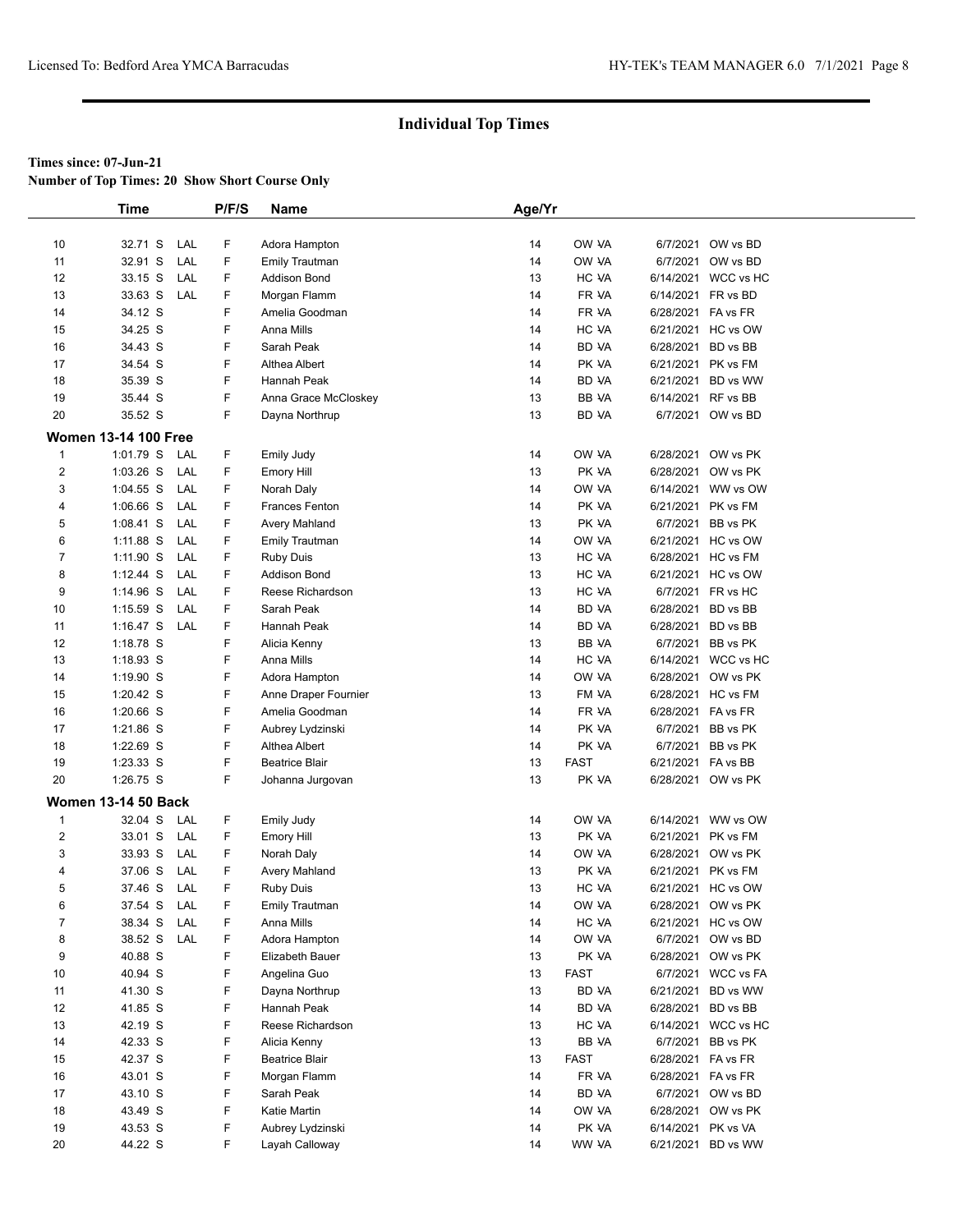**Number of Top Times: 20 Show Short Course Only**

|                | <b>Time</b>                   |     | P/F/S | <b>Name</b>            | Age/Yr |              |                    |                     |
|----------------|-------------------------------|-----|-------|------------------------|--------|--------------|--------------------|---------------------|
|                |                               |     |       |                        |        |              |                    |                     |
|                | <b>Women 13-14 100 Back</b>   |     |       |                        |        |              |                    |                     |
| 1              | $1:08.31$ S                   | LAL | F     | <b>Emily Judy</b>      | 14     | OW VA        |                    | 6/14/2021 WW vs OW  |
| 2              | 1:14.85 S                     | LAL | F     | Norah Daly             | 14     | OW VA        |                    | 6/28/2021 OW vs PK  |
| 3              | $1:15.83$ S                   | LAL | F     | Avery Mahland          | 13     | PK VA        |                    | 6/28/2021 OW vs PK  |
| 4              | 1:21.94 S                     | LAL | F     | <b>Emily Trautman</b>  | 14     | OW VA        |                    | 6/7/2021 OW vs BD   |
| 5              | 1:25.65 S                     | LAL | F     | Addison Bond           | 13     | HC VA        |                    | 6/14/2021 WCC vs HC |
| 6              | 1:28.06 S                     | LAL | F     | Adora Hampton          | 14     | OW VA        |                    | 6/14/2021 WW vs OW  |
| 7              | 1:29.05 S                     | LAL | F     | Hannah Peak            | 14     | BD VA        |                    | 6/14/2021 FR vs BD  |
| 8              | $1:30.12$ S                   | LAL | F     | Anna Mills             | 14     | HC VA        |                    | 6/14/2021 WCC vs HC |
| 9              | 1:31.81 S                     | LAL | F     | Sarah Peak             | 14     | BD VA        |                    | 6/14/2021 FR vs BD  |
| 10             | 1:31.99 S                     | LAL | F     | Ava Kirby              | 14     | FM VA        |                    | 6/14/2021 FM vs FA  |
| 11             | 1:34.86 S                     |     | F     | <b>Beatrice Blair</b>  | 13     | <b>FAST</b>  |                    | 6/28/2021 FA vs FR  |
| 12             | 1:39.28 S                     |     | F     | Angelina Guo           | 13     | <b>FAST</b>  |                    | 6/28/2021 FA vs FR  |
| 13             | 1:40.08 S                     |     | F     | Aubrey Lydzinski       | 14     | PK VA        |                    | 6/28/2021 OW vs PK  |
| 14             | 1:40.33 S                     |     | F     | Katie Martin           | 14     | OW VA        |                    | 6/28/2021 OW vs PK  |
| 15             | 1:41.70 S                     |     | F     | <b>Breezy Knight</b>   | 13     | BB VA        | 6/21/2021 FA vs BB |                     |
| 16             | 1:42.89 S                     |     | F     | Mariella DeCiantis     | 13     | PK VA        |                    | 6/28/2021 OW vs PK  |
| 17             | $1:43.03$ S                   |     | F     | Anna Grace McCloskey   | 13     | BB VA        |                    | 6/7/2021 BB vs PK   |
| 18             | 1:43.46 S                     |     | F     | Chloe Keith            | 13     | FM VA        |                    | 6/28/2021 HC vs FM  |
| 19             | 1:44.26 S                     |     | F     | Paige Neylon           | 13     | HC VA        |                    | 6/21/2021 HC vs OW  |
| 20             | 1:45.42 S                     |     | F     | Clara Eaton            | 13     | FM VA        |                    | 6/14/2021 FM vs FA  |
|                | Women 13-14 50 Breast         |     |       |                        |        |              |                    |                     |
| $\mathbf{1}$   | 38.00 S                       | LAL | F     | Emily Judy             | 14     | OW VA        |                    | 6/21/2021 HC vs OW  |
| $\overline{2}$ | 38.55 S                       | LAL | F     | <b>Frances Fenton</b>  | 14     | PK VA        |                    | 6/21/2021 PK vs FM  |
| 3              | 40.57 S                       | LAL | F     | Hannah Kim             | 13     | VA           | 6/28/2021 VA vs RF |                     |
| 4              | 41.70 S                       | LAL | F     | <b>Ruby Duis</b>       | 13     | HC VA        |                    | 6/14/2021 WCC vs HC |
| 5              | 41.72 S                       | LAL | F     | Avery Mahland          | 13     | PK VA        |                    | 6/7/2021 BB vs PK   |
| 6              | 41.74 S                       | LAL | F     | Norah Daly             | 14     | OW VA        |                    | 6/14/2021 WW vs OW  |
| 7              | 44.73 S                       | LAL | F     | Elizabeth Bauer        | 13     | PK VA        |                    | 6/28/2021 OW vs PK  |
| 8              | 45.37 S                       | LAL | F     | Adora Hampton          | 14     | OW VA        |                    | 6/14/2021 WW vs OW  |
| 9              | 46.08 S                       | LAL | F     | Morgan Flamm           | 14     | FR VA        |                    | 6/21/2021 FR vs VA  |
| 10             | 46.31 S                       | LAL | F     | Anne Draper Fournier   | 13     | FM VA        |                    | 6/28/2021 HC vs FM  |
| 11             | x46.73 S                      |     | F     | Dayna Northrup         | 13     | BD VA        |                    | 6/21/2021 BD vs WW  |
| 12             | 47.22 S                       |     | F     | <b>Beatrice Blair</b>  | 13     | <b>FAST</b>  | 6/21/2021 FA vs BB |                     |
| 13             | 47.39 S                       |     | F     | Anna Mills             | 14     | HC VA        |                    | 6/28/2021 HC vs FM  |
| 14             | 47.43 S                       |     | F     | <b>Skylar Forbes</b>   | 14     | <b>RF</b>    |                    | 6/28/2021 VA vs RF  |
| 15             | 48.25 S                       |     | F     | Althea Albert          | 14     | PK VA        |                    | 6/14/2021 PK vs VA  |
| 16             | 49.03 S                       |     | F     | Abby Newcomb           | 14     | FR VA        | 6/21/2021 FR vs VA |                     |
| 17             | 49.06 S                       |     | F     | <b>Hadley Pafford</b>  | 14     | HC VA        |                    | 6/7/2021 FR vs HC   |
| 18             | x49.40 S                      |     | F     | Hannah Peak            | 14     | <b>BD VA</b> |                    | 6/21/2021 BD vs WW  |
| 19             | 49.44 S                       |     | F     | <b>Charlotte Morse</b> | 13     | OW VA        |                    | 6/28/2021 OW vs PK  |
| 20             | 49.79 S                       |     | F     | Sarah Peak             | 14     | BD VA        |                    | 6/21/2021 BD vs WW  |
|                | <b>Women 13-14 100 Breast</b> |     |       |                        |        |              |                    |                     |
| $\mathbf{1}$   | 1:21.90 S LAL                 |     | F.    | Frances Fenton         | 14     | PK VA        |                    | 6/28/2021 OW vs PK  |
| $\overline{2}$ | $1:22.19$ S                   | LAL | F     | Emily Judy             | 14     | OW VA        |                    | 6/28/2021 OW vs PK  |
| 3              | $1:30.82$ S                   | LAL | F     | Hannah Kim             | 13     | VA           |                    | 6/28/2021 VA vs RF  |
| 4              | 1:31.49 S                     | LAL | F     | Norah Daly             | 14     | OW VA        |                    | 6/7/2021 OW vs BD   |
| 5              | 1:31.82 S                     | LAL | F     | Avery Mahland          | 13     | PK VA        |                    | 6/28/2021 OW vs PK  |
| 6              | 1:34.32 S                     | LAL | F     | <b>Ruby Duis</b>       | 13     | HC VA        |                    | 6/21/2021 HC vs OW  |
| $\overline{7}$ | $1:40.17$ S                   | LAL | F     | Morgan Flamm           | 14     | FR VA        |                    | 6/28/2021 FA vs FR  |
| 8              | 1:42.19 S                     | LAL | F     | Hannah Baker           | 14     | PK VA        |                    | 6/28/2021 OW vs PK  |
| 9              | 1:42.75 S                     | LAL | F     | Adora Hampton          | 14     | OW VA        |                    | 6/28/2021 OW vs PK  |
| 10             | 1:43.03 S LAL                 |     | F.    | Kielyn Newsom          | 14     | HC VA        |                    | 6/21/2021 HC vs OW  |
|                |                               |     |       |                        |        |              |                    |                     |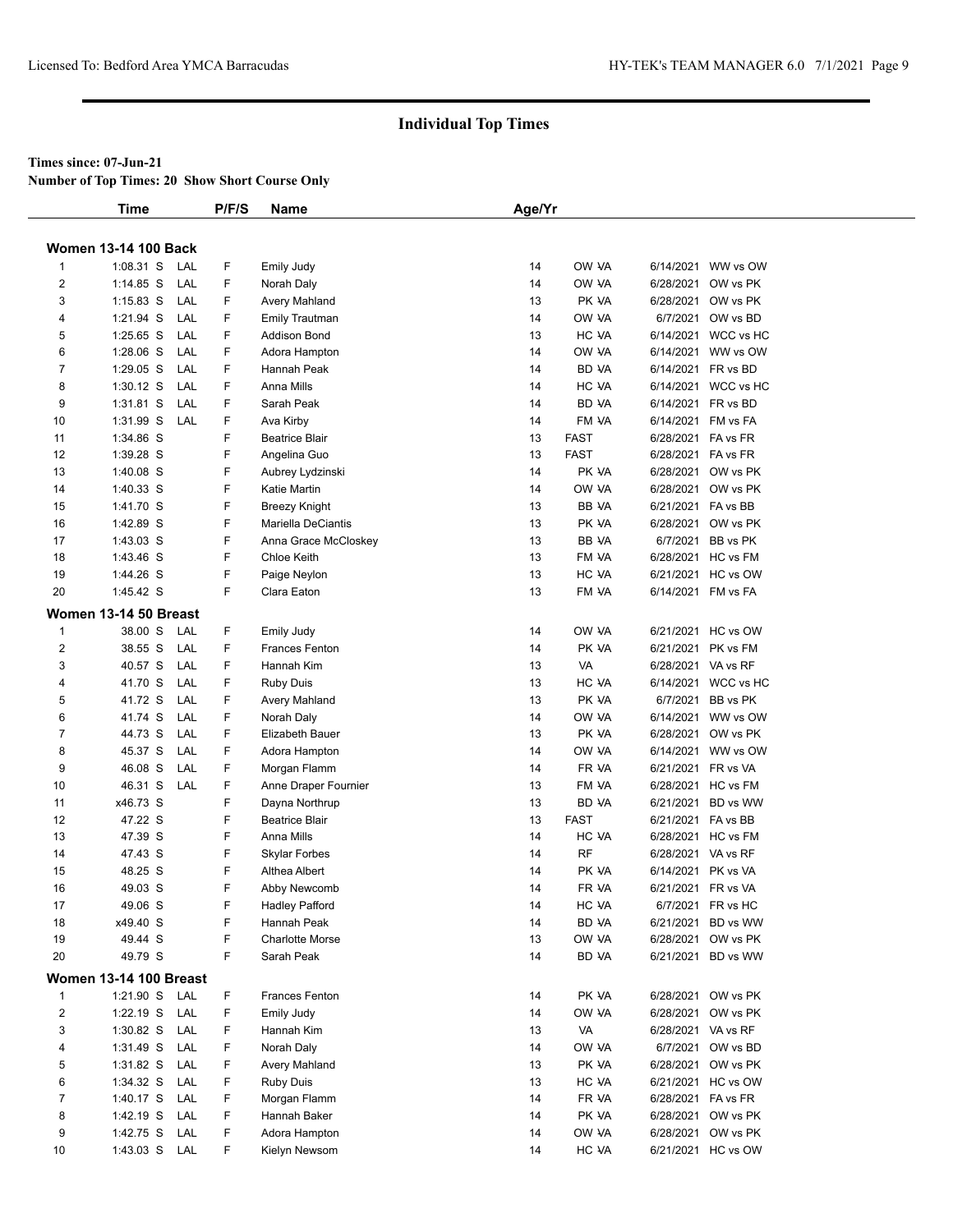**Number of Top Times: 20 Show Short Course Only**

|                         | <b>Time</b>                | P/F/S | <b>Name</b>           | Age/Yr |              |                    |                     |
|-------------------------|----------------------------|-------|-----------------------|--------|--------------|--------------------|---------------------|
|                         |                            |       |                       |        |              |                    |                     |
| 11                      | 1:47.31 S                  | F     | <b>Beatrice Blair</b> | 13     | <b>FAST</b>  |                    | 6/14/2021 FM vs FA  |
| 12                      | 1:47.84 S                  | F     | Hannah Peak           | 14     | <b>BD VA</b> |                    | 6/14/2021 FR vs BD  |
| 13                      | 1:47.87 S                  | F     | Abby Newcomb          | 14     | FR VA        | 6/21/2021 FR vs VA |                     |
| 14                      | 1:47.93 S                  | F     | Sarah Peak            | 14     | BD VA        |                    | 6/14/2021 FR vs BD  |
| 15                      | 1:48.36 S                  | F     | Dayna Northrup        | 13     | BD VA        |                    | 6/7/2021 OW vs BD   |
| 16                      | $1:50.60$ S                | F     | <b>Hadley Pafford</b> | 14     | HC VA        |                    | 6/7/2021 FR vs HC   |
| 17                      | 1:52.30 S                  | F     | Althea Albert         | 14     | PK VA        |                    | 6/7/2021 BB vs PK   |
| 18                      | 1:52.90 S                  | F     | <b>Emma Towles</b>    | 14     | WW VA        |                    | 6/14/2021 WW vs OW  |
| 19                      | 1:55.17 S                  | F     | Skylar Forbes         | 14     | <b>RF</b>    |                    | 6/21/2021 WCC vs RF |
| 20                      | $1:55.20$ S                | F.    | Reaghan Quinn         | 14     | <b>RF</b>    | 6/28/2021 VA vs RF |                     |
|                         | <b>Women 13-14 50 Fly</b>  |       |                       |        |              |                    |                     |
| $\mathbf{1}$            | 31.25 S LAL                | F     | <b>Emory Hill</b>     | 13     | PK VA        |                    | 6/7/2021 BB vs PK   |
| $\overline{c}$          | 32.63 S<br>LAL             | F     | <b>Frances Fenton</b> | 14     | PK VA        |                    | 6/28/2021 OW vs PK  |
| 3                       | 33.69 S<br>LAL             | F     | Norah Daly            | 14     | ow ya        |                    | 6/14/2021 WW vs OW  |
| 4                       | 34.79 S<br>LAL             | F     | Abigail Schindler     | 14     | PK VA        |                    | 6/28/2021 OW vs PK  |
| 5                       | 36.93 S<br>LAL             | F     | Reese Richardson      | 13     | HC VA        |                    | 6/14/2021 WCC vs HC |
| 6                       | 36.97 S<br>LAL             | F     | <b>Addison Bond</b>   | 13     | HC VA        |                    | 6/7/2021 FR vs HC   |
| 7                       | 37.37 S<br>LAL             | F     | Adora Hampton         | 14     | OW VA        |                    | 6/14/2021 WW vs OW  |
| 8                       | 38.77 S<br>LAL             | F     | Amelia Goodman        | 14     | FR VA        | 6/28/2021 FA vs FR |                     |
| 9                       | 39.12 S<br>LAL             | F     | Alicia Kenny          | 13     | BB VA        |                    | 6/7/2021 BB vs PK   |
| 10                      | 40.04 S                    | F     | <b>Emily Trautman</b> | 14     | OW VA        |                    | 6/7/2021 OW vs BD   |
| 11                      | 40.09 S                    | F     | Sarah Peak            | 14     | BD VA        |                    | 6/7/2021 OW vs BD   |
| 12                      | 40.55 S                    | F     | Dayna Northrup        | 13     | BD VA        |                    | 6/21/2021 BD vs WW  |
| 13                      | 41.38 S                    | F     | Aubrey Lydzinski      | 14     | PK VA        | 6/14/2021 PK vs VA |                     |
| 14                      | 43.51 S                    | F     | Johanna Jurgovan      | 13     | PK VA        |                    | 6/28/2021 OW vs PK  |
| 15                      | 44.17 S                    | F     | Layah Calloway        | 14     | WW VA        |                    | 6/28/2021 WW vs WCC |
| 16                      | 45.23 S                    | F     | Angelina Guo          | 13     | <b>FAST</b>  | 6/28/2021 FA vs FR |                     |
| 17                      | 45.54 S                    | F     | Beatrice Blair        | 13     | <b>FAST</b>  | 6/21/2021 FA vs BB |                     |
| 18                      | 46.22 S                    | F     | Kylie Kauffman        | 13     | <b>FAST</b>  | 6/21/2021 FA vs BB |                     |
| 19                      | 46.56 S                    | F     | Anna Grace McCloskey  | 13     | BB VA        |                    | 6/28/2021 BD vs BB  |
| 20                      | 48.20 S                    | F     | Katelyn Chamberlin    | 14     | WW VA        |                    | 6/21/2021 BD vs WW  |
|                         |                            |       |                       |        |              |                    |                     |
|                         | <b>Women 13-14 100 Fly</b> |       |                       |        |              |                    |                     |
| $\mathbf{1}$            | 1:10.72 S<br>LAL           | F     | Emily Judy            | 14     | OW VA        |                    | 6/28/2021 OW vs PK  |
| $\overline{\mathbf{c}}$ | $1:11.81$ S<br>LAL         | F.    | Frances Fenton        | 14     | PK VA        |                    | 6/28/2021 OW vs PK  |
| 3                       | LAL<br>$1:20.12$ S         | F     | Norah Daly            | 14     | OW VA        |                    | 6/21/2021 HC vs OW  |
| 4                       | LAL<br>$1:20.38$ S         | F     | Addison Bond          | 13     | HC VA        |                    | 6/21/2021 HC vs OW  |
| 5                       | 1:21.76 S<br>LAL           | F     | Avery Mahland         | 13     | PK VA        |                    | 6/28/2021 OW vs PK  |
| 6                       | $1:29.41$ S<br>LAL         | F     | <b>Emily Trautman</b> | 14     | OW VA        |                    | 6/21/2021 HC vs OW  |
| $\overline{7}$          | LAL<br>1:29.51 S           | F     | Reese Richardson      | 13     | HC VA        |                    | 6/28/2021 HC vs FM  |
| 8                       | $1:32.63$ S<br>LAL         | F     | Adora Hampton         | 14     | OW VA        |                    | 6/28/2021 OW vs PK  |
| 9                       | $1:33.92$ S<br>LAL         | F     | Sarah Peak            | 14     | BD VA        |                    | 6/7/2021 OW vs BD   |
| 10                      | 1:38.74 S<br>LAL           | F     | Hannah Peak           | 14     | BD VA        |                    | 6/14/2021 FR vs BD  |
| 11                      | $1:39.80$ S<br>LAL         | F     | Ava Kirby             | 14     | FM VA        |                    | 6/14/2021 FM vs FA  |
| 12                      | 1:42.86 S LAL              | F     | <b>Beatrice Blair</b> | 13     | <b>FAST</b>  |                    | 6/14/2021 FM vs FA  |
| 13                      | 1:46.56 S                  | F     | Anne Draper Fournier  | 13     | FM VA        |                    | 6/7/2021 FM vs RF   |
| 14                      | 2:09.61 S                  | F     | Layah Calloway        | 14     | WW VA        |                    | 6/14/2021 WW vs OW  |
| 15                      | 2:10.68 S                  | F     | Jordan Calle          | 13     | WW VA        |                    | 6/7/2021 VA vs WW   |
|                         | Women 13-14 100 IM         |       |                       |        |              |                    |                     |
| 1                       | 1:09.65 S LAL              | F     | Emily Judy            | 14     | OW VA        |                    | 6/28/2021 OW vs PK  |
| $\overline{c}$          | $1:12.96$ S<br>LAL         | F     | <b>Emory Hill</b>     | 13     | PK VA        |                    | 6/21/2021 PK vs FM  |
| 3                       | 1:15.34 S LAL              | F     | Norah Daly            | 14     | OW VA        |                    | 6/7/2021 OW vs BD   |
| 4                       | $1:16.80$ S<br>LAL         | F     | Frances Fenton        | 14     | PK VA        |                    | 6/7/2021 BB vs PK   |
| 5                       | 1:20.35 S LAL              | F     | Avery Mahland         | 13     | PK VA        | 6/14/2021 PK vs VA |                     |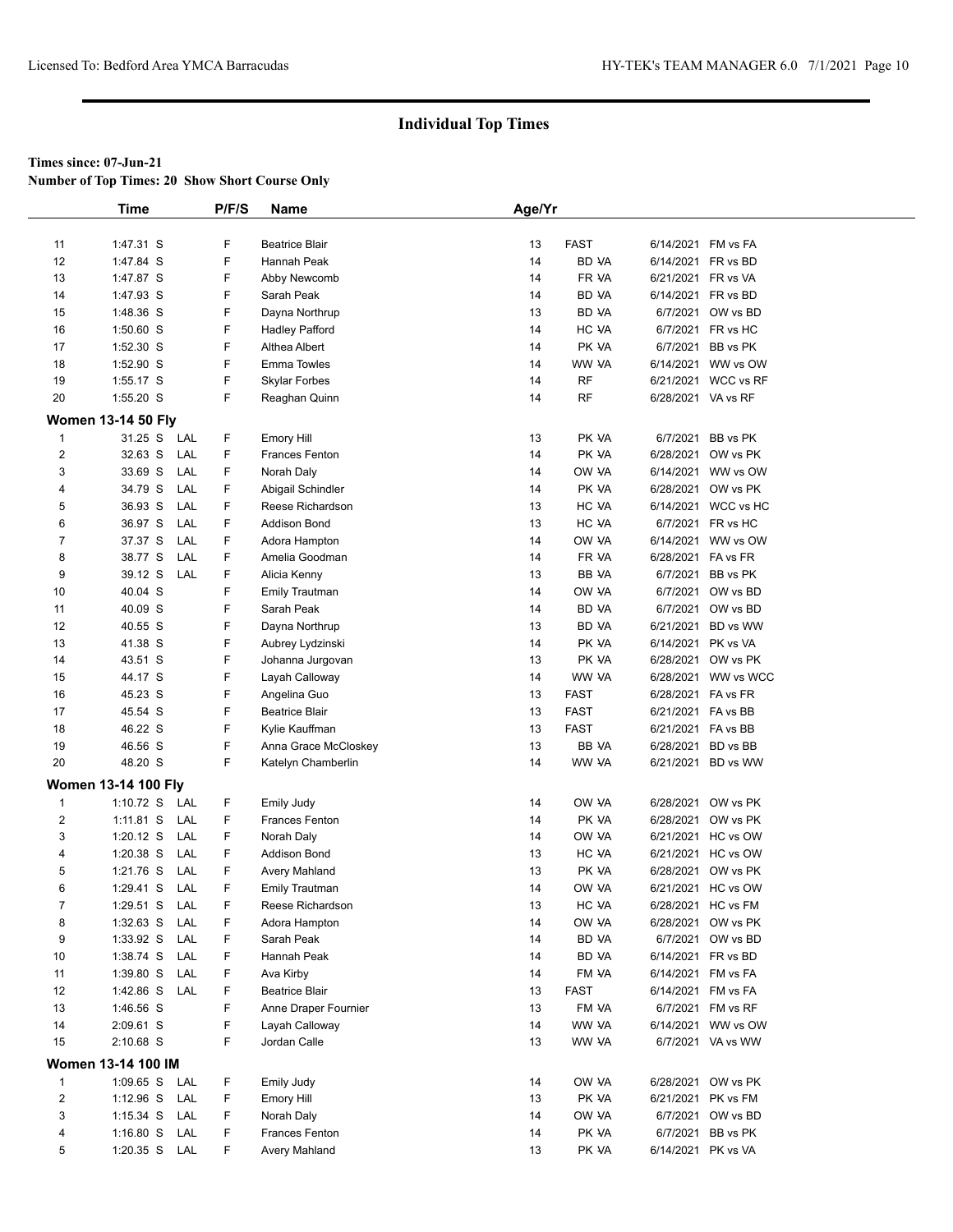**Number of Top Times: 20 Show Short Course Only**

|                | Time        |     | P/F/S | Name                    | Age/Yr |               |                    |                     |
|----------------|-------------|-----|-------|-------------------------|--------|---------------|--------------------|---------------------|
|                |             |     |       |                         |        |               |                    |                     |
| 6              | 1:26.58 S   | LAL | F     | Reese Richardson        | 13     | HC VA         | 6/28/2021 HC vs FM |                     |
| $\overline{7}$ | $1:26.91$ S | LAL | F     | Anna Mills              | 14     | HC VA         | 6/28/2021 HC vs FM |                     |
| 8              | 1:27.17 S   | LAL | F     | Adora Hampton           | 14     | OW VA         |                    | 6/7/2021 OW vs BD   |
| 9              | 1:27.44 S   | LAL | F     | <b>Addison Bond</b>     | 13     | HC VA         |                    | 6/7/2021 FR vs HC   |
| 10             | 1:27.65 S   | LAL | F     | Morgan Flamm            | 14     | FR VA         | 6/28/2021 FA vs FR |                     |
| 11             | 1:28.73 S   | LAL | F     | Elizabeth Bauer         | 13     | PK VA         | 6/28/2021          | OW vs PK            |
| 12             | $1:30.03$ S | LAL | F     | Ava Kirby               | 14     | FM VA         | 6/7/2021           | FM vs RF            |
| $13*$          | $1:30.15$ S | LAL | F     | Sarah Peak              | 14     | BD VA         | 6/21/2021          | BD vs WW            |
| $13*$          | $1:30.15$ S | LAL | F     | Emily Trautman          | 14     | OW VA         |                    | 6/14/2021 WW vs OW  |
| 15             | 1:31.04 S   |     | F     | Hannah Peak             | 14     | BD VA         | 6/28/2021 BD vs BB |                     |
| 16             | 1:31.95 S   |     | F     | <b>Beatrice Blair</b>   | 13     | <b>FAST</b>   | 6/14/2021 FM vs FA |                     |
| 17             | 1:32.35 S   |     | F     | Alicia Kenny            | 13     | <b>BB VA</b>  |                    | 6/7/2021 BB vs PK   |
| 18             | 1:35.44 S   |     | F     | Anne Draper Fournier    | 13     | FM VA         | 6/21/2021 PK vs FM |                     |
| 19             | 1:37.01 S   |     | F     | <b>Charlotte Morse</b>  | 13     | OW VA         | 6/21/2021          | HC vs OW            |
| 20             | 1:39.44 S   |     | F     | Althea Albert           | 14     | PK VA         | 6/14/2021 PK vs VA |                     |
|                |             |     |       |                         |        |               |                    |                     |
| Women          | 50 Free     |     |       |                         |        |               |                    |                     |
| 1              | 28.21 S     | LAL | F     | Kaitlyn Bauer           | 16     | PK VA         |                    | 6/28/2021 OW vs PK  |
| 2              | 29.17 S     | LAL | F     | Ellie Eckert            | 18     | OW VA         | 6/28/2021          | OW vs PK            |
| 3              | 29.58 S     | LAL | F     | Grace Warren            | 17     | FM VA         | 6/14/2021 FM vs FA |                     |
| 4              | 30.74 S     | LAL | F     | <b>Caroline Russell</b> | 17     | PK VA         | 6/21/2021 PK vs FM |                     |
| 5              | 30.91 S     | LAL | F     | Mirela Lynch            | 19     | PK VA         | 6/28/2021          | OW vs PK            |
| 6              | 31.15 S     | LAL | F     | Helen Sommardahl        | 18     | OW VA         | 6/28/2021          | OW vs PK            |
| 7              | 31.30 S     |     | F     | Abbey Walker            |        | FM VA         | 6/28/2021 HC vs FM |                     |
| 8              | 31.53 S     |     | F     | <b>Taryn Harvey</b>     | 16     | HC VA         |                    | 6/21/2021 HC vs OW  |
| 9              | 31.77 S     |     | F     | Eujine Kim              | 17     | VA            | 6/28/2021 VA vs RF |                     |
| 10             | 32.28 S     |     | F     | <b>Rylee Champney</b>   | 15     | HC VA         | 6/28/2021 HC vs FM |                     |
| 11             | 32.33 S     |     | F     | <b>Catherine Thomas</b> | 16     | FR VA         | 6/21/2021 FR vs VA |                     |
| 12             | 32.47 S     |     | F     | Kendra Aukland          | 15     | VA            | 6/28/2021 VA vs RF |                     |
| 13             | 32.50 S     |     | F     | Lacey Miller            | 15     | <b>ACT VA</b> |                    | 6/7/2021 WCC vs FA  |
| 14             | 32.60 S     |     | F     | Sophie Dodge            | 17     | HC VA         |                    | 6/21/2021 HC vs OW  |
| 15             | 32.70 S     |     | F     | <b>Hadley Hunt</b>      | 15     | WW VA         |                    | 6/28/2021 WW vs WCC |
| 16             | 32.78 S     |     | F     | Ella Tinsley            | 16     | HC VA         |                    | 6/21/2021 HC vs OW  |
| 17             | 33.17 S     |     | F     | Holly Koudelka          | 18     | PK VA         | 6/21/2021 PK vs FM |                     |
| 18             | 33.22 S     |     | F     | Rachel Searwar          | 15     | WW VA         |                    | 6/14/2021 WW vs OW  |
| 19             | 33.54 S     |     | F     | <b>Avery Pafford</b>    | 15     | HC VA         | 6/28/2021 HC vs FM |                     |
| 20             | 33.58 S     |     | F     | Anna Kate Dodge         | 15     | HC VA         |                    | 6/21/2021 HC vs OW  |
| Women          | 100 Free    |     |       |                         |        |               |                    |                     |
| $\mathbf{1}$   | $1:01.90$ S | LAL | F     | Kaitlyn Bauer           | 16     | PK VA         |                    | 6/28/2021 OW vs PK  |
| 2              | 1:02.07 S   | LAL | F     | Ellie Eckert            | 18     | OW VA         |                    | 6/7/2021 OW vs BD   |
| 3              | 1:03.42 S   | LAL | F     | Grace Warren            | 17     | FM VA         |                    | 6/7/2021 FM vs RF   |
| 4              | 1:05.29 S   | LAL | F     | Caroline Russell        | 17     | PK VA         |                    | 6/28/2021 OW vs PK  |
| 5              | $1:06.65$ S | LAL | F     | <b>Caroline Falwell</b> | 16     | WW VA         |                    | 6/21/2021 BD vs WW  |
| 6              | 1:07.90 S   | LAL | F     | <b>Skylar McCurley</b>  | 17     | OW VA         |                    | 6/28/2021 OW vs PK  |
| 7              | 1:09.20 S   |     | F     | Natalie Rogers          | 18     | OW VA         |                    | 6/28/2021 OW vs PK  |
| 8              | 1:09.99 S   |     | F     | Eujine Kim              | 17     | VA            | 6/28/2021 VA vs RF |                     |
| 9              | 1:10.88 S   |     | F     | Arleigh Wagoner         | 16     | HC VA         |                    | 6/14/2021 WCC vs HC |
| 10             | $1:11.01$ S |     | F     | Emily Hansen            | 17     | WW VA         |                    | 6/7/2021 VA vs WW   |
| $11*$          | 1:12.64 S   |     | F     | Abbey Walker            |        | FM VA         | 6/28/2021 HC vs FM |                     |
| $11*$          | $1:12.64$ S |     | F     | Kendra Aukland          | 15     | VA            | 6/28/2021 VA vs RF |                     |
| 13             | $1:13.49$ S |     | F     | Catherine Thomas        | 16     | FR VA         | 6/28/2021 FA vs FR |                     |
| 14             | 1:13.61 S   |     | F     | Lacey Miller            | 15     | ACT VA        |                    | 6/14/2021 WCC vs HC |
| 15             | 1:13.62 S   |     | F     | Rylee Champney          | 15     | HC VA         | 6/28/2021 HC vs FM |                     |
| 16             | 1:13.92 S   |     | F     | Aidan Delahunt          | 17     | FM VA         |                    | 6/28/2021 HC vs FM  |
| 17             | 1:13.98 S   |     | F.    | Rachel Searwar          | 15     | WW VA         |                    | 6/7/2021 VA vs WW   |
|                |             |     |       |                         |        |               |                    |                     |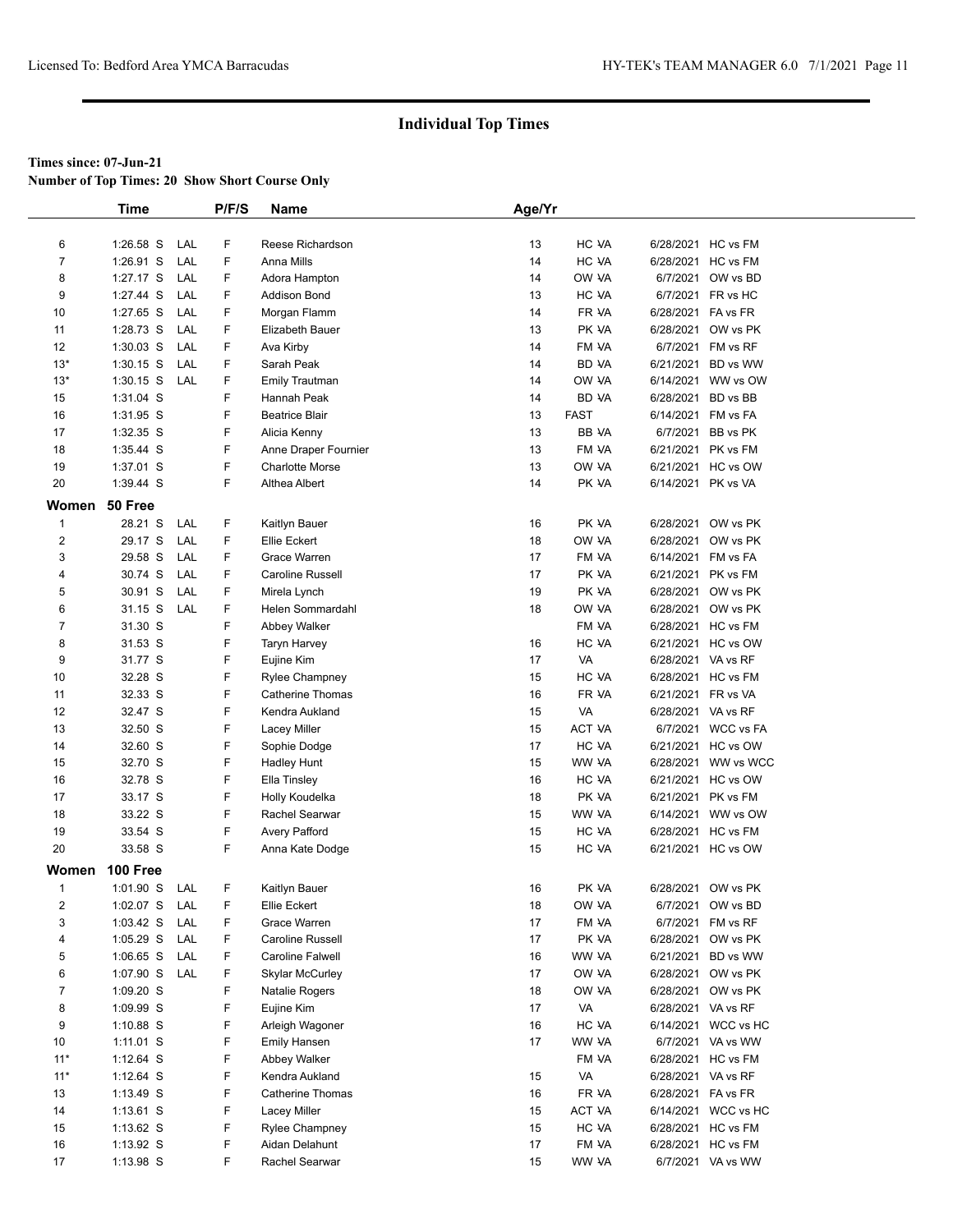**Number of Top Times: 20 Show Short Course Only**

|                | <b>Time</b> |     | P/F/S | Name                    | Age/Yr |           |                    |                     |
|----------------|-------------|-----|-------|-------------------------|--------|-----------|--------------------|---------------------|
|                |             |     |       |                         |        |           |                    |                     |
| 18             | $1:14.08$ S |     | F     | <b>Madison Bivens</b>   | 16     | HC VA     |                    | 6/28/2021 HC vs FM  |
| 19             | $1:15.17$ S |     | F     | Lauren Eby              | 17     | ACT VA    |                    | 6/14/2021 WCC vs HC |
| 20             | $1:15.33$ S |     | F     | <b>Bridget Peck</b>     | 15     | <b>RF</b> | 6/28/2021 VA vs RF |                     |
| Women          | 50 Back     |     |       |                         |        |           |                    |                     |
| 1              | 33.52 S     | LAL | F     | Caroline Russell        | 17     | PK VA     |                    | 6/28/2021 OW vs PK  |
| 2              | 34.38 S     | LAL | F     | Katie Salmon            | 18     | PK VA     |                    | 6/28/2021 OW vs PK  |
| 3              | 35.33 S     | LAL | F     | Caroline Falwell        | 16     | WW VA     |                    | 6/21/2021 BD vs WW  |
| 4              | 36.10 S     | LAL | F     | Sophie Dodge            | 17     | HC VA     |                    | 6/21/2021 HC vs OW  |
| 5              | 36.82 S     |     | F     | Lily Jablonski          | 15     | OW VA     |                    | 6/7/2021 OW vs BD   |
| 6              | 37.03 S     |     | F     | Rebekah Weisenstein     | 15     | WW VA     |                    | 6/7/2021 VA vs WW   |
| 7              | 37.05 S     |     | F     | Taryn Harvey            | 16     | HC VA     |                    | 6/21/2021 HC vs OW  |
| 8              | 37.34 S     |     | F     | <b>Catherine Thomas</b> | 16     | FR VA     |                    | 6/14/2021 FR vs BD  |
| 9              | 37.38 S     |     | F     | Libbie Sommardahl       | 15     | OW VA     |                    | 6/28/2021 OW vs PK  |
| 10             | 37.42 S     |     | F     | Ella Tinsley            | 16     | HC VA     |                    | 6/21/2021 HC vs OW  |
| 11             | 37.86 S     |     | F     | Arleigh Wagoner         | 16     | HC VA     |                    | 6/28/2021 HC vs FM  |
| 12             | 38.61 S     |     | F     | Helen Sommardahl        | 18     | OW VA     |                    | 6/14/2021 WW vs OW  |
| 13             | 39.02 S     |     | F     | Holly Koudelka          | 18     | PK VA     |                    | 6/7/2021 BB vs PK   |
| 14             | 39.20 S     |     | F     | Rylee Champney          | 15     | HC VA     |                    | 6/14/2021 WCC vs HC |
| 15             | 39.46 S     |     | F     | Anna Kate Dodge         | 15     | HC VA     |                    | 6/28/2021 HC vs FM  |
| 16             | 39.76 S     |     | F     | Rachel Searwar          | 15     | WW VA     |                    | 6/28/2021 WW vs WCC |
| 17             | 40.75 S     |     | F     | Kendra Aukland          | 15     | VA        | 6/21/2021 FR vs VA |                     |
| 18             | 41.36 S     |     | F     | <b>Brie Olson</b>       | 16     | FM VA     |                    | 6/7/2021 FM vs RF   |
| 19             | 41.88 S     |     | F     | Elizabeth Eskridge      | 16     | PK VA     | 6/14/2021 PK vs VA |                     |
| 20             | 42.02 S     |     | F     | Erica Payne             | 17     | HC VA     |                    | 6/14/2021 WCC vs HC |
| Women          | 100 Back    |     |       |                         |        |           |                    |                     |
| $\mathbf{1}$   | $1:11.94$ S | LAL | F     | Caroline Russell        | 17     | PK VA     | 6/14/2021 PK vs VA |                     |
| $\overline{2}$ | $1:15.41$ S | LAL | F     | Caroline Falwell        | 16     | WW VA     | 6/21/2021          | BD vs WW            |
| 3              | $1:15.88$ S | LAL | F     | Ellie Eckert            | 18     | OW VA     |                    | 6/14/2021 WW vs OW  |
| 4              | $1:16.23$ S | LAL | F     | Katie Salmon            | 18     | PK VA     |                    | 6/28/2021 OW vs PK  |
| 5              | 1:19.91 $S$ | LAL | F     | <b>Emily Hansen</b>     | 17     | WW VA     |                    | 6/14/2021 WW vs OW  |
| 6              | 1:20.71 S   |     | F     | Lily Jablonski          | 15     | OW VA     |                    | 6/7/2021 OW vs BD   |
| 7              | 1:20.82 S   |     | F     | Sophie Dodge            | 17     | HC VA     |                    | 6/28/2021 HC vs FM  |
| 8              | $1:22.03$ S |     | F     | Ella Tinsley            | 16     | HC VA     |                    | 6/28/2021 HC vs FM  |
| 9              | 1:24.58 S   |     | F     | Rebekah Weisenstein     | 15     | WW VA     |                    | 6/28/2021 WW vs WCC |
| 10             | $1:26.58$ S |     | F     | Libbie Sommardahl       | 15     | OW VA     |                    | 6/28/2021 OW vs PK  |
| 11             | 1:28.43 S   |     | F     | <b>Rylee Champney</b>   | 15     | HC VA     |                    | 6/14/2021 WCC vs HC |
| 12             | 1:28.55 S   |     | F     | Helen Sommardahl        | 18     | OW VA     |                    | 6/7/2021 OW vs BD   |
| 13             | 1:29.19 S   |     | F     | Anna Kate Dodge         | 15     | HC VA     |                    | 6/21/2021 HC vs OW  |
| 14             | 1:29.87 S   |     | F     | Elizabeth Eskridge      | 16     | PK VA     | 6/14/2021 PK vs VA |                     |
| 15             | $1:31.23$ S |     | F     | Holly Koudelka          | 18     | PK VA     |                    | 6/21/2021 PK vs FM  |
| 16             | $1:32.15$ S |     | F     | Savannah Bauserman      | 17     | HC VA     |                    | 6/21/2021 HC vs OW  |
| 17             | 1:33.05 S   |     | F     | Sydney Glass            | 16     | WW VA     |                    | 6/21/2021 BD vs WW  |
| 18             | 1:33.81 S   |     | F     | Avery Pafford           | 15     | HC VA     |                    | 6/28/2021 HC vs FM  |
| 19             | 1:34.09 S   |     | F     | <b>Bridget Peck</b>     | 15     | <b>RF</b> | 6/28/2021 VA vs RF |                     |
| 20             | 1:37.46 S   |     | F     | Olivia Cartwright       | 17     | FM VA     |                    | 6/14/2021 FM vs FA  |
| Women          | 50 Breast   |     |       |                         |        |           |                    |                     |
| $\mathbf{1}$   | 36.97 S     | LAL | F     | Caroline Marotta        | 17     | PK VA     |                    | 6/28/2021 OW vs PK  |
| $\overline{2}$ | 37.80 S     | LAL | F     | Caroline Falwell        | 16     | WW VA     |                    | 6/21/2021 BD vs WW  |
| 3              | 38.49 S     | LAL | F     | Ellie Eckert            | 18     | OW VA     |                    | 6/21/2021 HC vs OW  |
| 4              | 38.98 S     | LAL | F     | Natalie Rogers          | 18     | OW VA     |                    | 6/28/2021 OW vs PK  |
| 5              | 39.03 S     | LAL | F     | Arleigh Wagoner         | 16     | HC VA     |                    | 6/28/2021 HC vs FM  |
| 6              | 39.10 S     | LAL | F     | Lily Jablonski          | 15     | OW VA     |                    | 6/28/2021 OW vs PK  |
| $\overline{7}$ | 40.72 S     | LAL | F     | <b>Brie Olson</b>       | 16     | FM VA     |                    | 6/21/2021 PK vs FM  |
|                |             |     |       |                         |        |           |                    |                     |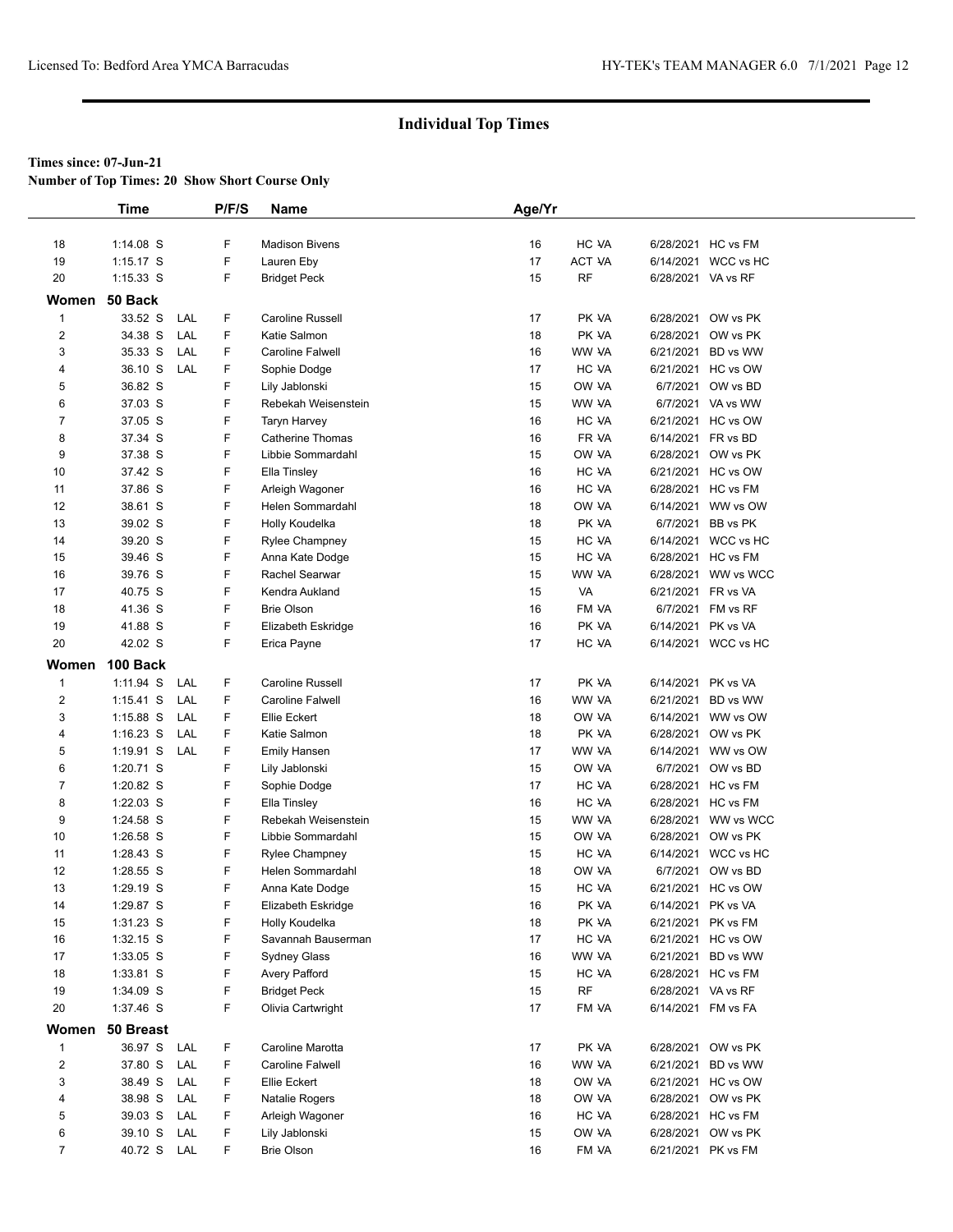**Number of Top Times: 20 Show Short Course Only**

|                     | <b>Time</b>        |            | P/F/S  | Name                   | Age/Yr   |                |                    |                     |
|---------------------|--------------------|------------|--------|------------------------|----------|----------------|--------------------|---------------------|
|                     |                    |            |        |                        |          |                |                    |                     |
| 8                   | 40.87 S            | LAL        | F      | Payton Heimbach        | 15       | <b>FAST</b>    | 6/28/2021 FA vs FR |                     |
| 9                   | 40.91 S            | LAL        | F      | <b>Emily Hansen</b>    | 17       | WW VA          |                    | 6/7/2021 VA vs WW   |
| 10                  | 41.61 S            | LAL        | F      | <b>Isabella Davis</b>  | 15       | WW VA          |                    | 6/21/2021 BD vs WW  |
| 11                  | 41.65 S            | LAL        | F      | Hannah Pettyjohn       | 17       | HC VA          |                    | 6/28/2021 HC vs FM  |
| 12                  | 42.33 S            |            | F      | Lacey Miller           | 15       | ACT VA         |                    | 6/28/2021 WW vs WCC |
| 13                  | 42.48 S            |            | F      | <b>Marisol Helms</b>   | 16       | BB VA          |                    | 6/7/2021 BB vs PK   |
| 14                  | 42.57 S            |            | F      | Miriam Amos            | 17       | BD VA          | 6/28/2021          | BD vs BB            |
| 15                  | 43.25 S            |            | F      | <b>Madison Bivens</b>  | 16       | HC VA          |                    | 6/28/2021 HC vs FM  |
| 16                  | 43.50 S            |            | F      | Eujine Kim             | 17       | VA             | 6/28/2021 VA vs RF |                     |
| 17                  | 44.04 S            |            | F      | Skylar McCurley        | 17       | OW VA          |                    | 6/14/2021 WW vs OW  |
| 18                  | 44.10 S            |            | F      | Aidan Delahunt         | 17       | FM VA          |                    | 6/7/2021 FM vs RF   |
| 19                  | 44.55 S            |            | F      | Rachel Searwar         | 15       | WW VA          |                    | 6/28/2021 WW vs WCC |
| 20                  | 44.87 S            |            | F.     | Suzanne Anderson       | 18       | <b>RF</b>      | 6/28/2021 VA vs RF |                     |
|                     |                    |            |        |                        |          |                |                    |                     |
| Women               | 100 Breast         |            |        |                        |          |                |                    |                     |
| $\mathbf{1}$        | $1:19.20$ S        | LAL        | F      | Caroline Marotta       | 17       | PK VA          |                    | 6/28/2021 OW vs PK  |
| $\overline{2}$      | 1:20.91 S          | LAL        | F      | Ellie Eckert           | 18       | OW VA          |                    | 6/28/2021 OW vs PK  |
| 3                   | $1:21.17$ S        | LAL        | F      | Caroline Falwell       | 16       | WW VA          |                    | 6/14/2021 WW vs OW  |
| 4                   | 1:25.47 S          | LAL        | F      | Natalie Rogers         | 18       | OW VA          |                    | 6/28/2021 OW vs PK  |
| 5                   | 1:27.14 S          | LAL        | F      | Arleigh Wagoner        | 16       | HC VA          |                    | 6/7/2021 FR vs HC   |
| 6                   | 1:30.56 S          | LAL        | F      | Lacey Miller           | 15       | ACT VA         |                    | 6/28/2021 WW vs WCC |
| $\overline{7}$      | 1:31.02 S          | LAL        | F      | <b>Skylar McCurley</b> | 17       | OW VA          |                    | 6/28/2021 OW vs PK  |
| 8                   | 1:31.07 S          | LAL        | F      | Caroline Russell       | 17       | PK VA          | 6/14/2021 PK vs VA |                     |
| 9                   | 1:31.52 S          | LAL        | F      | Lily Jablonski         | 15       | OW VA          |                    | 6/14/2021 WW vs OW  |
| 10                  | 1:32.77 S          | LAL        | F      | <b>Isabella Davis</b>  | 15       | WW VA          |                    | 6/21/2021 BD vs WW  |
| 11                  | 1:32.82 S          | LAL        | F      | Payton Heimbach        | 15       | FAST           | 6/21/2021 FA vs BB |                     |
| 12                  | 1:33.48 S          | LAL        | F      | <b>Emily Hansen</b>    | 17       | WW VA          |                    | 6/28/2021 WW vs WCC |
| 13                  | 1:33.70 S          | LAL        | F      | <b>Brie Olson</b>      | 16       | FM VA          | 6/14/2021 FM vs FA |                     |
| 14                  | 1:33.75 S          | LAL        | F      | <b>Madison Bivens</b>  | 16       | HC VA          |                    | 6/14/2021 WCC vs HC |
| 15                  | 1:34.36 S          |            | F      | Miriam Amos            | 17       | <b>BD VA</b>   | 6/28/2021 BD vs BB |                     |
| 16                  | 1:35.74 S          |            | F      | Hannah Pettyjohn       | 17       | HC VA          |                    | 6/28/2021 HC vs FM  |
| 17                  | 1:36.07 S          |            | F      | Rachel Searwar         | 15       | WW VA          |                    | 6/28/2021 WW vs WCC |
| 18                  | $1:36.15$ S        |            | F      | <b>Marisol Helms</b>   | 16       | BB VA          | 6/7/2021           | BB vs PK            |
| 19                  | 1:38.51 S          |            | F      | Suzanne Anderson       | 18       | <b>RF</b>      |                    | 6/21/2021 WCC vs RF |
| 20                  | 1:41.54 S          |            | F      | Mya Martin             | 16       | WW VA          |                    | 6/21/2021 BD vs WW  |
| Women               | <b>50 Fly</b>      |            |        |                        |          |                |                    |                     |
|                     |                    |            |        |                        |          | PK VA          |                    | 6/28/2021 OW vs PK  |
| $\mathbf{1}$        | 30.47 S<br>33.59 S | LAL<br>LAL | F<br>F | Kaitlyn Bauer          | 16<br>17 | WW VA          |                    | 6/14/2021 WW vs OW  |
| $\overline{c}$<br>3 |                    |            | F.     | <b>Emily Hansen</b>    |          |                |                    | 6/28/2021 OW vs PK  |
|                     | 34.29 S<br>34.79 S | LAL        | F      | Mirela Lynch           | 19       | PK VA<br>FR VA |                    |                     |
| 4                   |                    |            | F      | Catherine Thomas       | 16       |                | 6/14/2021 FR vs BD | 6/21/2021 WCC vs RF |
| 5                   | 35.55 S            |            |        | Lauren Eby             | 17       | ACT VA         |                    |                     |
| 6                   | 35.58 S            |            | F      | Abbey Walker           |          | FM VA          |                    | 6/28/2021 HC vs FM  |
| $\overline{7}$      | 35.84 S            |            | F      | Helen Sommardahl       | 18       | OW VA          |                    | 6/28/2021 OW vs PK  |
| 8                   | 36.15 S            |            | F      | <b>Taryn Harvey</b>    | 16       | HC VA          |                    | 6/14/2021 WCC vs HC |
| 9                   | 36.80 S            |            | F      | Kirsten Steffens       | 15       | <b>RF</b>      | 6/28/2021 VA vs RF |                     |
| 10                  | 37.19 S            |            | F      | Anna Kate Dodge        | 15       | HC VA          |                    | 6/28/2021 HC vs FM  |
| 11                  | 37.94 S            |            | F      | Lacey Miller           | 15       | ACT VA         |                    | 6/28/2021 WW vs WCC |
| 12                  | 38.16 S            |            | F      | Rachel Searwar         | 15       | WW VA          |                    | 6/14/2021 WW vs OW  |
| 13                  | 38.30 S            |            | F      | Arleigh Wagoner        | 16       | HC VA          |                    | 6/14/2021 WCC vs HC |
| 14                  | 38.66 S            |            | F      | Libbie Sommardahl      | 15       | OW VA          |                    | 6/28/2021 OW vs PK  |
| 15                  | 38.69 S            |            | F      | <b>Ellen Phillips</b>  | 16       | HC VA          |                    | 6/28/2021 HC vs FM  |
| 16                  | 38.72 S            |            | F      | Sophie Dodge           | 17       | HC VA          |                    | 6/28/2021 HC vs FM  |
| 17                  | 38.78 S            |            | F      | Ella Tinsley           | 16       | HC VA          |                    | 6/7/2021 FR vs HC   |
| 18                  | 39.31 S            |            | F      | <b>Hadley Hunt</b>     | 15       | WW VA          |                    | 6/28/2021 WW vs WCC |
| 19                  | 39.33 S            |            | F      | Rebekah Weisenstein    | 15       | WW VA          |                    | 6/28/2021 WW vs WCC |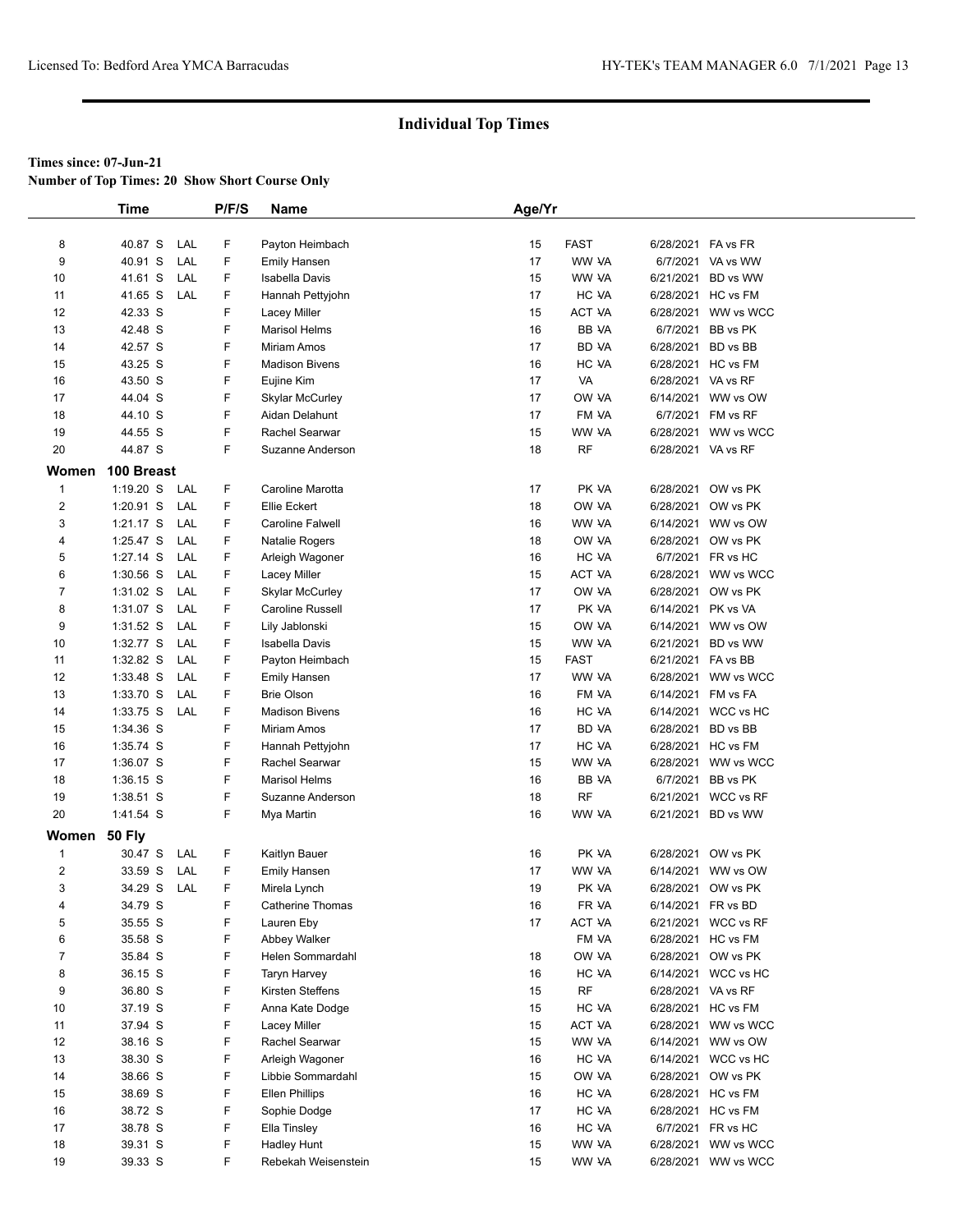**Number of Top Times: 20 Show Short Course Only**

|                | Time                   |     | P/F/S  | Name                   | Age/Yr         |                |                    |                                 |
|----------------|------------------------|-----|--------|------------------------|----------------|----------------|--------------------|---------------------------------|
|                |                        |     |        |                        |                |                |                    |                                 |
| 20             | 39.51 S                |     | F      | Katie Salmon           | 18             | PK VA          |                    | 6/28/2021 OW vs PK              |
| Women          | <b>100 Fly</b>         |     |        |                        |                |                |                    |                                 |
| $\mathbf{1}$   | 1:06.57 S              | LAL | F      | Kaitlyn Bauer          | 16             | PK VA          | 6/21/2021          | PK vs FM                        |
| $\overline{2}$ | $1:10.32$ S            | LAL | F      | Grace Warren           | 17             | FM VA          | 6/7/2021           | FM vs RF                        |
| 3              | 1:11.68 S              | LAL | F      | Caroline Russell       | 17             | PK VA          |                    | 6/28/2021 OW vs PK              |
| 4              | $1:15.96$ S            | LAL | F      | Caroline Marotta       | 17             | PK VA          |                    | 6/28/2021 OW vs PK              |
| 5              | $1:16.32$ S            | LAL | F      | Caroline Falwell       | 16             | WW VA          |                    | 6/14/2021 WW vs OW              |
| 6              | 1:23.37 S              |     | F      | Lauren Eby             | 17             | ACT VA         |                    | 6/21/2021 WCC vs RF             |
| $\overline{7}$ | 1:24.34 S              |     | F      | Lily Jablonski         | 15             | OW VA          | 6/21/2021          | HC vs OW                        |
| 8              | 1:27.31 S              |     | F      | Helen Sommardahl       | 18             | OW VA          | 6/28/2021          | OW vs PK                        |
| 9              | 1:27.80 S              |     | F      | <b>Skylar McCurley</b> | 17             | OW VA          |                    | 6/21/2021 HC vs OW              |
| 10             | 1:28.03 S              |     | F      | Kirsten Steffens       | 15             | <b>RF</b>      | 6/28/2021 VA vs RF |                                 |
| 11             | 1:28.36 S              |     | F      | <b>Madison Bivens</b>  | 16             | HC VA          |                    | 6/21/2021 HC vs OW              |
| 12             | 1:29.48 S              |     | F      | <b>Marisol Helms</b>   | 16             | BB VA          | 6/14/2021 RF vs BB |                                 |
| 13             | 1:30.67 S              |     | F      | Emily Hansen           | 17             | WW VA          | 6/28/2021          | WW vs WCC                       |
| 14             | 1:31.05 S              |     | F      | Lacey Miller           | 15             | ACT VA         |                    | 6/14/2021 WCC vs HC             |
| 15             | 1:32.59 S              |     | F      | <b>Ellen Phillips</b>  | 16             | HC VA          |                    | 6/21/2021 HC vs OW              |
| 16             | 1:32.87 S              |     | F      | Rachel Searwar         | 15             | WW VA          | 6/14/2021          | WW vs OW                        |
| 17             | 1:36.67 S              |     | F      | Payton Heimbach        | 15             | FAST           | 6/28/2021 FA vs FR |                                 |
| 18             | 1:38.72 S              |     | F      | <b>Isabella Davis</b>  | 15             | WW VA          |                    | 6/7/2021 VA vs WW               |
| 19             | 1:40.17 S              |     | F      | Mya Martin             | 16             | WW VA          | 6/21/2021          | BD vs WW                        |
| 20             | 1:42.80 S              |     | F      | <b>Emily Phillips</b>  | 16             | ACT VA         |                    | 6/21/2021 WCC vs RF             |
| Women          | 100 IM                 |     |        |                        |                |                |                    |                                 |
| $\mathbf{1}$   | $1:12.14$ S            | LAL | F      | Kaitlyn Bauer          | 16             | PK VA          |                    | 6/28/2021 OW vs PK              |
| 2              | $1:13.45$ S            | LAL | F      | Ellie Eckert           | 18             | OW VA          |                    | 6/28/2021 OW vs PK              |
| 3              | $1:13.95$ S            | LAL | F      | Caroline Marotta       | 17             | PK VA          | 6/28/2021          | OW vs PK                        |
| $\overline{4}$ | $1:14.70$ S            | LAL | F      | Grace Warren           | 17             | FM VA          |                    | 6/28/2021 HC vs FM              |
| 5              | $1:15.14$ S            | LAL | F      | Caroline Russell       | 17             | PK VA          |                    | 6/21/2021 PK vs FM              |
| 6              | $1:16.08$ S            | LAL | F      | <b>Emily Hansen</b>    | 17             | WW VA          |                    | 6/14/2021 WW vs OW              |
| $\overline{7}$ | $1:17.26$ S            | LAL | F      | Caroline Falwell       | 16             | WW VA          |                    | 6/7/2021 VA vs WW               |
| 8              | $1:19.25$ S            | LAL | F      | Lily Jablonski         | 15             | OW VA          | 6/21/2021          | HC vs OW                        |
| 9              | $1:20.20$ S            | LAL | F      | Arleigh Wagoner        | 16             | HC VA          |                    | 6/14/2021 WCC vs HC             |
| 10             | 1:20.30 S              |     | F      | Catherine Thomas       | 16             | FR VA          | 6/21/2021 FR vs VA |                                 |
| 11             | 1:22.64 S              |     | F      | Skylar McCurley        | 17             | OW VA          |                    | 6/28/2021 OW vs PK              |
| 12             | 1:23.54 S              |     | F      | Lauren Eby             | 17             | ACT VA         |                    | 6/21/2021 WCC vs RF             |
| 13             | 1:23.79 S              |     | F      | Rachel Searwar         | 15             | WW VA          |                    | 6/14/2021 WW vs OW              |
| 14             | 1:24.31 S              |     | F      | Lacey Miller           | 15             | ACT VA         | 6/14/2021          | WCC vs HC                       |
| 15             | 1:24.78 S              |     | F      | Eujine Kim             | 17             | VA             | 6/21/2021 FR vs VA |                                 |
| 16             | 1:26.06 S              |     | F      | Abbey Walker           |                | FM VA          |                    | 6/21/2021 PK vs FM              |
| 17             | 1:27.22 S              |     | F      | <b>Rylee Champney</b>  | 15             | HC VA          |                    | 6/28/2021 HC vs FM              |
| 18             | 1:28.16 S<br>1:28.30 S |     | F<br>F | Payton Heimbach        | 15             | <b>FAST</b>    | 6/21/2021 FA vs BB |                                 |
| 19<br>20       | 1:28.67 S              |     | F      | Rebekah Weisenstein    | 15<br>15       | WW VA<br>WW VA | 6/21/2021          | BD vs WW<br>6/28/2021 WW vs WCC |
|                |                        |     |        | Hadley Hunt            |                |                |                    |                                 |
|                | Men 8 & Under 25 Free  |     |        |                        |                |                |                    |                                 |
| $\mathbf{1}$   | 17.53 S                | LAL | F      | Austin Woodruff        | 8              | OW VA          |                    | 6/28/2021 OW vs PK              |
| $\overline{2}$ | 17.66 S                | LAL | F      | Owen Marks             | 8              | BB VA          | 6/7/2021           | BB vs PK                        |
| 3              | 19.32 S                | LAL | F      | Mac Morrison           | 8              | OW VA          | 6/28/2021          | OW vs PK                        |
| 4              | 19.43 S                | LAL | F      | Drew Carpenter         | $\overline{7}$ | PK VA          |                    | 6/7/2021 BB vs PK               |
| 5              | 19.53 S                | LAL | F      | Walker Williams        | 7              | PK VA          |                    | 6/14/2021 PK vs VA              |
| 6              | 19.79 S                | LAL | F      | Noah Leger             | 8              | OW VA          |                    | 6/21/2021 HC vs OW              |
| 7              | 20.87 S                | LAL | F      | Kj Davis               | 8              | BD VA          |                    | 6/28/2021 BD vs BB              |
| 8              | 21.03 S                | LAL | F      | Wes Fischer            | 8              | PK VA          | 6/28/2021          | OW vs PK                        |
| 9              | 21.49 S                | LAL | F      | Clayton Cox            | 8              | OW VA          |                    | 6/14/2021 WW vs OW              |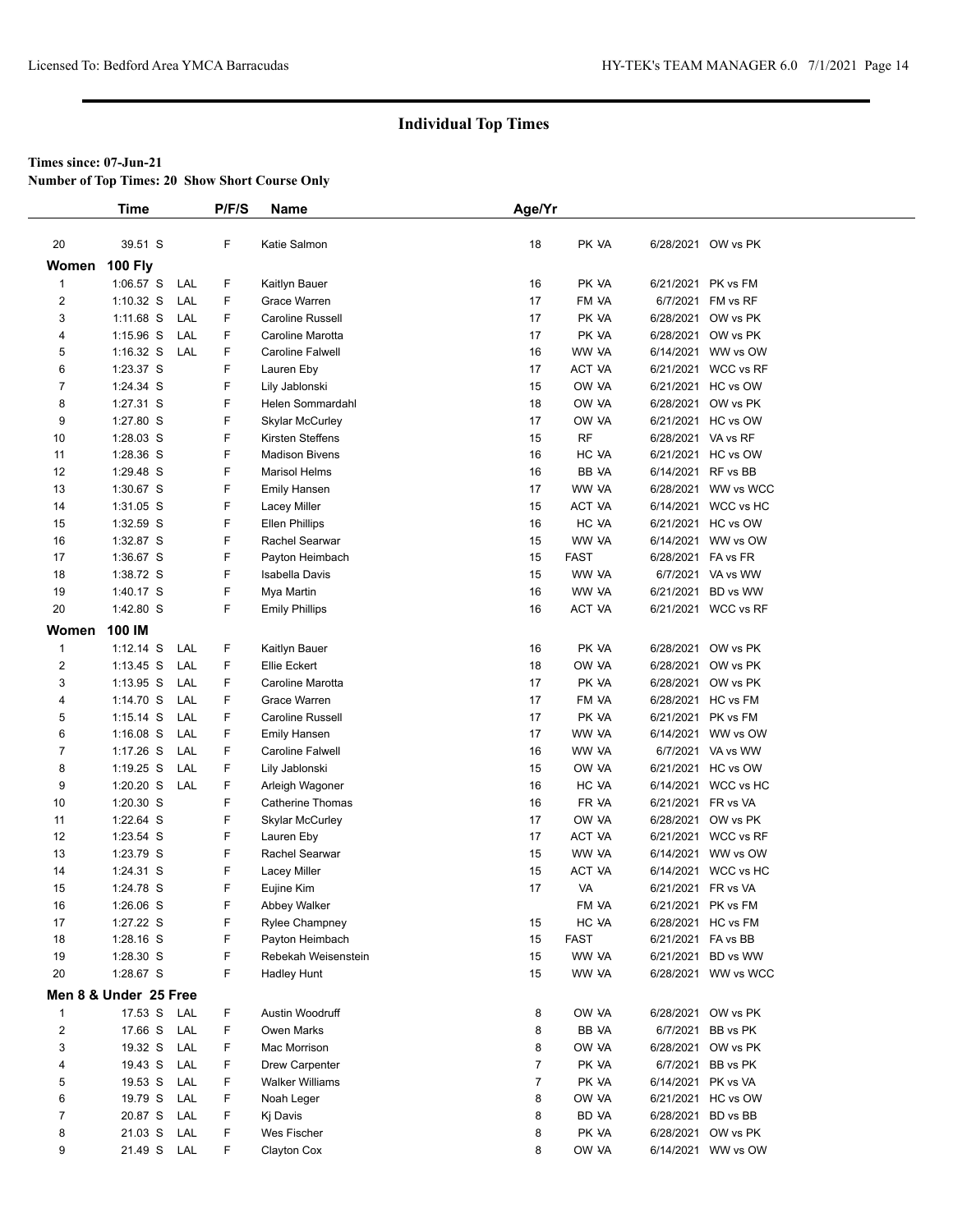**Number of Top Times: 20 Show Short Course Only**

|                | <b>Time</b>           | P/F/S  | Name                    | Age/Yr         |              |                    |                     |
|----------------|-----------------------|--------|-------------------------|----------------|--------------|--------------------|---------------------|
|                |                       |        |                         |                |              |                    |                     |
| 10             | 21.86 S               | F      | Covi Sinclair           | 8              | PK VA        |                    | 6/28/2021 OW vs PK  |
| 11             | 22.17 S               | F      | Lawson McSwain          | $\overline{7}$ | PK VA        |                    | 6/21/2021 PK vs FM  |
| 12             | 22.44 S               | F      | Khole Smith             | 8              | <b>RF</b>    | 6/14/2021 RF vs BB |                     |
| 13             | 22.70 S               | F      | Mason Sloan             | 8              | OW VA        | 6/28/2021          | OW vs PK            |
| 14             | 23.01 S               | F      | Carter Kappler          | 8              | HC VA        |                    | 6/28/2021 HC vs FM  |
| 15             | 23.43 S               | F      | Mason Patterson         | 8              | HC VA        |                    | 6/21/2021 HC vs OW  |
| 16             | 24.02 S               | F      | <b>Miles Petrikonis</b> | 8              | PK VA        |                    | 6/21/2021 PK vs FM  |
| 17             | x24.06 S              | F      | Cash Annas              | 8              | BD VA        |                    | 6/21/2021 BD vs WW  |
| 18             | 24.22 S               | F      | <b>Patrick Williams</b> | 8              | <b>RF</b>    | 6/28/2021 VA vs RF |                     |
| 19             | 24.40 S               | F      | Grayson Steinweg        | 8              | PK VA        |                    | 6/21/2021 PK vs FM  |
| 20             | 24.70 S               | F      | Jaxen Smith             | 8              | BD VA        | 6/28/2021 BD vs BB |                     |
|                | Men 8 & Under 50 Free |        |                         |                |              |                    |                     |
|                |                       |        |                         |                |              |                    |                     |
| $\mathbf 1$    | 38.88 S<br>LAL        | F      | Austin Woodruff         | 8              | OW VA        |                    | 6/28/2021 OW vs PK  |
| $\overline{c}$ | 40.74 S<br>LAL        | F      | Santiago Mejia-Ibarra   | 8              | <b>FAST</b>  |                    | 6/7/2021 WCC vs FA  |
| 3              | 41.88 S<br>LAL        | F      | <b>Owen Marks</b>       | 8              | BB VA        | 6/21/2021 FA vs BB |                     |
| 4              | 42.13 S<br>LAL        | F      | Mac Morrison            | 8              | OW VA        |                    | 6/21/2021 HC vs OW  |
| 5              | 42.33 S<br>LAL        | F      | Noah Leger              | 8              | OW VA        |                    | 6/21/2021 HC vs OW  |
| 6              | 43.96 S<br>LAL        | F      | Drew Carpenter          | $\overline{7}$ | PK VA        |                    | 6/28/2021 OW vs PK  |
| $\overline{7}$ | 44.76 S<br>LAL        | F      | Drew Bowman             | 8              | FM VA        |                    | 6/28/2021 HC vs FM  |
| 8              | 46.44 S<br>LAL        | F      | <b>Walker Williams</b>  | $\overline{7}$ | PK VA        | 6/14/2021 PK vs VA |                     |
| 9              | 48.26 S<br>LAL        | F      | Clayton Cox             | 8              | OW VA        |                    | 6/28/2021 OW vs PK  |
| 10             | 50.62 S               | F      | Wes Fischer             | 8              | PK VA        |                    | 6/28/2021 OW vs PK  |
| 11             | 50.63 S               | F      | Lawson McSwain          | $\overline{7}$ | PK VA        | 6/14/2021 PK vs VA |                     |
| 12             | 52.23 S               | F      | Cash Annas              | 8              | BD VA        |                    | 6/21/2021 BD vs WW  |
| 13             | 52.44 S               | F      | Carter Kappler          | 8              | HC VA        |                    | 6/28/2021 HC vs FM  |
| 14             | 53.64 S               | F      | <b>Patrick Williams</b> | 8              | RF           |                    | 6/21/2021 WCC vs RF |
| 15             | 53.85 S               | F      | <b>Mason Patterson</b>  | 8              | HC VA        |                    | 6/7/2021 FR vs HC   |
| 16             | 53.96 S               | F      | Covi Sinclair           | 8              | PK VA        | 6/14/2021 PK vs VA |                     |
| 17             | 54.00 S               | F      | <b>Miles Petrikonis</b> | 8              | PK VA        |                    | 6/28/2021 OW vs PK  |
| 18             | 54.02 S               | F      | Jaxen Smith             | 8              | BD VA        | 6/28/2021 BD vs BB |                     |
| 19             | 54.80 S               | F      | Khole Smith             | 8              | RF           |                    | 6/21/2021 WCC vs RF |
| 20             | 54.85 S               | F      | Jonluca Parker          | 8              | HC VA        |                    | 6/28/2021 HC vs FM  |
|                | Men 8 & Under 25 Back |        |                         |                |              |                    |                     |
| $\mathbf 1$    | 20.76 S<br>LAL        | F      | Austin Woodruff         | 8              | OW VA        |                    | 6/21/2021 HC vs OW  |
| $\overline{2}$ | 24.02 S<br>LAL        | F      | Noah Leger              | 8              | OW VA        |                    | 6/14/2021 WW vs OW  |
| 3              | 24.07 S<br>LAL        | F      | Cash Annas              | 8              | <b>BD VA</b> |                    | 6/21/2021 BD vs WW  |
| $\overline{4}$ | 24.58 S<br>LAL        | F      | <b>Owen Marks</b>       | 8              | BB VA        |                    | 6/7/2021 BB vs PK   |
| 5              | 25.09 S<br>LAL        | F      | Drew Carpenter          | $\overline{7}$ | PK VA        |                    | 6/28/2021 OW vs PK  |
| 6              | 25.56 S<br>LAL        | F      | Clayton Cox             | 8              | OW VA        |                    | 6/28/2021 OW vs PK  |
| $\overline{7}$ | 25.63 S<br>LAL        | F      | Mason Sloan             | 8              | OW VA        |                    | 6/28/2021 OW vs PK  |
| $8*$           | 25.74 S<br>LAL        | F      | Mac Morrison            | 8              | OW VA        |                    | 6/21/2021 HC vs OW  |
| $8*$           | 25.74 S<br>LAL        | F      | <b>Tobin Smith</b>      | 8              | HC VA        |                    | 6/21/2021 HC vs OW  |
| 10             | 26.12 S<br>LAL        | F      | <b>Walker Williams</b>  | 7              | PK VA        | 6/14/2021 PK vs VA |                     |
| 11             | 26.50 S<br>LAL        | F      | Noah Todd               | 8              | <b>FAST</b>  | 6/21/2021 FA vs BB |                     |
| 12             | 27.67 S<br>LAL        | F      | Kj Davis                | 8              | BD VA        |                    | 6/28/2021 BD vs BB  |
| 13             | 27.68 S<br>LAL        | F      | Carter Kappler          | 8              | HC VA        |                    | 6/28/2021 HC vs FM  |
|                |                       |        |                         |                |              |                    |                     |
| 14             | 28.81 S               | F<br>F | Mason Patterson         | 8              | HC VA        |                    | 6/28/2021 HC vs FM  |
| 15             | 29.67 S               |        | Wes Fischer             | 8              | PK VA        |                    | 6/28/2021 OW vs PK  |
| 16             | 29.95 S               | F      | Gavin Shinkle           | 7              | WW VA        |                    | 6/28/2021 WW vs WCC |
| 17             | 31.01 S               | F      | William Marotta         | 8              | PK VA        |                    | 6/28/2021 OW vs PK  |
| 18             | 31.12 S               | F      | Henry Blair             | 8              | FAST         | 6/28/2021 FA vs FR |                     |
| 19             | 31.38 S               | F      | Anderson Holt           | 7              | OW VA        |                    | 6/28/2021 OW vs PK  |
| $20\,$         | 32.09 S               | F.     | Lawson McSwain          | $\overline{7}$ | PK VA        | 6/14/2021 PK vs VA |                     |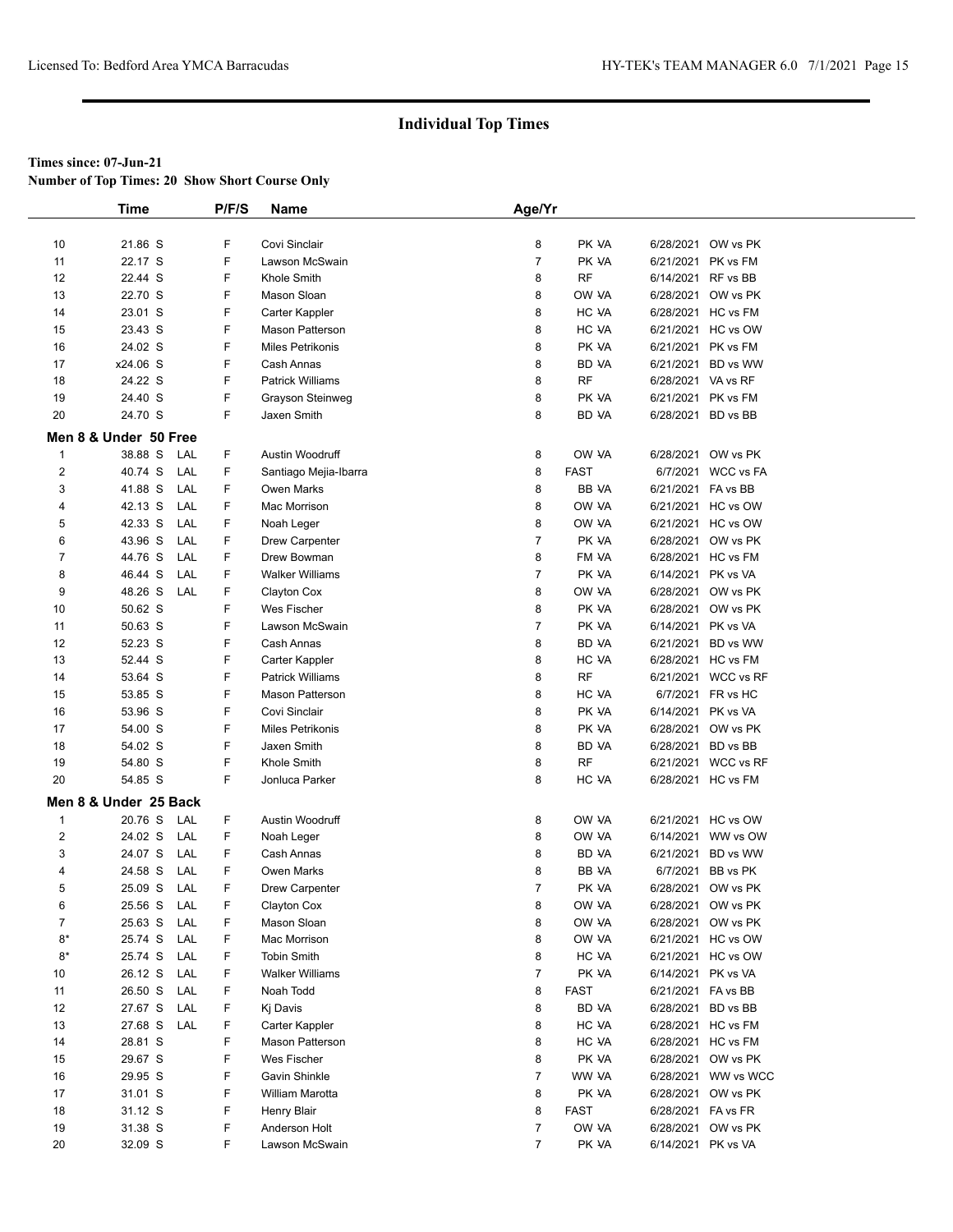#### **Times since: 07-Jun-21**

**Number of Top Times: 20 Show Short Course Only**

|                         | Time                    |     | P/F/S | <b>Name</b>             | Age/Yr         |              |                    |                     |
|-------------------------|-------------------------|-----|-------|-------------------------|----------------|--------------|--------------------|---------------------|
|                         | Men 8 & Under 25 Breast |     |       |                         |                |              |                    |                     |
| $\mathbf{1}$            | 24.59 S                 | LAL | F     | Owen Marks              | 8              | BB VA        |                    | 6/7/2021 BB vs PK   |
| $\overline{\mathbf{c}}$ | 25.29 S                 | LAL | F     | Austin Woodruff         | 8              | OW VA        |                    | 6/7/2021 OW vs BD   |
| 3                       | 26.04 S                 | LAL | F     | Noah Leger              | 8              | OW VA        |                    | 6/28/2021 OW vs PK  |
| 4                       | 26.19 S                 | LAL | F     | Drew Bowman             | 8              | FM VA        |                    | 6/28/2021 HC vs FM  |
| 5                       | 28.22 S                 | LAL | F     | Grayson Steinweg        | 8              | PK VA        |                    | 6/21/2021 PK vs FM  |
| 6                       | 30.30 S                 | LAL | F     | Lawson McSwain          | 7              | PK VA        |                    | 6/28/2021 OW vs PK  |
| 7                       | 32.25 S                 |     | F     | Jameson Curl            | 8              | OW VA        |                    | 6/7/2021 OW vs BD   |
| 8                       | 33.76 S                 |     | F     | Mason DiBrango          | $\overline{7}$ | HC VA        |                    | 6/21/2021 HC vs OW  |
| 9                       | 34.77 S                 |     | F     | <b>Mason Patterson</b>  | 8              | HC VA        |                    | 6/14/2021 WCC vs HC |
| 10                      | 34.91 S                 |     | F     | Anderson Holt           | 7              | OW VA        |                    | 6/7/2021 OW vs BD   |
| 11                      | 36.43 S                 |     | F     | <b>Miles Petrikonis</b> | 8              | PK VA        |                    | 6/28/2021 OW vs PK  |
| 12                      | 38.04 S                 |     | F     | William Marotta         | 8              | PK VA        |                    | 6/28/2021 OW vs PK  |
| 13                      | 39.00 S                 |     | F     | Compton Bobby           | 7              | RF           | 6/28/2021 VA vs RF |                     |
| 14                      | 39.05 S                 |     | F     | <b>Henry Blair</b>      | 8              | <b>FAST</b>  | 6/28/2021 FA vs FR |                     |
| 15                      | 41.41 S                 |     | F     | <b>Tye Perault</b>      | 8              | HC VA        |                    | 6/28/2021 HC vs FM  |
| 16                      | 55.62 S                 |     | F     | Harper Grannell         | 8              | <b>RF</b>    |                    | 6/21/2021 WCC vs RF |
| 17                      | $1:04.14$ S             |     | F     | <b>Will Simmons</b>     | $\overline{7}$ | FM VA        |                    | 6/14/2021 FM vs FA  |
|                         | Men 8 & Under 25 Fly    |     |       |                         |                |              |                    |                     |
| $\mathbf{1}$            | 19.80 S LAL             |     | F     | Mac Morrison            | 8              | OW VA        |                    | 6/21/2021 HC vs OW  |
| $\overline{\mathbf{c}}$ | 19.90 S                 | LAL | F     | Austin Woodruff         | 8              | OW VA        |                    | 6/21/2021 HC vs OW  |
| 3                       | 20.19 S                 | LAL | F     | Owen Marks              | 8              | BB VA        |                    | 6/7/2021 BB vs PK   |
| 4                       | 21.48 S                 | LAL | F     | Santiago Mejia-Ibarra   | 8              | <b>FAST</b>  |                    | 6/7/2021 WCC vs FA  |
| 5                       | 21.73 S                 | LAL | F     | Noah Leger              | 8              | OW VA        |                    | 6/7/2021 OW vs BD   |
| 6                       | 23.79 S                 | LAL | F     | Drew Carpenter          | 7              | PK VA        |                    | 6/28/2021 OW vs PK  |
| 7                       | 25.88 S                 | LAL | F     | Clayton Cox             | 8              | OW VA        |                    | 6/7/2021 OW vs BD   |
| 8                       | 26.02 S                 | LAL | F     | <b>Walker Williams</b>  | 7              | PK VA        |                    | 6/28/2021 OW vs PK  |
| 9                       | 26.41 S                 | LAL | F     | Drew Bowman             | 8              | FM VA        |                    | 6/28/2021 HC vs FM  |
| 10                      | 26.64 S                 | LAL | F     | Cash Annas              | 8              | <b>BD VA</b> |                    | 6/21/2021 BD vs WW  |
| 11                      | 26.96 S                 | LAL | F     | Jameson Curl            | 8              | OW VA        |                    | 6/14/2021 WW vs OW  |
| 12                      | 29.10 S                 |     | F     | Mason Patterson         | 8              | HC VA        |                    | 6/7/2021 FR vs HC   |
| 13                      | 31.53 S                 |     | F     | William Marotta         | 8              | PK VA        |                    | 6/28/2021 OW vs PK  |
| 14                      | 32.28 S                 |     | F     | Mason DiBrango          | 7              | HC VA        |                    | 6/28/2021 HC vs FM  |
| 15                      | 34.14 S                 |     | F     | Grayson Steinweg        | 8              | PK VA        |                    | 6/21/2021 PK vs FM  |
| 16                      | 34.23 S                 |     | F     | <b>Rhinehart Aaron</b>  | 6              | PK VA        |                    | 6/21/2021 PK vs FM  |
| 17                      | 34.52 S                 |     | F     | <b>Henry Blair</b>      | 8              | <b>FAST</b>  | 6/21/2021 FA vs BB |                     |
| 18                      | 36.33 S                 |     | F     | Compton Bobby           | $\overline{7}$ | RF           |                    | 6/21/2021 WCC vs RF |
| 19                      | 37.03 S                 |     | F     | Anderson Holt           |                | OW VA        |                    | 6/21/2021 HC vs OW  |
| 20                      | 38.60 S                 |     | F     | Harper Grannell         | 8              | RF           |                    | 6/21/2021 WCC vs RF |
|                         | Men 8 & Under 100 IM    |     |       |                         |                |              |                    |                     |
| $\mathbf{1}$            | 1:44.14 S               | LAL | F     | Austin Woodruff         | 8              | OW VA        |                    | 6/7/2021 OW vs BD   |
| 2                       | 1:46.85 S               | LAL | F     | Noah Leger              | 8              | OW VA        |                    | 6/7/2021 OW vs BD   |
| 3                       | 1:56.85 S               | LAL | F     | Owen Marks              | 8              | BB VA        | 6/21/2021 FA vs BB |                     |
| 4                       | $1:57.73$ S             | LAL | F     | Drew Bowman             | 8              | FM VA        |                    | 6/28/2021 HC vs FM  |
| 5                       | 2:14.68 S               | LAL | F     | Lawson McSwain          | 7              | PK VA        |                    | 6/28/2021 OW vs PK  |
| 6                       | 2:19.52 S               | LAL | F     | Covi Sinclair           | 8              | PK VA        |                    | 6/28/2021 OW vs PK  |
| 7                       | $2:25.05$ S             | LAL | F     | Jameson Curl            | 8              | OW VA        |                    | 6/28/2021 OW vs PK  |
| 8                       | 2:36.74 S               |     | F     | Mason DiBrango          | 7              | HC VA        |                    | 6/28/2021 HC vs FM  |
| 9                       | 2:40.25 S               |     | F     | Anderson Holt           | $\overline{7}$ | OW VA        |                    | 6/28/2021 OW vs PK  |
| 10                      | 2:45.25 S               |     | F     | <b>Henry Blair</b>      | 8              | <b>FAST</b>  | 6/21/2021 FA vs BB |                     |
| 11                      | 2:56.36 S               |     | F     | Compton Bobby           | 7              | <b>RF</b>    | 6/28/2021 VA vs RF |                     |
|                         | <b>Men 9-10 25 Free</b> |     |       |                         |                |              |                    |                     |
| $\mathbf{1}$            | 15.08 S LAL             |     | F.    | David Roberts           | 10             | PK VA        |                    | 6/14/2021 PK vs VA  |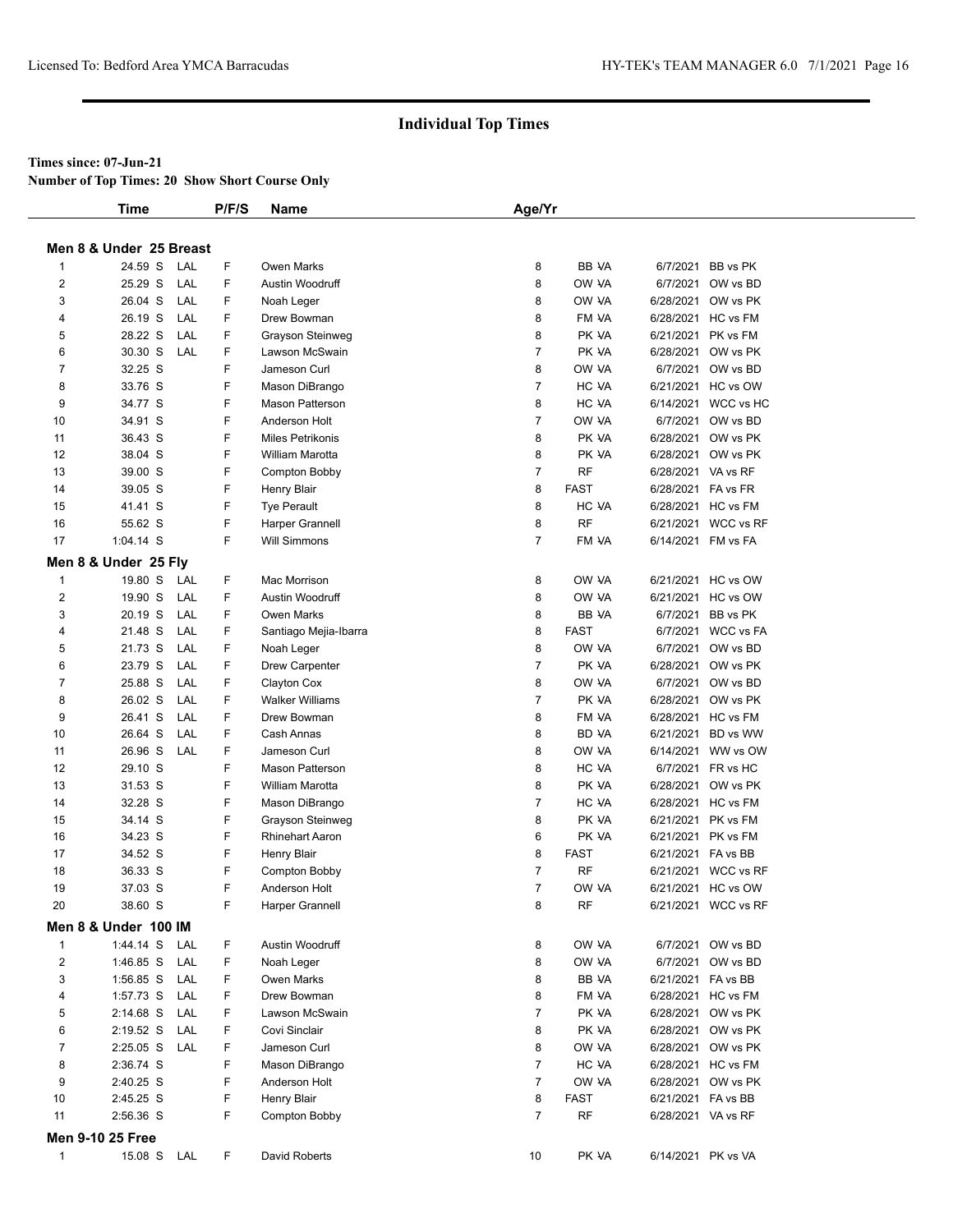**Number of Top Times: 20 Show Short Course Only**

|                | <b>Time</b>              |     | P/F/S | Name                     | Age/Yr |           |                    |                     |
|----------------|--------------------------|-----|-------|--------------------------|--------|-----------|--------------------|---------------------|
|                |                          |     |       |                          |        |           |                    |                     |
| $\overline{c}$ | 15.43 S                  | LAL | F     | Mitchell Rogers          | 10     | OW VA     |                    | 6/28/2021 OW vs PK  |
| 3              | 15.91 S                  | LAL | F     | <b>Bowen Hunt</b>        | 10     | WW VA     |                    | 6/28/2021 WW vs WCC |
| 4              | 16.83 S                  | LAL | F     | Sam Edwards              | 10     | OW VA     |                    | 6/21/2021 HC vs OW  |
| 5              | 17.12 S                  | LAL | F     | <b>Brody Wall</b>        | 10     | HC VA     |                    | 6/21/2021 HC vs OW  |
| 6              | 17.20 S                  | LAL | F     | Caleb Wu                 | 10     | FM VA     |                    | 6/21/2021 PK vs FM  |
| 7              | 17.29 S                  | LAL | F     | Julian Adams             | 10     | PK VA     | 6/14/2021 PK vs VA |                     |
| 8              | 17.66 S                  |     | F     | Nate Smith               | 10     | FM VA     |                    | 6/28/2021 HC vs FM  |
| 9              | 17.72 S                  |     | F     | Colin Mandell            | 9      | PK VA     |                    | 6/28/2021 OW vs PK  |
| 10             | 18.67 S                  |     | F     | Liam Loper               | 10     | PK VA     |                    | 6/21/2021 PK vs FM  |
| 11             | 18.84 S                  |     | F     | Zachary Bauer            | 9      | PK VA     |                    | 6/21/2021 PK vs FM  |
| 12             | 19.01 S                  |     | F     | <b>Bryce Hampton</b>     | 10     | OW VA     |                    | 6/14/2021 WW vs OW  |
| 13             | 19.19 S                  |     | F     | Jackson Barksdale        | 9      | FM VA     |                    | 6/7/2021 FM vs RF   |
| 14             | 19.20 S                  |     | F     | Aidan Moss               | 9      | BB VA     |                    | 6/7/2021 BB vs PK   |
| 15             | 19.26 S                  |     | F     | <b>Braedon Carpenter</b> | 10     | PK VA     |                    | 6/28/2021 OW vs PK  |
| 16             | 19.34 S                  |     | F     | Jonathan Korby           | 10     | VA        | 6/28/2021 VA vs RF |                     |
| 17             | 19.43 S                  |     | F     | John Eaton               | 10     | FM VA     |                    | 6/7/2021 FM vs RF   |
| 18             | 20.25 S                  |     | F     | Jonah Bruce              | 10     | HC VA     |                    | 6/21/2021 HC vs OW  |
| 19             | 20.35 S                  |     | F     | Daniel Gustafson         | 9      | HC VA     |                    | 6/14/2021 WCC vs HC |
| 20             | 20.60 S                  |     | F     | Bax Wolanski             | 9      | BB VA     | 6/28/2021 BD vs BB |                     |
|                | <b>Men 9-10 50 Free</b>  |     |       |                          |        |           |                    |                     |
| $\mathbf{1}$   | 32.69 S                  | LAL | F     | David Roberts            | 10     | PK VA     |                    | 6/28/2021 OW vs PK  |
| $\overline{2}$ | 33.45 S                  | LAL | F     | <b>Mitchell Rogers</b>   | 10     | OW VA     |                    | 6/14/2021 WW vs OW  |
| 3              | 33.65 S                  | LAL | F     | Joel Pillai              | 10     | FM VA     |                    | 6/7/2021 FM vs RF   |
| 4              | 34.15 S                  | LAL | F     | Owen Williams            | 10     | PK VA     | 6/14/2021 PK vs VA |                     |
| 5              | 34.72 S                  | LAL | F     | Bowen Hunt               | 10     | WW VA     |                    | 6/28/2021 WW vs WCC |
| 6              | 36.23 S                  | LAL | F     | Caleb Wu                 | 10     | FM VA     | 6/14/2021 FM vs FA |                     |
| 7              | 37.00 S                  | LAL | F     | <b>William Peck</b>      | 10     | <b>RF</b> | 6/28/2021 VA vs RF |                     |
| 8              | 37.08 S                  | LAL | F     | Sam Edwards              | 10     | OW VA     |                    | 6/28/2021 OW vs PK  |
| 9              | 39.05 S                  | LAL | F     | Zachary Bauer            | 9      | PK VA     |                    | 6/28/2021 OW vs PK  |
| 10             | 39.60 S                  |     | F     | Aidan Moss               | 9      | BB VA     |                    | 6/7/2021 BB vs PK   |
| $11*$          | 41.43 S                  |     | F     | <b>Brody Wall</b>        | 10     | HC VA     |                    | 6/21/2021 HC vs OW  |
| $11*$          | 41.43 S                  |     | F     | Nate Smith               | 10     | FM VA     |                    | 6/21/2021 PK vs FM  |
| 13             | 42.03 S                  |     | F     | William Largen           | 9      | ACT VA    |                    | 6/21/2021 WCC vs RF |
| 14             | 42.16 S                  |     | F     | Julian Adams             | 10     | PK VA     |                    | 6/21/2021 PK vs FM  |
| 15             | 42.70 S                  |     | F     | <b>Colin Mandell</b>     | 9      | PK VA     |                    | 6/7/2021 BB vs PK   |
| 16             | 42.77 S                  |     | F     | <b>Braedon Carpenter</b> | 10     | PK VA     |                    | 6/7/2021 BB vs PK   |
| 17             | 43.58 S                  |     | F     | <b>Bryce Hampton</b>     | 10     | ow ya     |                    | 6/14/2021 WW vs OW  |
| 18             | 44.22 S                  |     | F     | Jonathan Korby           | 10     | VA        | 6/28/2021 VA vs RF |                     |
| 19             | 44.80 S                  |     | F     | Thomas Sigler            | 9      | BB VA     |                    | 6/7/2021 BB vs PK   |
| 20             | 44.96 S                  |     | F     | Daniel Gustafson         | 9      | HC VA     |                    | 6/21/2021 HC vs OW  |
|                |                          |     |       |                          |        |           |                    |                     |
|                | <b>Men 9-10 100 Free</b> |     |       |                          |        |           |                    |                     |
| $\mathbf{1}$   | $1:18.50$ S              |     | F     | Joel Pillai              | 10     | FM VA     |                    | 6/28/2021 HC vs FM  |
|                | <b>Men 9-10 25 Back</b>  |     |       |                          |        |           |                    |                     |
| $\mathbf{1}$   | 18.68 S                  | LAL | F     | Owen Williams            | 10     | PK VA     |                    | 6/28/2021 OW vs PK  |
| $\overline{c}$ | 18.84 S LAL              |     | F     | Sam Edwards              | 10     | OW VA     |                    | 6/28/2021 OW vs PK  |
| 3              | 19.21 S                  | LAL | F     | David Roberts            | 10     | PK VA     | 6/14/2021 PK vs VA |                     |
| 4              | 19.53 S                  | LAL | F     | Mitchell Rogers          | 10     | OW VA     |                    | 6/21/2021 HC vs OW  |
| 5              | 20.26 S                  | LAL | F     | Bowen Hunt               | 10     | WW VA     |                    | 6/7/2021 VA vs WW   |
| 6              | 20.61 S                  | LAL | F     | Caleb Wu                 | 10     | FM VA     |                    | 6/21/2021 PK vs FM  |
| 7              | 21.45 S                  | LAL | F     | Colin Mandell            | 9      | PK VA     |                    | 6/28/2021 OW vs PK  |
| 8              | 22.18 S                  | LAL | F     | Aidan Moss               | 9      | BB VA     |                    | 6/7/2021 BB vs PK   |
| 9              | 22.26 S                  | LAL | F     | <b>Bryce Hampton</b>     | 10     | OW VA     |                    | 6/7/2021 OW vs BD   |
| 10             | 23.64 S                  |     | F     | Jackson Barksdale        | 9      | FM VA     |                    | 6/28/2021 HC vs FM  |
|                |                          |     |       |                          |        |           |                    |                     |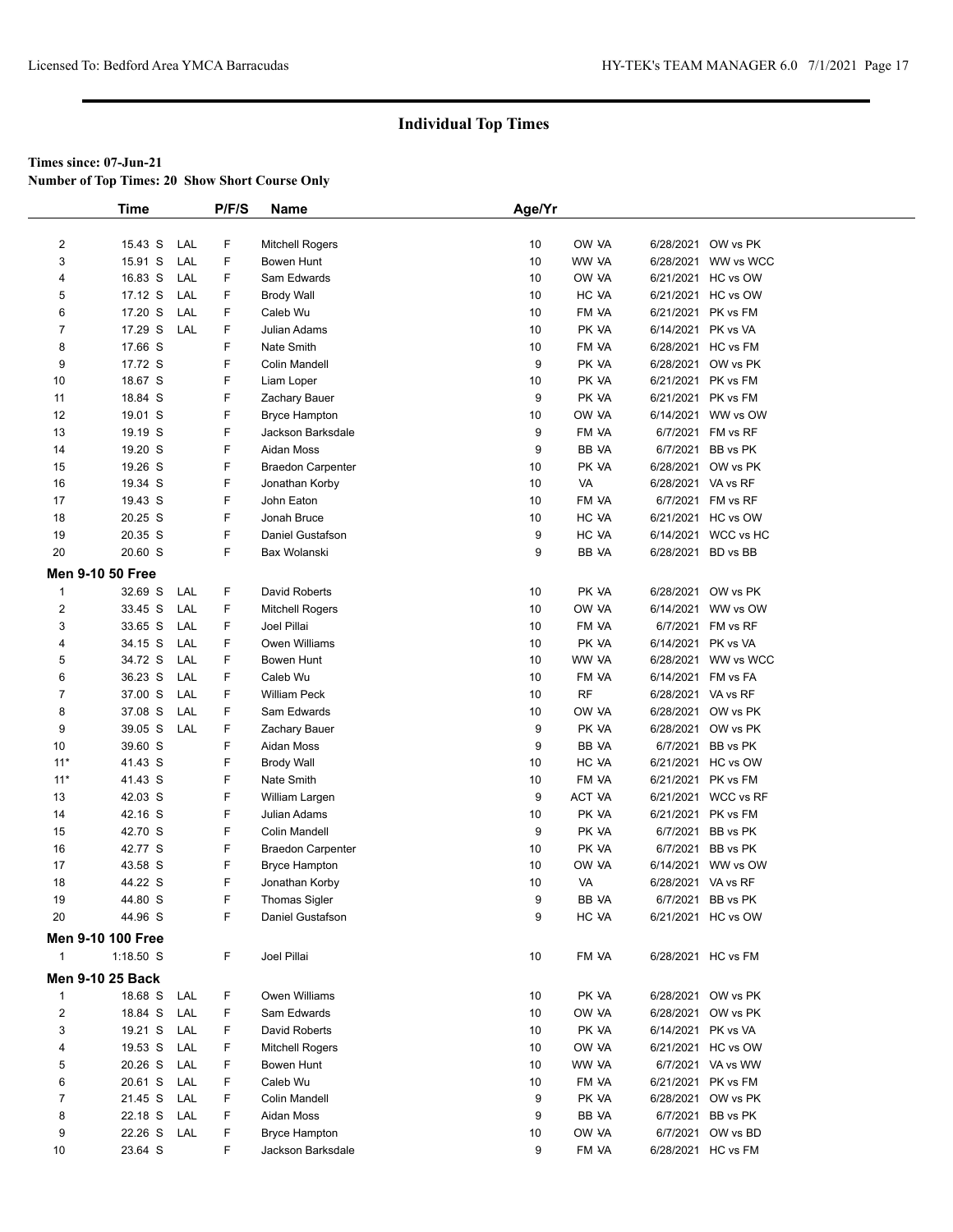**Number of Top Times: 20 Show Short Course Only**

|                 | <b>Time</b>               |     | P/F/S | Name                     | Age/Yr |   |           |                    |                     |
|-----------------|---------------------------|-----|-------|--------------------------|--------|---|-----------|--------------------|---------------------|
|                 |                           |     |       |                          |        |   |           |                    |                     |
| 11              | 23.76 S                   |     | F     | Nate Smith               | 10     |   | FM VA     | 6/28/2021 HC vs FM |                     |
| 12              | 23.97 S                   |     | F     | <b>Grant Manning</b>     | 10     |   | VA        | 6/28/2021 VA vs RF |                     |
| 13              | 24.98 S                   |     | F     | <b>Brody Wall</b>        | 10     |   | HC VA     |                    | 6/21/2021 HC vs OW  |
| 14              | 25.29 S                   |     | F     | Liam Loper               | 10     |   | PK VA     |                    | 6/28/2021 OW vs PK  |
| 15              | 25.89 S                   |     | F     | Peter Houck              |        | 9 | PK VA     | 6/21/2021 PK vs FM |                     |
| 16              | 26.20 S                   |     | F     | Bax Wolanski             |        | 9 | BB VA     | 6/28/2021 BD vs BB |                     |
| 17              | 26.73 S                   |     | F     | Evan Blair               | 10     |   | WW VA     |                    | 6/21/2021 BD vs WW  |
| 18              | 26.79 S                   |     | F     | Joel Pillai              | 10     |   | FM VA     | 6/21/2021 PK vs FM |                     |
| 19              | 27.09 S                   |     | F     | Bubba Knight             | 10     |   | BB VA     |                    | 6/7/2021 BB vs PK   |
| 20              | 27.29 S                   |     | F     | Caedon Buchanan          |        | 9 | PK VA     |                    | 6/28/2021 OW vs PK  |
|                 | <b>Men 9-10 100 Back</b>  |     |       |                          |        |   |           |                    |                     |
| $\mathbf{1}$    | 1:39.69 S                 |     | F     | Joel Pillai              | 10     |   | FM VA     | 6/21/2021 PK vs FM |                     |
|                 |                           |     |       |                          |        |   |           |                    |                     |
|                 | <b>Men 9-10 25 Breast</b> |     |       |                          |        |   |           |                    |                     |
| $\mathbf{1}$    | 20.17 S                   | LAL | F.    | <b>Mitchell Rogers</b>   | 10     |   | OW VA     |                    | 6/21/2021 HC vs OW  |
| $\overline{2}$  | 20.61 S                   | LAL | F     | Caleb Wu                 | 10     |   | FM VA     | 6/14/2021 FM vs FA |                     |
| 3               | 22.35 S                   | LAL | F     | Sam Edwards              | 10     |   | OW VA     |                    | 6/28/2021 OW vs PK  |
| 4               | 22.84 S                   | LAL | F     | <b>William Peck</b>      | 10     |   | <b>RF</b> | 6/28/2021 VA vs RF |                     |
| 5               | 23.43 S                   | LAL | F     | Daniel Gustafson         |        | 9 | HC VA     |                    | 6/21/2021 HC vs OW  |
| 6               | 23.80 S                   | LAL | F     | Grant Manning            | 10     |   | VA        | 6/28/2021 VA vs RF |                     |
| $\overline{7}$  | 23.88 S                   | LAL | F     | <b>Braedon Carpenter</b> | 10     |   | PK VA     |                    | 6/28/2021 OW vs PK  |
| 8               | 23.93 S                   | LAL | F     | Nate Smith               | 10     |   | FM VA     | 6/14/2021 FM vs FA |                     |
| 9               | 24.99 S                   |     | F     | Bowen Hunt               | 10     |   | WW VA     |                    | 6/21/2021 BD vs WW  |
| 10              | 25.55 S                   |     | F     | Zachary Bauer            |        | 9 | PK VA     |                    | 6/28/2021 OW vs PK  |
| 11              | 25.61 S                   |     | F     | John Eaton               | 10     |   | FM VA     | 6/21/2021 PK vs FM |                     |
| 12              | 27.01 S                   |     | F     | Grayson Latham           | 10     |   | PK VA     |                    | 6/28/2021 OW vs PK  |
| 13              | 27.15 S                   |     | F     | <b>Thomas Sigler</b>     |        | 9 | BB VA     | 6/14/2021 RF vs BB |                     |
| 14              | 27.71 S                   |     | F     | James Mabery             | 10     |   | PK VA     | 6/21/2021 PK vs FM |                     |
| 15              | 28.31 S                   |     | F     | Clay Newcomb             |        | 9 | FR VA     | 6/21/2021 FR vs VA |                     |
| 16              | 28.36 S                   |     | F     | <b>Bryce Hampton</b>     | 10     |   | OW VA     |                    | 6/28/2021 OW vs PK  |
| 17              | 28.63 S                   |     | F     | Aidan Moss               |        | 9 | BB VA     |                    | 6/7/2021 BB vs PK   |
| 18              | 29.27 S                   |     | F     | Luke Ancona              | 10     |   | HC VA     | 6/28/2021 HC vs FM |                     |
| 19              | 29.52 S                   |     | F     | William Largen           |        | 9 | ACT VA    |                    | 6/14/2021 WCC vs HC |
| 20              | 30.80 S                   |     | F.    | Cal Walker               |        | 9 | WW VA     |                    | 6/28/2021 WW vs WCC |
| Men 9-10 25 Fly |                           |     |       |                          |        |   |           |                    |                     |
| $\mathbf{1}$    | 16.17 S                   | LAL | F     | David Roberts            | 10     |   | PK VA     |                    | 6/7/2021 BB vs PK   |
| $\overline{2}$  | 16.65 S                   | LAL | F     | Mitchell Rogers          | 10     |   | OW VA     |                    | 6/28/2021 OW vs PK  |
| 3               | 16.86 S                   | LAL | F     | Owen Williams            | 10     |   | PK VA     |                    | 6/28/2021 OW vs PK  |
| 4               | 17.95 S                   | LAL | F     | Bowen Hunt               | 10     |   | WW VA     |                    | 6/28/2021 WW vs WCC |
| 5               | 18.96 S                   | LAL | F     | Caleb Wu                 | 10     |   | FM VA     | 6/14/2021 FM vs FA |                     |
| 6               | 19.17 S                   | LAL | F     | Sam Edwards              | 10     |   | OW VA     |                    | 6/14/2021 WW vs OW  |
| $\overline{7}$  | 19.70 S                   | LAL | F     | Colt Kirby               | 10     |   | FM VA     | 6/14/2021 FM vs FA |                     |
| 8               | 20.26 S                   | LAL | F     | William Peck             | 10     |   | RF        | 6/28/2021 VA vs RF |                     |
| 9               | 20.76 S                   | LAL | F     | Colin Mandell            |        | 9 | PK VA     |                    | 6/28/2021 OW vs PK  |
| 10              | 20.95 S                   | LAL | F     | <b>Grant Manning</b>     | 10     |   | VA        | 6/28/2021 VA vs RF |                     |
| 11              | 22.00 S                   |     | F     | Aidan Moss               |        | 9 | BB VA     | 6/21/2021 FA vs BB |                     |
| 12              | 22.12 S                   |     | F     | <b>Bryce Hampton</b>     | 10     |   | OW VA     |                    | 6/7/2021 OW vs BD   |
| 13              | 22.36 S                   |     | F     | Julian Adams             | 10     |   | PK VA     | 6/21/2021 PK vs FM |                     |
| 14              | 22.86 S                   |     | F     | Nate Smith               | 10     |   | FM VA     | 6/28/2021 HC vs FM |                     |
| 15              | 23.04 S                   |     | F     | Liam Loper               | 10     |   | PK VA     | 6/21/2021 PK vs FM |                     |
| 16              | 24.66 S                   |     | F     | Zachary Bauer            |        | 9 | PK VA     | 6/14/2021 PK vs VA |                     |
| 17              | 24.76 S                   |     | F     | Jackson Barksdale        |        | 9 | FM VA     |                    | 6/7/2021 FM vs RF   |
| 18              | 25.10 S                   |     | F     | William Largen           |        | 9 | ACT VA    |                    | 6/28/2021 WW vs WCC |
| 19              | 25.21 S                   |     | F     | <b>Braedon Carpenter</b> | 10     |   | PK VA     |                    | 6/7/2021 BB vs PK   |
|                 |                           |     |       |                          |        |   |           |                    |                     |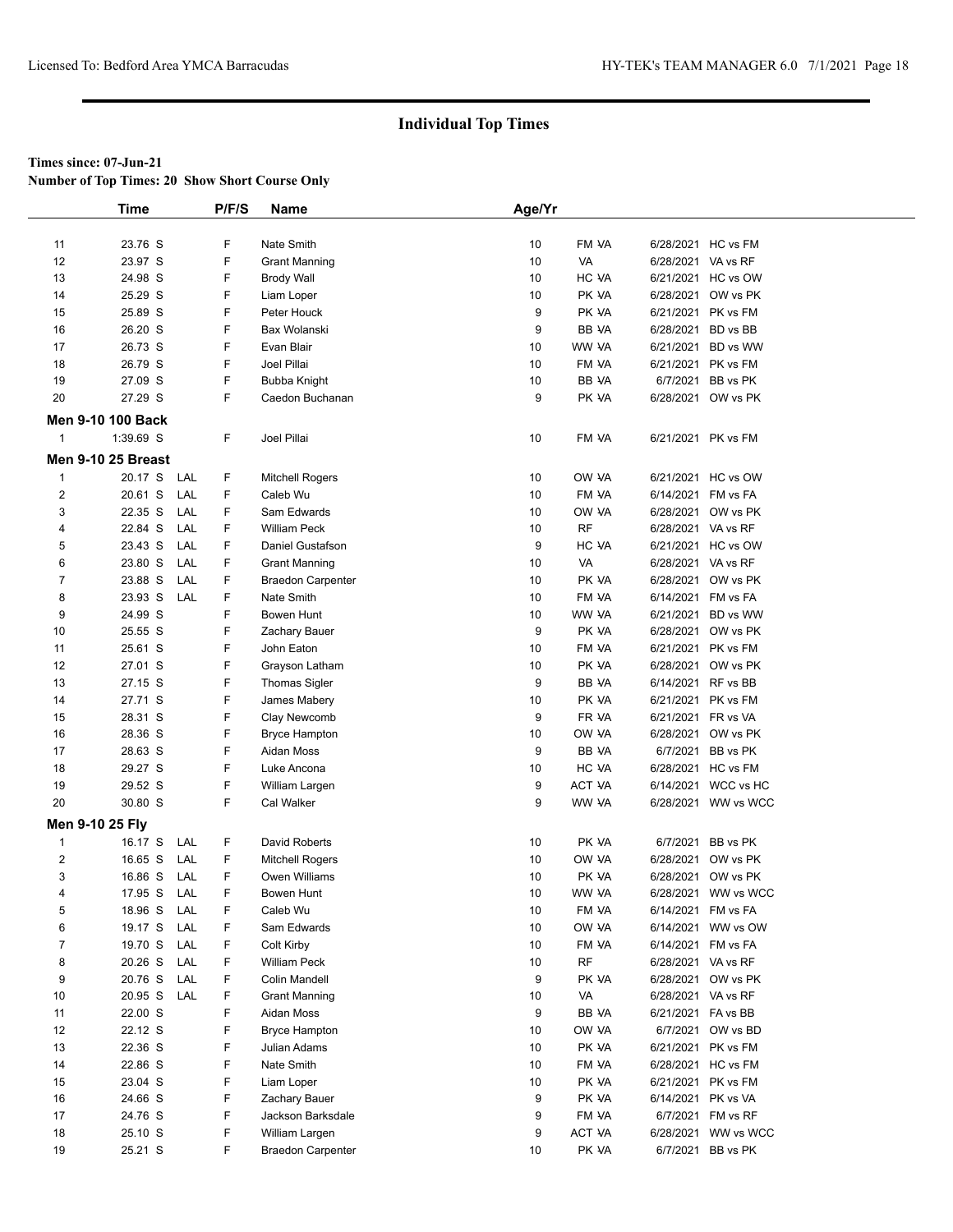**Number of Top Times: 20 Show Short Course Only**

|                | <b>Time</b>               | P/F/S                | <b>Name</b>                             | Age/Yr   |                |                    |                                          |
|----------------|---------------------------|----------------------|-----------------------------------------|----------|----------------|--------------------|------------------------------------------|
|                |                           |                      |                                         |          |                |                    |                                          |
| 20             | 25.29 S                   | F                    | <b>Thomas Sigler</b>                    | 9        | BB VA          |                    | 6/7/2021 BB vs PK                        |
|                | Men 9-10 50 Fly           |                      |                                         |          |                |                    |                                          |
| $\mathbf{1}$   | 37.88 S                   | F                    | Joel Pillai                             | 10       | FM VA          |                    | 6/28/2021 HC vs FM                       |
|                | Men 9-10 100 IM           |                      |                                         |          |                |                    |                                          |
| $\mathbf{1}$   | 1:21.64 S                 | F<br>LAL             | <b>Mitchell Rogers</b>                  | 10       | OW VA          |                    | 6/7/2021 OW vs BD                        |
| $\overline{c}$ | 1:28.38 S                 | F<br>LAL             | David Roberts                           | 10       | PK VA          | 6/14/2021 PK vs VA |                                          |
| 3              | 1:29.61 S                 | LAL<br>F             | Owen Williams                           | 10       | PK VA          |                    | 6/28/2021 OW vs PK                       |
| 4              | 1:29.72 S                 | F<br>LAL             | Caleb Wu                                | 10       | FM VA          |                    | 6/28/2021 HC vs FM                       |
| 5              | $1:33.42$ S               | F<br>LAL             | Sam Edwards                             | 10       | OW VA          |                    | 6/28/2021 OW vs PK                       |
| 6              | 1:38.67 S                 | F<br>LAL             | Colt Kirby                              | 10       | FM VA          | 6/14/2021 FM vs FA |                                          |
| 7              | 1:39.97 S                 | F<br>LAL             | <b>William Peck</b>                     | 10       | <b>RF</b>      | 6/28/2021 VA vs RF |                                          |
| 8              | 1:41.58 S                 | F<br>LAL             | Zachary Bauer                           | 9        | PK VA          |                    | 6/28/2021 OW vs PK                       |
| 9              | 1:44.22 S                 | F<br>LAL             | Bowen Hunt                              | 10       | WW VA          |                    | 6/14/2021 WW vs OW                       |
| 10             | 1:47.06 S                 | LAL<br>F             | William Largen                          | 9        | <b>ACT VA</b>  |                    | 6/14/2021 WCC vs HC                      |
| 11             | 1:47.59 S                 | F<br>LAL             | Aidan Moss                              | 9        | BB VA          | 6/14/2021 RF vs BB |                                          |
| 12             | 1:48.54 S                 | F                    | <b>Grant Manning</b>                    | 10       | VA             | 6/28/2021 VA vs RF |                                          |
| 13             | 1:53.73 S                 | F                    | <b>Braedon Carpenter</b>                | 10       | PK VA          |                    | 6/28/2021 OW vs PK                       |
| 14             | 2:00.66 S                 | F                    | <b>Bryce Hampton</b>                    | 10       | ow ya          |                    | 6/14/2021 WW vs OW                       |
| 15             | 2:05.33 S                 | F                    | Daniel Gustafson                        | 9        | HC VA          |                    | 6/28/2021 HC vs FM                       |
| 16             | 2:17.28 S                 | F                    | <b>Wyatt Matthews</b>                   | 10       | <b>ACT VA</b>  |                    | 6/28/2021 WW vs WCC                      |
| 17             | 2:20.24 S                 | F                    | John Eaton                              | 10       | FM VA          |                    | 6/21/2021 PK vs FM                       |
| 18             | 2:24.78 S                 | F                    | Bubba Knight                            | 10       | BB VA          | 6/21/2021 FA vs BB |                                          |
| 19             | 2:26.46 S                 | F                    | Bax Wolanski                            | 9        | BB VA          | 6/28/2021 BD vs BB |                                          |
| 20             | 2:29.71 S                 | F                    | <b>Thomas Sigler</b>                    | 9        | <b>BB VA</b>   | 6/21/2021 FA vs BB |                                          |
|                | <b>Men 11-12 50 Free</b>  |                      |                                         |          |                |                    |                                          |
| $\mathbf{1}$   | 28.38 S                   | F<br>LAL             | Graham Woodruff                         | 12       | OW VA          |                    | 6/28/2021 OW vs PK                       |
| $\overline{2}$ | 30.60 S                   | F<br>LAL             | <b>Hudson Rice</b>                      | 12       | HC VA          |                    | 6/14/2021 WCC vs HC                      |
| 3              | 32.12 S                   | LAL<br>F             | Jackson Carpenter                       | 11       | PK VA          |                    | 6/21/2021 PK vs FM                       |
| 4              | 32.30 S                   | F<br>LAL             | Benjamin Kobek                          | 12       | <b>FAST</b>    | 6/21/2021 FA vs BB |                                          |
| 5              | 32.55 S                   | F<br>LAL             | William Hoffman                         | 12       | PK VA          |                    | 6/28/2021 OW vs PK                       |
| 6              | 32.63 S                   | LAL<br>F             | <b>Broderick Nelson</b>                 | 11       | FM VA          |                    | 6/28/2021 HC vs FM                       |
| 7              | 32.79 S                   | F<br>LAL             | Logan Wright                            | 12       | WW VA          |                    | 6/14/2021 WW vs OW                       |
| 8              | 32.86 S                   | F<br>LAL             | Luke Morrison                           | 11       | OW VA          |                    | 6/28/2021 OW vs PK<br>6/21/2021 HC vs OW |
| 9              | 33.19 S                   | LAL<br>F<br>F<br>LAL | <b>Adam Wells</b>                       | 11<br>12 | HC VA<br>OW VA |                    |                                          |
| 10<br>11       | 33.39 S<br>33.67 S        | F<br>LAL             | Joshua Edwards<br><b>Samuel Roberts</b> | 12       | PK VA          | 6/14/2021 PK vs VA | 6/14/2021 WW vs OW                       |
| 12             | 35.05 S                   | F<br>LAL             | Tee Thornton                            | 12       | HC VA          |                    | 6/21/2021 HC vs OW                       |
| 13             | 35.46 S                   | F<br>LAL             | Cole Campbell                           | 12       | <b>ACT VA</b>  |                    | 6/7/2021 WCC vs FA                       |
| 14             | 35.85 S                   | F                    | <b>Tanner Malone</b>                    | 11       | VA             | 6/21/2021 FR vs VA |                                          |
| 15             | 36.00 S                   | F                    | Dean Albert                             | 12       | PK VA          |                    | 6/21/2021 PK vs FM                       |
| 16             | 36.75 S                   | F                    | Jeb Milam                               | 11       | PK VA          | 6/14/2021 PK vs VA |                                          |
| 17             | 36.77 S                   | F                    | John Smith                              | 12       | <b>FAST</b>    | 6/21/2021 FA vs BB |                                          |
| 18             | 36.80 S                   | F                    | David Matthews                          | 12       | PK VA          |                    | 6/28/2021 OW vs PK                       |
| 19             | 36.81 S                   | F                    | Hill Gooch                              | 12       | FM VA          |                    | 6/7/2021 FM vs RF                        |
| 20             | 36.91 S                   | F                    | Jacob Leger                             | 12       | ow ya          |                    | 6/28/2021 OW vs PK                       |
|                | <b>Men 11-12 100 Free</b> |                      |                                         |          |                |                    |                                          |
| $\mathbf{1}$   | 1:03.08 S LAL             | F                    | Graham Woodruff                         | 12       | OW VA          |                    | 6/28/2021 OW vs PK                       |
| $\overline{2}$ | $1:06.94$ S               | F<br>LAL             | Luke Hottle                             | 12       | OW VA          |                    | 6/21/2021 HC vs OW                       |
| 3              | $1:07.03$ S<br>LAL        | F                    | Jackson Carpenter                       | 11       | PK VA          |                    | 6/28/2021 OW vs PK                       |
| 4              | 1:07.47 S                 | F<br>LAL             | Hudson Rice                             | 12       | HC VA          |                    | 6/14/2021 WCC vs HC                      |
| 5              | $1:10.34$ S               | LAL<br>F             | <b>Broderick Nelson</b>                 | 11       | FM VA          | 6/14/2021 FM vs FA |                                          |
| 6              | $1:13.14$ S<br>LAL        | F                    | Benjamin Kobek                          | 12       | <b>FAST</b>    | 6/21/2021 FA vs BB |                                          |
| $\overline{7}$ | 1:14.17 S LAL             | F                    | Adam Wells                              | 11       | HC VA          |                    | 6/28/2021 HC vs FM                       |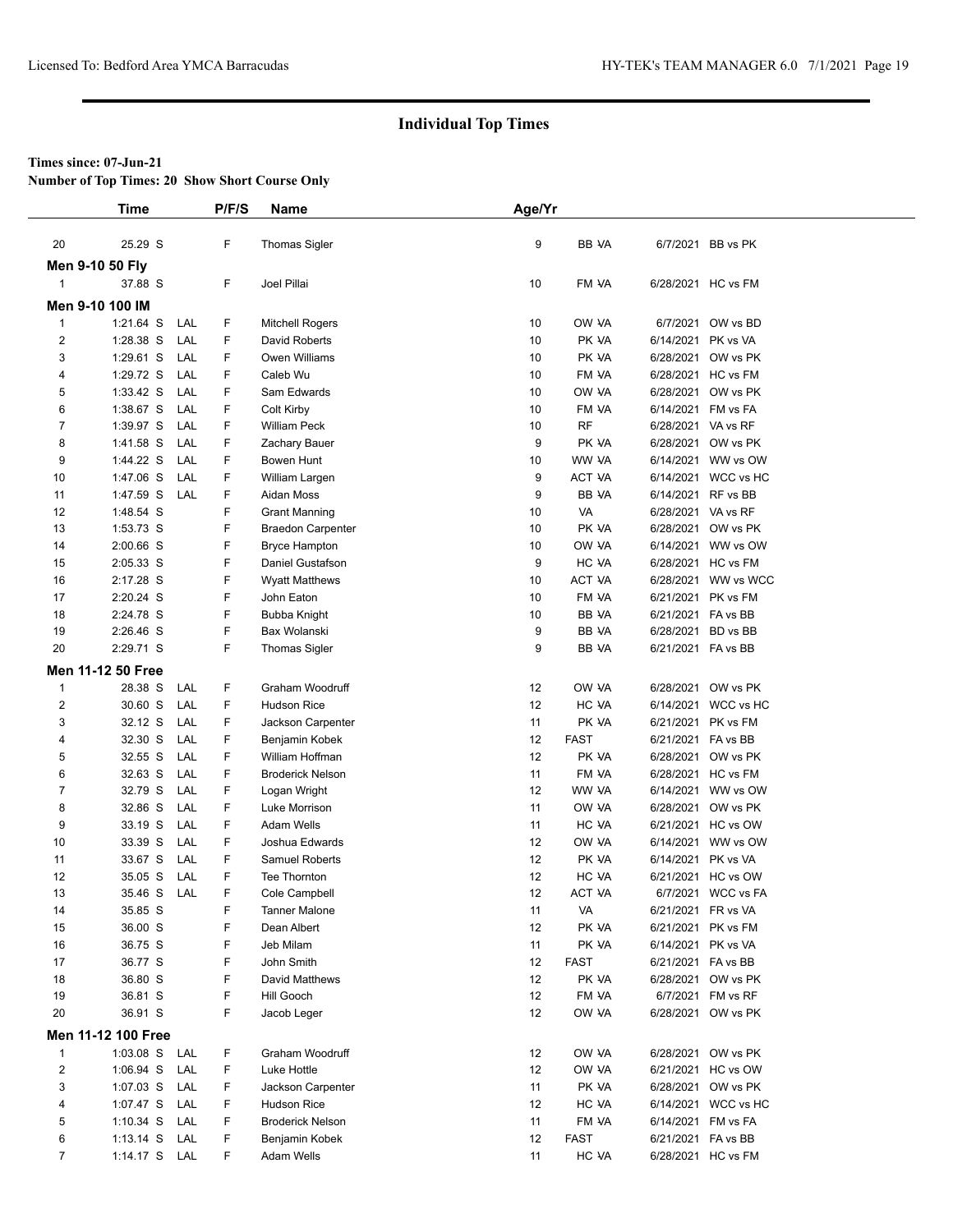**Number of Top Times: 20 Show Short Course Only**

|                | <b>Time</b>                |     | P/F/S | Name                    | Age/Yr |             |                    |                     |
|----------------|----------------------------|-----|-------|-------------------------|--------|-------------|--------------------|---------------------|
|                |                            |     |       |                         |        |             |                    |                     |
| 8              | $1:14.20$ S                | LAL | F     | Luke Morrison           | 11     | OW VA       |                    | 6/28/2021 OW vs PK  |
| 9              | 1:16.33 S                  | LAL | F     | Haven Manning           | 12     | VA          | 6/28/2021 VA vs RF |                     |
| 10             | $1:16.53$ S                | LAL | F     | Joshua Edwards          | 12     | OW VA       |                    | 6/7/2021 OW vs BD   |
| 11             | $1:16.55$ S                | LAL | F     | Samuel Roberts          | 12     | PK VA       | 6/21/2021          | PK vs FM            |
| 12             | $1:17.67$ S                | LAL | F     | Cole Campbell           | 12     | ACT VA      |                    | 6/28/2021 WW vs WCC |
| 13             | 1:21.61 S                  |     | F     | William Hoffman         | 12     | PK VA       | 6/21/2021          | PK vs FM            |
| 14             | 1:22.38 S                  |     | F     | Dean Albert             | 12     | PK VA       | 6/21/2021          | PK vs FM            |
| 15             | 1:22.43 S                  |     | F     | David Matthews          | 12     | PK VA       |                    | 6/28/2021 OW vs PK  |
| 16             | 1:22.91 S                  |     | F     | Jacob Leger             | 12     | OW VA       |                    | 6/28/2021 OW vs PK  |
| 17             | 1:22.98 S                  |     | F     | Logan Wright            | 12     | WW VA       |                    | 6/7/2021 VA vs WW   |
| 18             | 1:23.03 S                  |     | F     | Jeb Milam               | 11     | PK VA       |                    | 6/21/2021 PK vs FM  |
| 19             | 1:24.26 S                  |     | F     | Cooper Napior           | 12     | PK VA       | 6/7/2021           | BB vs PK            |
| 20             | 1:25.17 S                  |     | F     | Owen Porter             | 11     | OW VA       |                    | 6/7/2021 OW vs BD   |
|                | Men 11-12 50 Back          |     |       |                         |        |             |                    |                     |
|                |                            |     |       |                         |        |             |                    |                     |
| $\mathbf{1}$   | 34.54 S                    | LAL | F     | Graham Woodruff         | 12     | OW VA       |                    | 6/28/2021 OW vs PK  |
| $\overline{2}$ | 36.65 S                    | LAL | F     | Jackson Carpenter       | 11     | PK VA       |                    | 6/28/2021 OW vs PK  |
| 3              | 37.28 S                    | LAL | F     | Luke Hottle             | 12     | OW VA       |                    | 6/14/2021 WW vs OW  |
| 4              | 37.99 S                    | LAL | F     | Benjamin Kobek          | 12     | <b>FAST</b> | 6/14/2021 FM vs FA |                     |
| 5              | 38.19 S                    | LAL | F     | Luke Morrison           | 11     | OW VA       |                    | 6/28/2021 OW vs PK  |
| 6              | 38.35 S                    | LAL | F     | <b>Hudson Rice</b>      | 12     | HC VA       |                    | 6/7/2021 FR vs HC   |
| $\overline{7}$ | 39.97 S                    | LAL | F     | <b>Samuel Roberts</b>   | 12     | PK VA       |                    | 6/21/2021 PK vs FM  |
| 8              | 41.01 S                    | LAL | F     | Hill Gooch              | 12     | FM VA       | 6/14/2021          | FM vs FA            |
| 9              | 41.75 S                    | LAL | F     | Joshua Edwards          | 12     | OW VA       |                    | 6/7/2021 OW vs BD   |
| 10             | 42.20 S                    | LAL | F     | Jacob Leger             | 12     | OW VA       |                    | 6/7/2021 OW vs BD   |
| 11             | 42.28 S                    | LAL | F     | Haven Manning           | 12     | VA          |                    | 6/7/2021 VA vs WW   |
| 12             | 43.57 S                    | LAL | F     | Cole Campbell           | 12     | ACT VA      |                    | 6/28/2021 WW vs WCC |
| 13             | 44.27 S                    | LAL | F     | Jeb Milam               | 11     | PK VA       | 6/21/2021 PK vs FM |                     |
| 14             | 47.38 S                    |     | F     | John Smith              | 12     | <b>FAST</b> | 6/21/2021 FA vs BB |                     |
| 15             | 47.59 S                    |     | F     | <b>Grady Tryall</b>     | 12     | <b>FAST</b> | 6/21/2021 FA vs BB |                     |
| 16             | 47.99 S                    |     | F     | Landon Harrington       | 11     | FM VA       |                    | 6/21/2021 PK vs FM  |
| 17             | 48.40 S                    |     | F     | David Matthews          | 12     | PK VA       |                    | 6/21/2021 PK vs FM  |
| 18             | 48.99 S                    |     | F     | Josiah Pillai           | 12     | FM VA       |                    | 6/28/2021 HC vs FM  |
| 19             | 49.21 S                    |     | F     | Joshua Pettet           | 12     | FR VA       | 6/28/2021 FA vs FR |                     |
| 20             | 49.45 S                    |     | F     | <b>Andrew Novalis</b>   | 11     | BD VA       |                    | 6/7/2021 OW vs BD   |
|                | <b>Men 11-12 50 Breast</b> |     |       |                         |        |             |                    |                     |
| $\mathbf{1}$   | 38.05 S                    | LAL | F     | Luke Hottle             | 12     | OW VA       |                    | 6/28/2021 OW vs PK  |
| $\overline{2}$ | 39.52 S                    | LAL | F     | <b>Hudson Rice</b>      | 12     | HC VA       |                    | 6/28/2021 HC vs FM  |
| 3              | 40.43 S                    | LAL | F     | <b>Broderick Nelson</b> | 11     | FM VA       |                    | 6/28/2021 HC vs FM  |
| 4              | 42.55 S                    | LAL | F     | Haven Manning           | 12     | VA          | 6/28/2021 VA vs RF |                     |
| 5              | 42.69 S                    | LAL | F     | Graham Woodruff         | 12     | OW VA       |                    | 6/7/2021 OW vs BD   |
| 6              | 44.88 S                    | LAL | F     | Joshua Edwards          | 12     | OW VA       |                    | 6/28/2021 OW vs PK  |
| $\overline{7}$ | 45.14 S                    | LAL | F     | Logan Wright            | 12     | WW VA       |                    | 6/28/2021 WW vs WCC |
| 8              | 45.63 S                    | LAL | F     | William Hoffman         | 12     | PK VA       |                    | 6/28/2021 OW vs PK  |
| 9              | 45.91 S                    | LAL | F     | Benjamin Kobek          | 12     | <b>FAST</b> | 6/21/2021 FA vs BB |                     |
| 10             | 46.21 S                    | LAL | F     | Adam Wells              | 11     | HC VA       |                    | 6/7/2021 FR vs HC   |
| 11             | 46.22 S                    | LAL | F     | <b>Tanner Malone</b>    | 11     | VA          | 6/21/2021 FR vs VA |                     |
| 12             | 47.11 S                    | LAL | F     | Owen Porter             | 11     | OW VA       |                    | 6/7/2021 OW vs BD   |
| 13             | 47.91 S                    | LAL | F     | Cole Campbell           | 12     | ACT VA      |                    | 6/14/2021 WCC vs HC |
| 14             | 48.22 S                    | LAL | F     | Jeb Milam               | 11     | PK VA       | 6/7/2021           | BB vs PK            |
| 15             | 48.42 S                    | LAL | F     | Luke Morrison           | 11     | OW VA       |                    | 6/14/2021 WW vs OW  |
| 16             | 48.65 S                    | LAL | F     | David Matthews          | 12     | PK VA       |                    | 6/28/2021 OW vs PK  |
| 17             | 48.91 S                    | LAL | F     | Dean Albert             | 12     | PK VA       |                    | 6/7/2021 BB vs PK   |
| 18             | 49.86 S                    | LAL | F     | Jet Benson              | 11     | HC VA       |                    | 6/21/2021 HC vs OW  |
| 19             | 51.59 S                    |     | F     | Jeremiah Milhorn        | 12     | <b>FAST</b> | 6/28/2021 FA vs FR |                     |
|                |                            |     |       |                         |        |             |                    |                     |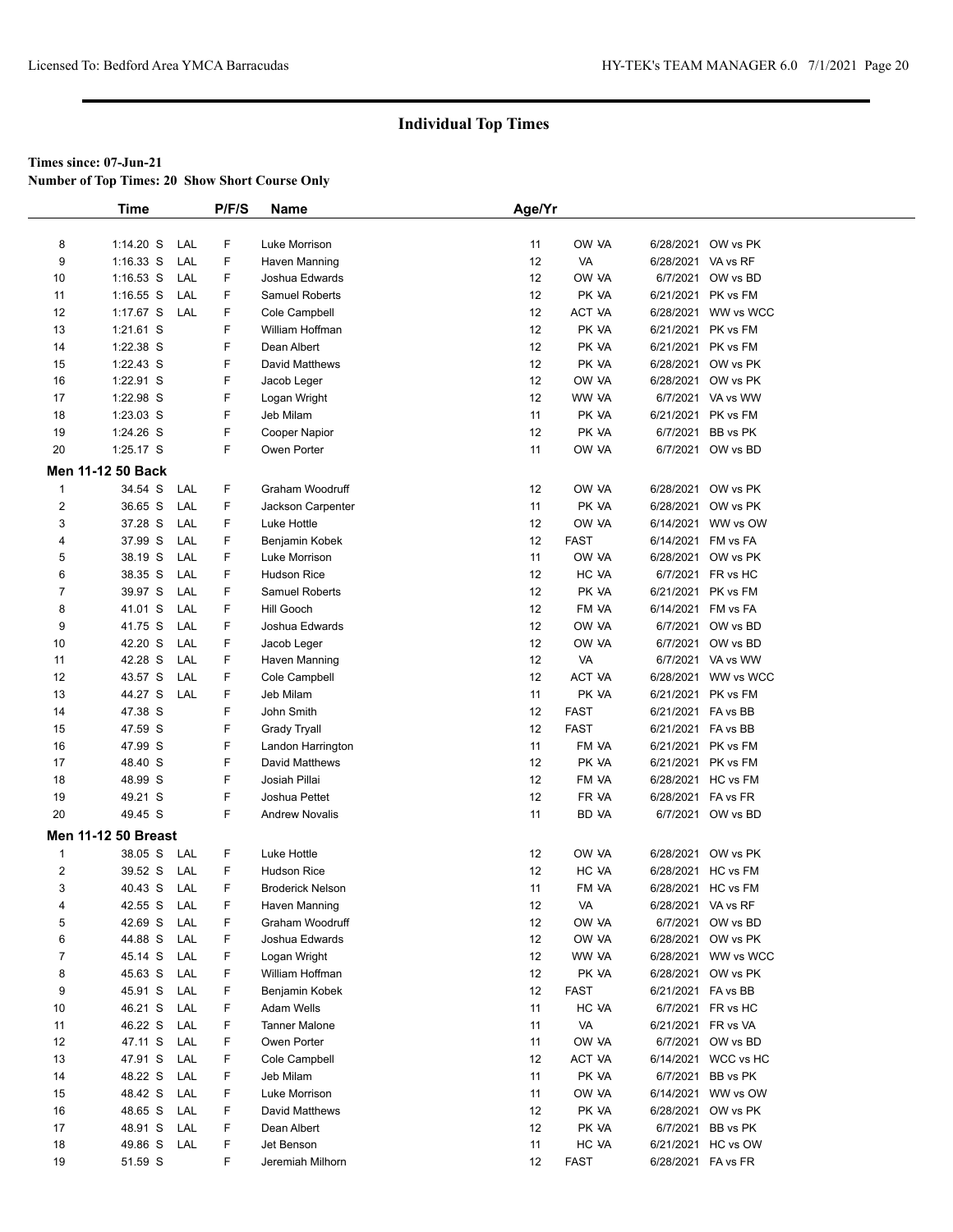**Number of Top Times: 20 Show Short Course Only**

|                | <b>Time</b>              |     | P/F/S | <b>Name</b>             | Age/Yr |             |                    |                     |  |
|----------------|--------------------------|-----|-------|-------------------------|--------|-------------|--------------------|---------------------|--|
|                |                          |     |       |                         |        |             |                    |                     |  |
| 20             | 51.70 S                  |     | F     | Seth Fischer            | 11     | PK VA       |                    | 6/28/2021 OW vs PK  |  |
|                | Men 11-12 50 Fly         |     |       |                         |        |             |                    |                     |  |
| $\mathbf{1}$   | 32.05 S                  | LAL | F     | Luke Hottle             | 12     | OW VA       | 6/28/2021          | OW vs PK            |  |
| 2              | 33.59 S                  | LAL | F     | <b>Hudson Rice</b>      | 12     | HC VA       | 6/21/2021          | HC vs OW            |  |
| 3              | 34.24 S                  | LAL | F     | Graham Woodruff         | 12     | OW VA       | 6/7/2021           | OW vs BD            |  |
| 4              | 34.26 S                  | LAL | F     | Jackson Carpenter       | 11     | PK VA       | 6/28/2021          | OW vs PK            |  |
| 5              | 35.04 S                  | LAL | F     | <b>Broderick Nelson</b> | 11     | FM VA       | 6/7/2021           | FM vs RF            |  |
| 6              | 36.72 S                  | LAL | F     | Samuel Roberts          | 12     | PK VA       | 6/21/2021          | PK vs FM            |  |
| 7              | 36.84 S                  | LAL | F     | Haven Manning           | 12     | VA          | 6/28/2021 VA vs RF |                     |  |
| 8              | 37.22 S                  | LAL | F     | Luke Morrison           | 11     | OW VA       | 6/14/2021          | WW vs OW            |  |
| 9              | 38.85 S                  | LAL | F     | Joshua Edwards          | 12     | OW VA       | 6/28/2021          | OW vs PK            |  |
| 10             | 39.71 S                  | LAL | F     | Benjamin Kobek          | 12     | <b>FAST</b> | 6/14/2021          | FM vs FA            |  |
| 11             | 40.46 S                  | LAL | F     | Logan Wright            | 12     | WW VA       | 6/28/2021          | WW vs WCC           |  |
| 12             | 42.63 S                  | LAL | F     | Adam Wells              | 11     | HC VA       |                    | 6/28/2021 HC vs FM  |  |
| 13             | 42.72 S                  | LAL | F     | <b>Tanner Malone</b>    | 11     | VA          | 6/21/2021 FR vs VA |                     |  |
| 14             | 43.51 S                  |     | F     | Jacob Leger             | 12     | OW VA       | 6/21/2021          | HC vs OW            |  |
| 15             | 45.09 S                  |     | F     | <b>Grady Tryall</b>     | 12     | <b>FAST</b> | 6/21/2021 FA vs BB |                     |  |
| 16             | 46.71 S                  |     | F     | Miles DelBene           | 11     | HC VA       |                    | 6/7/2021 FR vs HC   |  |
| 17             | 48.27 S                  |     | F     | Jeb Milam               | 11     | PK VA       | 6/21/2021          | PK vs FM            |  |
| 18             | 48.62 S                  |     | F     | Nikko Guanzon           | 12     | BB VA       | 6/21/2021 FA vs BB |                     |  |
| 19             | 48.88 S                  |     | F     | <b>Tyler Stickle</b>    | 12     | VA          | 6/21/2021          | FR vs VA            |  |
| 20             | 51.07 S                  |     | F     | Landon Harrington       | 11     | FM VA       | 6/14/2021 FM vs FA |                     |  |
|                | Men 11-12 100 IM         |     |       |                         |        |             |                    |                     |  |
| $\mathbf{1}$   | $1:13.15$ S              | LAL | F     | Luke Hottle             | 12     | OW VA       | 6/28/2021          | OW vs PK            |  |
| $\overline{c}$ | $1:14.13$ S              | LAL | F     | Graham Woodruff         | 12     | OW VA       | 6/21/2021          | HC vs OW            |  |
| 3              | $1:15.58$ S              | LAL | F     | <b>Hudson Rice</b>      | 12     | HC VA       | 6/21/2021          | HC vs OW            |  |
| 4              | $1:19.34$ S              | LAL | F     | Jackson Carpenter       | 11     | PK VA       | 6/28/2021          | OW vs PK            |  |
| 5              | 1:21.84 S                | LAL | F     | <b>Broderick Nelson</b> | 11     | FM VA       | 6/7/2021           | FM vs RF            |  |
| 6              | $1:26.16$ S              | LAL | F     | Samuel Roberts          | 12     | PK VA       | 6/14/2021          | PK vs VA            |  |
| 7              | 1:26.64 S                | LAL | F     | Luke Morrison           | 11     | OW VA       | 6/7/2021           | OW vs BD            |  |
| 8              | 1:29.05 S                | LAL | F     | Joshua Edwards          | 12     | OW VA       | 6/28/2021          | OW vs PK            |  |
| 9              | 1:31.42 S                | LAL | F     | Jeb Milam               | 11     | PK VA       | 6/7/2021           | BB vs PK            |  |
| 10             | $1:31.45$ S              | LAL | F     | Benjamin Kobek          | 12     | <b>FAST</b> | 6/28/2021 FA vs FR |                     |  |
| 11             | 1:31.56 S                | LAL | F     | Haven Manning           | 12     | VA          |                    | 6/7/2021 VA vs WW   |  |
| 12             | $1:32.14$ S              | LAL | F     | Cole Campbell           | 12     | ACT VA      |                    | 6/21/2021 WCC vs RF |  |
| 13             | 1:33.72 S                | LAL | F     | Adam Wells              | 11     | HC VA       |                    | 6/28/2021 HC vs FM  |  |
| 14             | 1:33.87 S                | LAL | F     | Hill Gooch              | 12     | FM VA       | 6/14/2021          | FM vs FA            |  |
| 15             | 1:37.09 S                |     | F     | Dean Albert             | 12     | PK VA       |                    | 6/21/2021 PK vs FM  |  |
| 16             | 1:38.14 S                |     | F     | Miles DelBene           | 11     | HC VA       |                    | 6/7/2021 FR vs HC   |  |
| 17             | 1:38.28 S                |     | F     | Logan Wright            | 12     | WW VA       |                    | 6/14/2021 WW vs OW  |  |
| 18             | 1:39.49 S                |     | F     | <b>Tanner Malone</b>    | 11     | VA          | 6/14/2021 PK vs VA |                     |  |
| 19             | 1:40.07 S                |     | F     | Owen Porter             | 11     | OW VA       |                    | 6/28/2021 OW vs PK  |  |
| 20             | 1:40.74 S                |     | F     | Jeremiah Milhorn        | 12     | FAST        | 6/14/2021 FM vs FA |                     |  |
|                | <b>Men 13-14 25 Free</b> |     |       |                         |        |             |                    |                     |  |
| $\mathbf{1}$   | 20.54 S                  |     | F     | Jonathan Pillai         | 14     | FM VA       |                    | 6/28/2021 HC vs FM  |  |
|                | Men 13-14 50 Free        |     |       |                         |        |             |                    |                     |  |
| 1              | 26.44 S                  | LAL | F     | Max Schonfelder         | 14     | HC VA       |                    | 6/21/2021 HC vs OW  |  |
| 2              | 26.99 S                  | LAL | F     | Davis Hottle            | 14     | OW VA       |                    | 6/28/2021 OW vs PK  |  |
| 3              | 29.00 S                  | LAL | F     | Jaedyn Clark            | 13     | PK VA       |                    | 6/28/2021 OW vs PK  |  |
| 4              | 29.66 S                  | LAL | F     | Landon Bivens           | 14     | HC VA       |                    | 6/28/2021 HC vs FM  |  |
| 5              | 29.93 S                  | LAL | F     | Noah Wells              | 13     | HC VA       |                    | 6/28/2021 HC vs FM  |  |
| $6*$           | 29.98 S                  | LAL | F     | Charlie Webb            | 14     | OW VA       |                    | 6/7/2021 OW vs BD   |  |
| $6*$           | 29.98 S LAL              |     | F     | Shaun Clark             | 13     | PK VA       |                    | 6/21/2021 PK vs FM  |  |
|                |                          |     |       |                         |        |             |                    |                     |  |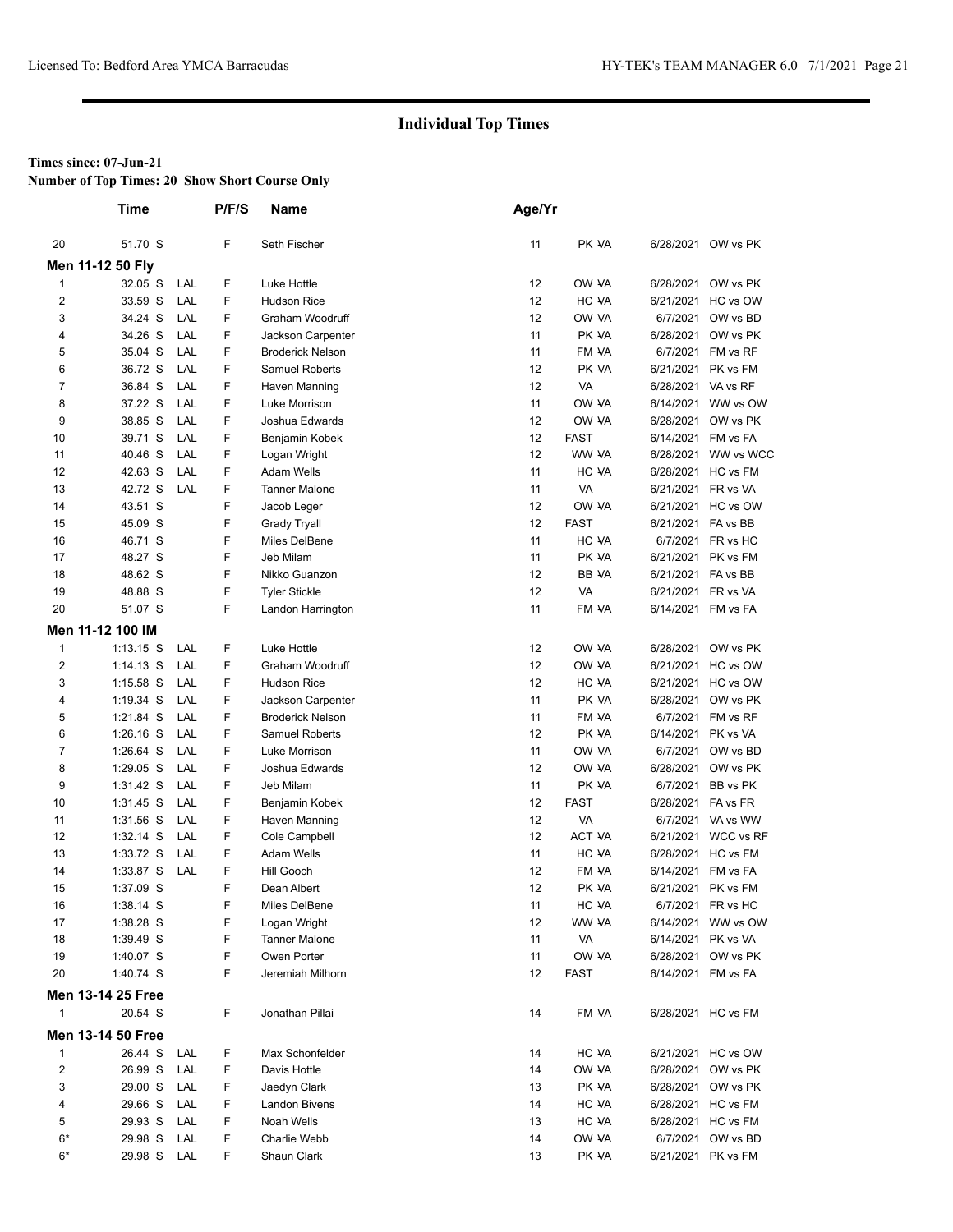**Number of Top Times: 20 Show Short Course Only**

|              | Time               |     | P/F/S | <b>Name</b>              | Age/Yr |             |                    |                     |
|--------------|--------------------|-----|-------|--------------------------|--------|-------------|--------------------|---------------------|
|              |                    |     |       |                          |        |             |                    |                     |
| 8            | 30.16 S            | LAL | F     | Asher Barron             | 14     | WW VA       |                    | 6/21/2021 BD vs WW  |
| 9            | 30.67 S            | LAL | F     | Noah Kasper              | 13     | FM VA       |                    | 6/28/2021 HC vs FM  |
| 10           | 30.68 S            | LAL | F     | William Kobek            | 14     | <b>FAST</b> |                    | 6/14/2021 FM vs FA  |
| 11           | 31.18 S            |     | F     | lan Pontius              | 13     | PK VA       |                    | 6/28/2021 OW vs PK  |
| 12           | 31.48 S            |     | F     | <b>Matthew Palzewicz</b> | 14     | WW VA       |                    | 6/28/2021 WW vs WCC |
| 13           | 31.62 S            |     | F     | Ethan Malone             | 14     | VA          | 6/21/2021 FR vs VA |                     |
| 14           | 31.79 S            |     | F     | <b>Wyatt Sutphin</b>     | 13     | HC VA       |                    | 6/28/2021 HC vs FM  |
| 15           | 32.24 S            |     | F     | Mason Cooper             | 14     | PK VA       | 6/14/2021 PK vs VA |                     |
| 16           | 32.33 S            |     | F     | Jackson Gonzin           | 14     | FR VA       | 6/28/2021 FA vs FR |                     |
| 17           | 32.52 S            |     | F     | Sam Wagoner              | 14     | HC VA       |                    | 6/28/2021 HC vs FM  |
| 18           | 32.93 S            |     | F     | Will Pacot               | 13     | OW VA       |                    | 6/14/2021 WW vs OW  |
| $19*$        | 33.09 S            |     | F     | Conner Burton            | 13     | FR VA       | 6/28/2021 FA vs FR |                     |
| $19*$        | 33.09 S            |     | F     | <b>Harrison Rawls</b>    | 14     | FM VA       |                    | 6/28/2021 HC vs FM  |
|              | Men 13-14 100 Free |     |       |                          |        |             |                    |                     |
| $\mathbf{1}$ | 58.13 S            | LAL | F     | Max Schonfelder          | 14     | HC VA       |                    | 6/21/2021 HC vs OW  |
|              | 1:01.17 S          | LAL | F     | Davis Hottle             | 14     | OW VA       |                    | 6/7/2021 OW vs BD   |
| 2<br>3       | 1:03.07 S          | LAL | F     | Charlie Webb             | 14     | OW VA       |                    | 6/28/2021 OW vs PK  |
|              |                    |     |       |                          |        |             |                    |                     |
| 4            | $1:03.32$ S        | LAL | F     | Joshua Warren            | 14     | FM VA       |                    | 6/21/2021 PK vs FM  |
| 5            | 1:04.72 S          | LAL | F     | Jaedyn Clark             | 13     | PK VA       |                    | 6/21/2021 PK vs FM  |
| 6            | $1:05.41$ S        | LAL | F     | Noah Wells               | 13     | HC VA       |                    | 6/28/2021 HC vs FM  |
| 7            | $1:06.50$ S        | LAL | F     | <b>Matthew Palzewicz</b> | 14     | WW VA       |                    | 6/14/2021 WW vs OW  |
| 8            | $1:06.59$ S        | LAL | F     | <b>Landon Bivens</b>     | 14     | HC VA       |                    | 6/7/2021 FR vs HC   |
| 9            | $1:08.26$ S        | LAL | F     | Shaun Clark              | 13     | PK VA       | 6/14/2021 PK vs VA |                     |
| 10           | 1:10.75 S          |     | F     | Joshua Pillai            | 14     | FM VA       |                    | 6/28/2021 HC vs FM  |
| 11           | $1:12.11$ S        |     | F     | lan Pontius              | 13     | PK VA       |                    | 6/28/2021 OW vs PK  |
| 12           | $1:12.13$ S        |     | F     | Sam Wagoner              | 14     | HC VA       |                    | 6/21/2021 HC vs OW  |
| 13           | 1:12.47 S          |     | F     | <b>Wyatt Sutphin</b>     | 13     | HC VA       |                    | 6/14/2021 WCC vs HC |
| 14           | 1:12.78 S          |     | F     | Mason Cooper             | 14     | PK VA       |                    | 6/21/2021 PK vs FM  |
| 15           | 1:13.05 S          |     | F     | William Kobek            | 14     | <b>FAST</b> | 6/21/2021 FA vs BB |                     |
| 16           | $1:15.03$ S        |     | F     | <b>Conner Burton</b>     | 13     | FR VA       | 6/28/2021 FA vs FR |                     |
| 17           | $1:15.56$ S        |     | F     | Ethan Malone             | 14     | VA          |                    | 6/7/2021 VA vs WW   |
| 18           | $1:17.94$ S        |     | F     | <b>Will Pacot</b>        | 13     | OW VA       |                    | 6/14/2021 WW vs OW  |
| 19           | $1:18.22$ S        |     | F     | Apollo Guanzon           | 13     | BB VA       | 6/21/2021 FA vs BB |                     |
| 20           | 1:18.44 S          |     | F     | <b>Ashton Hunt</b>       | 13     | WW VA       |                    | 6/7/2021 VA vs WW   |
|              | Men 13-14 25 Back  |     |       |                          |        |             |                    |                     |
| $\mathbf{1}$ | 26.79 S            |     | F     | Jonathan Pillai          | 14     | FM VA       |                    | 6/21/2021 PK vs FM  |
|              | Men 13-14 50 Back  |     |       |                          |        |             |                    |                     |
| 1            | 31.76 S            | LAL | F     | Davis Hottle             | 14     | OW VA       |                    | 6/14/2021 WW vs OW  |
| 2            | 34.13 S            | LAL | F     | <b>Matthew Palzewicz</b> | 14     | WW VA       |                    | 6/7/2021 VA vs WW   |
| 3            | 34.44 S            | LAL | F     | Max Schonfelder          | 14     | HC VA       |                    | 6/28/2021 HC vs FM  |
| 4            | 35.01 S            | LAL | F     | Noah Kasper              | 13     | FM VA       |                    | 6/28/2021 HC vs FM  |
|              |                    |     | F     |                          |        |             |                    |                     |
| 5            | 35.18 S            | LAL |       | Landon Bivens            | 14     | HC VA       |                    | 6/14/2021 WCC vs HC |
| 6            | 35.20 S            | LAL | F     | Mason Cooper             | 14     | PK VA       |                    | 6/28/2021 OW vs PK  |
| 7            | 35.34 S            | LAL | F     | Asher Barron             | 14     | WW VA       |                    | 6/28/2021 WW vs WCC |
| 8            | 36.59 S            | LAL | F     | Noah Wells               | 13     | HC VA       |                    | 6/21/2021 HC vs OW  |
| 9            | 37.86 S            | LAL | F     | William Kobek            | 14     | <b>FAST</b> | 6/28/2021 FA vs FR |                     |
| 10           | 38.03 S            | LAL | F     | Sam Wagoner              | 14     | HC VA       |                    | 6/14/2021 WCC vs HC |
| 11           | 38.18 S            | LAL | F     | lan Pontius              | 13     | PK VA       |                    | 6/28/2021 OW vs PK  |
| 12           | 38.33 S            |     | F     | David Hiss               | 13     | FM VA       |                    | 6/21/2021 PK vs FM  |
| 13           | 38.59 S            |     | F     | Logan Houlihan           | 13     | <b>FAST</b> | 6/21/2021 FA vs BB |                     |
| 14           | 40.10 S            |     | F     | Everett Heimbach         | 13     | <b>FAST</b> | 6/28/2021 FA vs FR |                     |
| 15           | 40.57 S            |     | F     | Jackson Gonzin           | 14     | FR VA       |                    | 6/7/2021 FR vs HC   |
| 16           | 41.22 S            |     | F     | <b>Rusty Hooks</b>       | 14     | WW VA       |                    | 6/14/2021 WW vs OW  |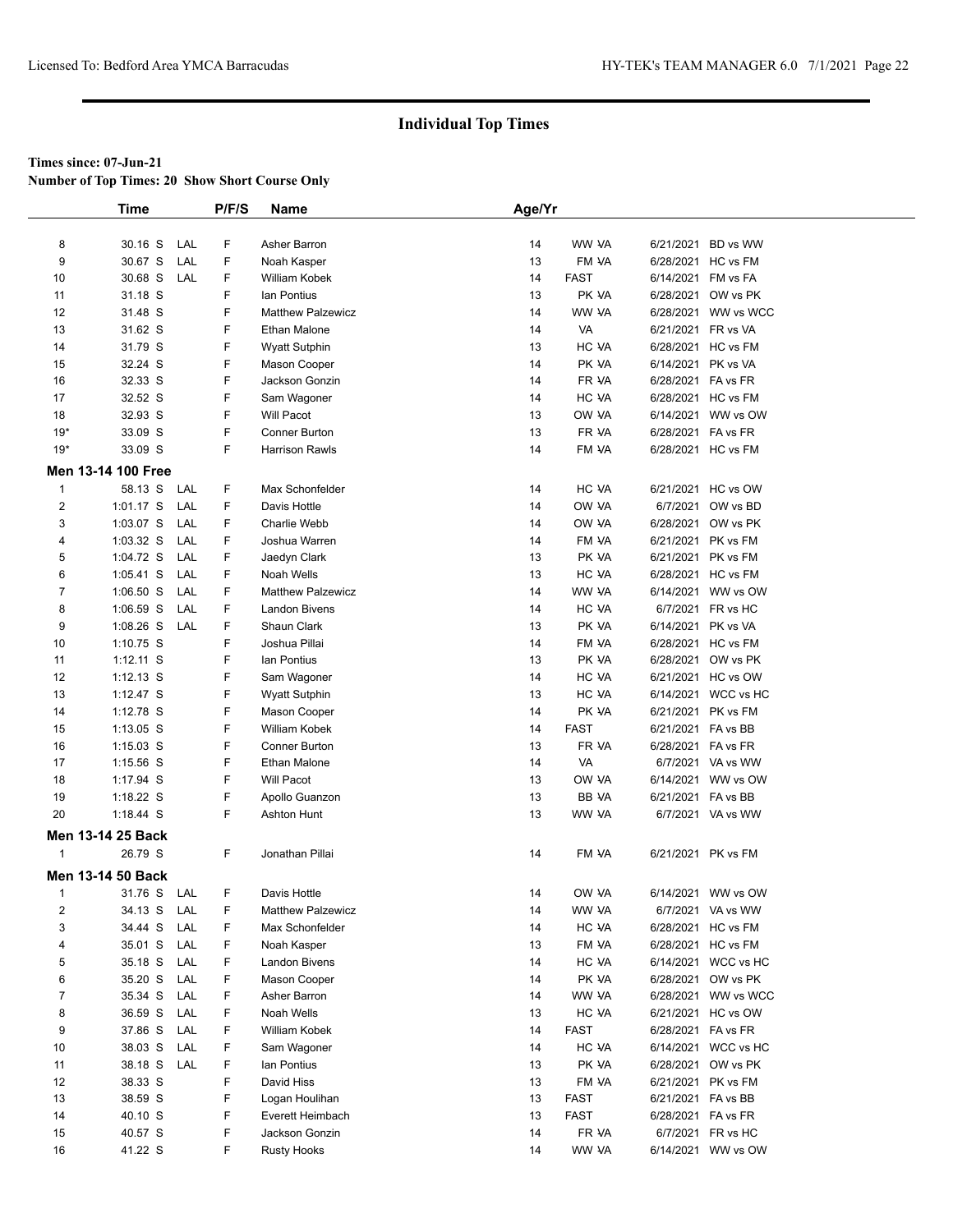**Number of Top Times: 20 Show Short Course Only**

|                | Time                        | P/F/S | Name                     | Age/Yr |             |                    |                     |
|----------------|-----------------------------|-------|--------------------------|--------|-------------|--------------------|---------------------|
|                |                             |       |                          |        |             |                    |                     |
| 17             | 41.70 S                     | F     | Andrew Mayfield          | 13     | <b>RF</b>   |                    | 6/14/2021 RF vs BB  |
| 18             | 42.45 S                     | F     | <b>Harrison Rawls</b>    | 14     | FM VA       |                    | 6/28/2021 HC vs FM  |
| 19             | 42.71 S                     | F     | Alexander Beeson         | 13     | PK VA       | 6/7/2021           | BB vs PK            |
| 20             | 43.31 S                     | F     | Noah Ford                | 13     | WW VA       |                    | 6/7/2021 VA vs WW   |
|                | Men 13-14 100 Back          |       |                          |        |             |                    |                     |
| $\mathbf{1}$   | $1:09.80$ S<br>LAL          | F     | Davis Hottle             | 14     | OW VA       | 6/7/2021           | OW vs BD            |
| 2              | 1:15.61 S<br>LAL            | F     | <b>Matthew Palzewicz</b> | 14     | WW VA       | 6/14/2021          | WW vs OW            |
| 3              | $1:16.71$ S<br>LAL          | F     | Noah Kasper              | 13     | FM VA       |                    | 6/28/2021 HC vs FM  |
| 4              | $1:16.76$ S<br>LAL          | F     | Jaedyn Clark             | 13     | PK VA       | 6/28/2021          | OW vs PK            |
| 5              | LAL<br>1:17.97 S            | F     | Joshua Warren            | 14     | FM VA       | 6/21/2021          | PK vs FM            |
| 6              | $1:18.24$ S<br>LAL          | F     | Mason Cooper             | 14     | PK VA       |                    | 6/28/2021 OW vs PK  |
| 7              | $1:19.75$ S<br>LAL          | F     | Simon Emery              | 14     | VA          |                    | 6/7/2021 VA vs WW   |
| 8              | $1:20.50$ S<br>LAL          | F     | David Hiss               | 13     | FM VA       | 6/28/2021          | HC vs FM            |
| 9*             | LAL<br>$1:20.53$ S          | F     | Charlie Webb             | 14     | OW VA       | 6/28/2021          | OW vs PK            |
| $9*$           | $1:20.53$ S<br>LAL          | F     | <b>Landon Bivens</b>     | 14     | HC VA       |                    | 6/14/2021 WCC vs HC |
| 11             | LAL<br>1:24.01 S            | F     | Noah Wells               | 13     | HC VA       |                    | 6/7/2021 FR vs HC   |
| 12             | $1:24.33$ S<br>LAL          | F     | Sam Wagoner              | 14     | HC VA       |                    | 6/28/2021 HC vs FM  |
| 13             | 1:26.34 S                   | F     | William Kobek            | 14     | <b>FAST</b> | 6/21/2021 FA vs BB |                     |
| 14             | 1:28.40 S                   | F     | Logan Houlihan           | 13     | <b>FAST</b> | 6/21/2021 FA vs BB |                     |
| 15             | 1:30.94 S                   | F     | Gavin Harrington         | 13     | FM VA       |                    | 6/28/2021 HC vs FM  |
| 16             | 1:31.84 S                   | F     | <b>Wyatt Sutphin</b>     | 13     | HC VA       |                    | 6/28/2021 HC vs FM  |
| 17             | 1:32.70 S                   | F     | <b>Rusty Hooks</b>       | 14     | WW VA       | 6/21/2021          | BD vs WW            |
| 18             | 1:34.81 S                   | F     | Everett Heimbach         | 13     | <b>FAST</b> |                    | 6/14/2021 FM vs FA  |
| 19             | 1:37.97 S                   | F     | Ashton Hunt              | 13     | WW VA       | 6/21/2021          | BD vs WW            |
| 20             | 1:38.44 S                   | F     | Alexander Beeson         | 13     | PK VA       |                    | 6/7/2021 BB vs PK   |
|                | <b>Men 13-14 50 Breast</b>  |       |                          |        |             |                    |                     |
| 1              | 35.79 S<br>LAL              | F     | Davis Hottle             | 14     | OW VA       | 6/7/2021           | OW vs BD            |
| 2              | 36.08 S<br>LAL              | F     | Simon Emery              | 14     | VA          |                    | 6/7/2021 VA vs WW   |
| 3              | 36.28 S<br>LAL              | F     | Asher Barron             | 14     | WW VA       | 6/14/2021          | WW vs OW            |
| 4              | LAL<br>36.99 S              | F     | Samuel Mejia-Ibarra      | 14     | <b>FAST</b> |                    | 6/7/2021 WCC vs FA  |
| 5              | LAL<br>37.66 S              | F     | Charlie Webb             | 14     | OW VA       | 6/28/2021          | OW vs PK            |
| 6              | LAL<br>37.98 S              | F     | Shaun Clark              | 13     | PK VA       |                    | 6/28/2021 OW vs PK  |
| 7              | 40.97 S<br>LAL              | F     | Noah Wells               | 13     | HC VA       |                    | 6/21/2021 HC vs OW  |
| 8              | 41.85 S<br>LAL              | F     | Tj Younger               | 14     | <b>RF</b>   | 6/28/2021 VA vs RF |                     |
| 9              | LAL<br>41.93 S              | F     | <b>Wyatt Sutphin</b>     | 13     | HC VA       |                    | 6/21/2021 HC vs OW  |
| 10             | 42.34 S<br>LAL              | F     | Noah Kasper              | 13     | FM VA       |                    | 6/7/2021 FM vs RF   |
| 11             | 43.55 S                     | F     | Lantz Burton             | 14     | PK VA       | 6/7/2021           | BB vs PK            |
| 12             | 43.68 S                     | F     | John Scruggs             | 14     | BB VA       | 6/14/2021          | RF vs BB            |
| 13             | 43.70 S                     | F     | Hagen Locklin            | 13     | PK VA       |                    | 6/28/2021 OW vs PK  |
| 14             | 44.31 S                     | F     | Alec Stickle             | 14     | VA          | 6/28/2021 VA vs RF |                     |
| 15             | 44.77 S                     | F     | Parker Sittason          | 14     | BB VA       | 6/21/2021 FA vs BB |                     |
| 16             | 45.10 S                     | F     | David Hiss               | 13     | FM VA       |                    | 6/21/2021 PK vs FM  |
| 17             | 45.39 S                     | F     | Noah Ford                | 13     | WW VA       |                    | 6/28/2021 WW vs WCC |
| $18*$          | 45.42 S                     | F     | Matthew Palzewicz        | 14     | WW VA       |                    | 6/21/2021 BD vs WW  |
| $18*$          | 45.42 S                     | F     | Everett Heimbach         | 13     | FAST        |                    | 6/7/2021 WCC vs FA  |
| 20             | 46.25 S                     | F     | <b>Rusty Hooks</b>       | 14     | WW VA       |                    | 6/28/2021 WW vs WCC |
|                | <b>Men 13-14 100 Breast</b> |       |                          |        |             |                    |                     |
| $\mathbf{1}$   | 1:15.39 S LAL               | F.    | Davis Hottle             | 14     | OW VA       |                    | 6/14/2021 WW vs OW  |
| $\overline{c}$ | 1:20.26 S LAL               | F     | Simon Emery              | 14     | VA          | 6/28/2021 VA vs RF |                     |
| 3              | 1:23.97 S<br>LAL            | F     | Asher Barron             | 14     | WW VA       |                    | 6/14/2021 WW vs OW  |
| 4              | 1:24.78 S LAL               | F     | Samuel Mejia-Ibarra      | 14     | FAST        |                    | 6/14/2021 FM vs FA  |
| 5              | 1:25.01 S LAL               | F     | Shaun Clark              | 13     | PK VA       |                    | 6/28/2021 OW vs PK  |
| 6              | 1:26.01 S LAL               | F.    | Charlie Webb             | 14     | OW VA       |                    | 6/21/2021 HC vs OW  |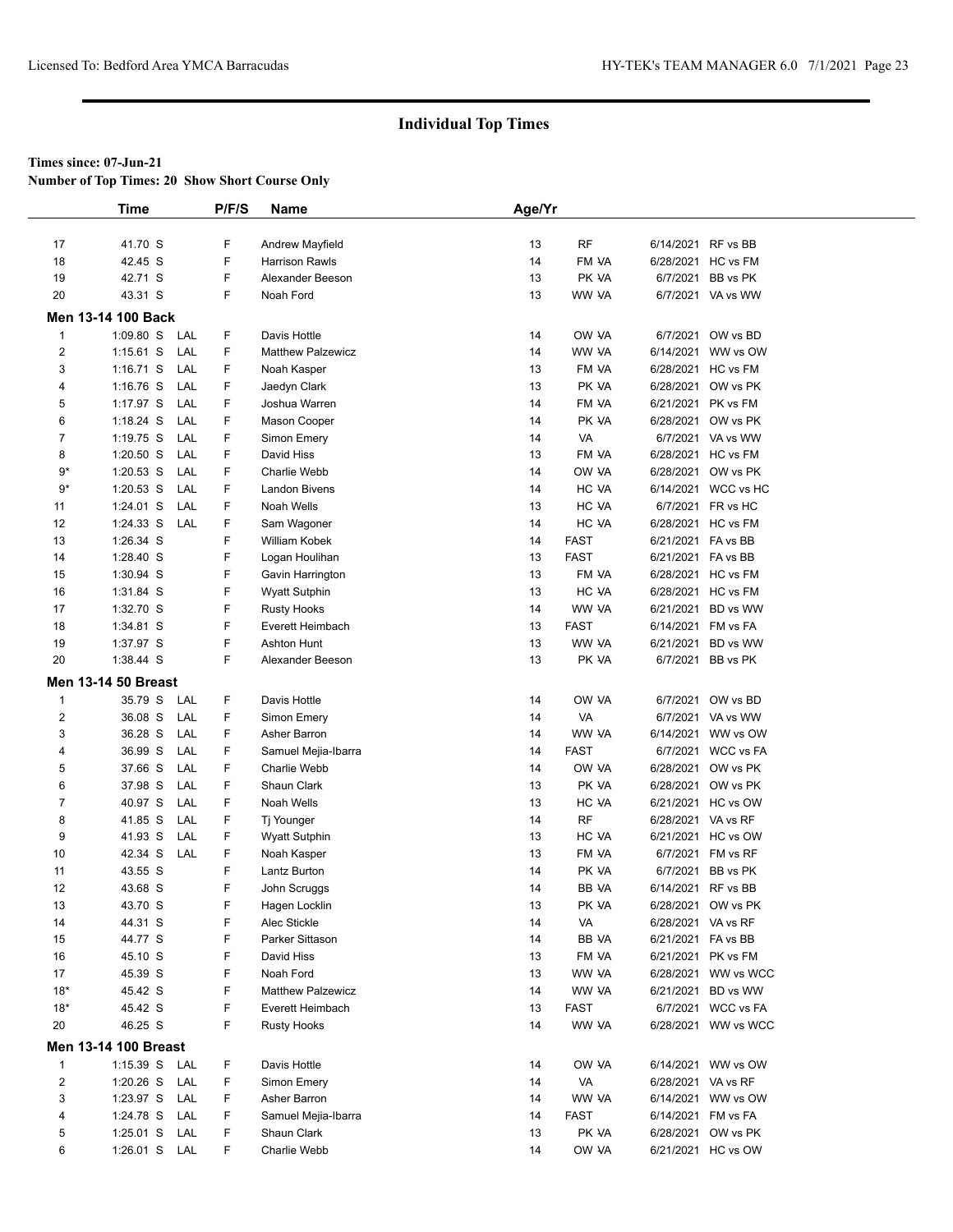**Number of Top Times: 20 Show Short Course Only**

|                         | <b>Time</b>                    |     | P/F/S  | <b>Name</b>                              | Age/Yr   |             |                    |                                          |  |
|-------------------------|--------------------------------|-----|--------|------------------------------------------|----------|-------------|--------------------|------------------------------------------|--|
|                         |                                |     |        |                                          |          |             |                    |                                          |  |
| $\overline{7}$          | $1:27.52$ S                    | LAL | F      | Joshua Warren                            | 14       | FM VA       |                    | 6/14/2021 FM vs FA                       |  |
| 8                       | $1:33.42$ S                    | LAL | F      | <b>Landon Bivens</b>                     | 14       | HC VA       |                    | 6/28/2021 HC vs FM                       |  |
| 9                       | 1:33.69 S                      | LAL | F      | Jaedyn Clark                             | 13       | PK VA       | 6/14/2021 PK vs VA |                                          |  |
| 10                      | $1:35.31$ S                    | LAL | F      | Josh Searwar                             | 14       | WW VA       |                    | 6/14/2021 WW vs OW                       |  |
| 11                      | $1:36.04$ S                    | LAL | F      | Tj Younger                               | 14       | <b>RF</b>   | 6/28/2021 VA vs RF |                                          |  |
| 12                      | $1:36.47$ S                    | LAL | F      | Noah Wells                               | 13       | HC VA       |                    | 6/21/2021 HC vs OW                       |  |
| 13                      | 1:36.84 S                      | LAL | F      | Lantz Burton                             | 14       | PK VA       |                    | 6/28/2021 OW vs PK                       |  |
| 14                      | 1:37.40 S                      |     | F      | David Hiss                               | 13       | FM VA       |                    | 6/28/2021 HC vs FM                       |  |
| 15                      | 1:37.82 S                      |     | F      | Hagen Locklin                            | 13       | PK VA       |                    | 6/28/2021 OW vs PK                       |  |
| 16                      | 1:38.24 S                      |     | F      | John Scruggs                             | 14       | BB VA       |                    | 6/14/2021 RF vs BB                       |  |
| 17                      | 1:39.31 S                      |     | F      | William Kobek                            | 14       | <b>FAST</b> | 6/28/2021 FA vs FR |                                          |  |
| 18                      | 1:40.27 S                      |     | F      | <b>Wyatt Sutphin</b>                     | 13       | HC VA       |                    | 6/21/2021 HC vs OW                       |  |
| 19                      | 1:41.45 S                      |     | F      | Cayden Gunawardane                       | 13       | PK VA       |                    | 6/28/2021 OW vs PK                       |  |
| 20                      | 1:41.46 S                      |     | F      | Everett Heimbach                         | 13       | <b>FAST</b> | 6/28/2021 FA vs FR |                                          |  |
|                         | Men 13-14 50 Fly               |     |        |                                          |          |             |                    |                                          |  |
| $\mathbf{1}$            | 29.17 S                        | LAL | F      | Davis Hottle                             | 14       | OW VA       |                    | 6/28/2021 OW vs PK                       |  |
| $\overline{\mathbf{c}}$ | 29.33 S                        | LAL | F      | Max Schonfelder                          | 14       | HC VA       |                    | 6/28/2021 HC vs FM                       |  |
| 3                       | 31.90 S                        | LAL | F      | Joshua Pillai                            | 14       | FM VA       |                    | 6/28/2021 HC vs FM                       |  |
| 4                       | 31.97 S                        | LAL | F      | Shaun Clark                              | 13       | PK VA       | 6/14/2021 PK vs VA |                                          |  |
| 5                       | 32.74 S                        | LAL | F      | Jaedyn Clark                             | 13       | PK VA       |                    | 6/28/2021 OW vs PK                       |  |
| 6                       | 32.75 S                        | LAL | F      | Joshua Warren                            | 14       | FM VA       |                    | 6/28/2021 HC vs FM                       |  |
| 7                       | 34.05 S                        | LAL | F      | Asher Barron                             | 14       | WW VA       |                    | 6/28/2021 WW vs WCC                      |  |
| 8                       | 35.19 S                        | LAL | F      | Mason Cooper                             | 14       | PK VA       |                    | 6/28/2021 OW vs PK                       |  |
| 9                       | 35.37 S                        | LAL | F      | Ethan Malone                             | 14       | VA          | 6/21/2021 FR vs VA |                                          |  |
| 10                      | 35.43 S                        | LAL | F      | Noah Wells                               | 13       | HC VA       |                    | 6/14/2021 WCC vs HC                      |  |
| 11                      | 35.58 S                        | LAL | F      | Sam Wagoner                              | 14       | HC VA       |                    | 6/28/2021 HC vs FM                       |  |
| 12                      | 35.79 S                        | LAL | F      | Landon Bivens                            | 14       | HC VA       |                    | 6/7/2021 FR vs HC                        |  |
| 13                      | 36.31 S                        | LAL | F      | <b>Jack Peck</b>                         | 14       | <b>RF</b>   | 6/28/2021 VA vs RF |                                          |  |
| 14                      | 36.58 S                        | LAL | F      | <b>Matthew Palzewicz</b>                 | 14       | WW VA       |                    | 6/21/2021 BD vs WW                       |  |
| 15                      | 37.17 S                        |     | F      | Everett Heimbach                         | 13       | <b>FAST</b> | 6/21/2021 FA vs BB |                                          |  |
| 16                      | 38.75 S                        |     | F      | <b>Will Pacot</b>                        | 13       | OW VA       |                    | 6/28/2021 OW vs PK                       |  |
| 17                      | 39.13 S                        |     | F      | William Kobek                            | 14       | <b>FAST</b> | 6/28/2021 FA vs FR |                                          |  |
| 18                      | 39.37 S                        |     | F      | Apollo Guanzon                           | 13       | BB VA       |                    | 6/7/2021 BB vs PK                        |  |
| 19                      | 39.95 S                        |     | F      | Josh Searwar                             | 14       | WW VA       |                    | 6/14/2021 WW vs OW                       |  |
| 20                      | 40.64 S                        |     | F      | David Hiss                               | 13       | FM VA       | 6/14/2021 FM vs FA |                                          |  |
|                         | Men 13-14 100 Fly              |     |        |                                          |          |             |                    |                                          |  |
| 1                       | $1:05.67$ S                    | LAL | F      | Max Schonfelder                          | 14       | HC VA       |                    | 6/28/2021 HC vs FM                       |  |
| 2                       | $1:06.64$ S                    | LAL | F      | Davis Hottle                             | 14       | OW VA       |                    | 6/28/2021 OW vs PK                       |  |
| 3                       |                                |     | F      | Shaun Clark                              | 13       | PK VA       |                    |                                          |  |
| 4                       | 1:10.22 S LAL<br>1:11.02 S LAL |     | F      | Joshua Warren                            | 14       | FM VA       |                    | 6/21/2021 PK vs FM<br>6/21/2021 PK vs FM |  |
| 5                       |                                | LAL | F      | Simon Emery                              |          | VA          | 6/28/2021 VA vs RF |                                          |  |
| 6                       | 1:19.67 S                      | LAL | F      | <b>Landon Bivens</b>                     | 14<br>14 | HC VA       |                    | 6/21/2021 HC vs OW                       |  |
| 7                       | 1:22.04 $S$<br>1:23.81 S       | LAL | F      | Jack Peck                                | 14       | RF          | 6/28/2021 VA vs RF |                                          |  |
| 8                       | 1:24.84 S                      | LAL | F      | Asher Barron                             | 14       | WW VA       |                    | 6/21/2021 BD vs WW                       |  |
| 9                       | $1:26.46$ S                    | LAL | F      | Charlie Webb                             | 14       | OW VA       |                    | 6/7/2021 OW vs BD                        |  |
| 10                      | 1:27.92 S LAL                  |     | F      | Mason Cooper                             | 14       | PK VA       |                    | 6/28/2021 OW vs PK                       |  |
| 11                      |                                | LAL | F      | Everett Heimbach                         | 13       | FAST        | 6/28/2021 FA vs FR |                                          |  |
|                         | $1:31.36$ S                    | LAL | F      |                                          |          |             |                    | 6/28/2021 WW vs WCC                      |  |
| 12<br>13                | $1:32.34$ S<br>1:34.79 S LAL   |     | F      | <b>Matthew Palzewicz</b><br>Ethan Malone | 14<br>14 | WW VA<br>VA |                    | 6/7/2021 VA vs WW                        |  |
|                         |                                |     |        |                                          |          |             |                    |                                          |  |
| 14                      | $1:36.01$ S                    | LAL | F<br>F | Gavin Harrington                         | 13       | FM VA       |                    | 6/7/2021 FM vs RF                        |  |
| 15                      | 1:36.91 S                      |     | F      | Will Pacot                               | 13       | OW VA       |                    | 6/21/2021 HC vs OW                       |  |
| 16                      | $1:40.51$ S                    |     |        | Apollo Guanzon                           | 13       | BB VA       | 6/21/2021 FA vs BB |                                          |  |
| 17                      | 1:40.66 S                      |     | F<br>F | <b>William Kobek</b>                     | 14       | FAST        | 6/28/2021 FA vs FR |                                          |  |
| 18                      | 1:42.65 S                      |     |        | Josh Searwar                             | 14       | WW VA       |                    | 6/28/2021 WW vs WCC                      |  |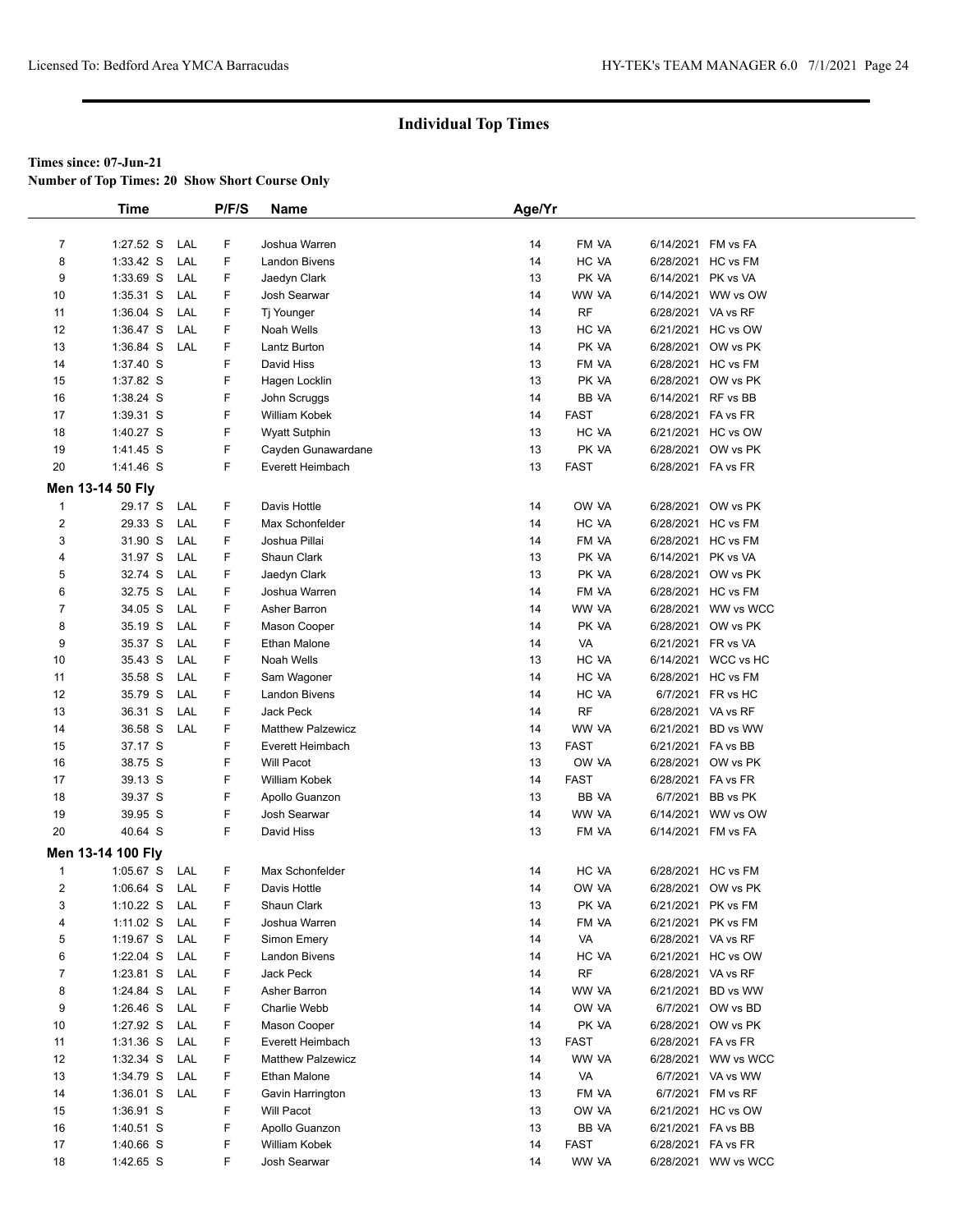**Number of Top Times: 20 Show Short Course Only**

|                         | <b>Time</b>      |     | P/F/S | <b>Name</b>              | Age/Yr |             |                    |                     |
|-------------------------|------------------|-----|-------|--------------------------|--------|-------------|--------------------|---------------------|
|                         |                  |     |       |                          |        |             |                    |                     |
| 19                      | 1:52.67 S        |     | F     | <b>Ashton Hunt</b>       | 13     | WW VA       |                    | 6/7/2021 VA vs WW   |
| 20                      | 1:52.99 S        |     | F     | Kyle Bliss               | 13     | <b>FAST</b> | 6/28/2021 FA vs FR |                     |
|                         | Men 13-14 100 IM |     |       |                          |        |             |                    |                     |
| $\mathbf{1}$            | 1:08.32 S        | LAL | F     | Davis Hottle             | 14     | OW VA       |                    | 6/28/2021 OW vs PK  |
| $\overline{\mathbf{c}}$ | $1:13.91$ S      | LAL | F     | <b>Landon Bivens</b>     | 14     | HC VA       |                    | 6/21/2021 HC vs OW  |
| 3                       | $1:14.53$ S      | LAL | F.    | Charlie Webb             | 14     | OW VA       |                    | 6/21/2021 HC vs OW  |
| 4                       | $1:15.00$ S      | LAL | F     | Shaun Clark              | 13     | PK VA       |                    | 6/28/2021 OW vs PK  |
| 5                       | 1:15.03 S        | LAL | F     | Joshua Warren            | 14     | FM VA       |                    | 6/14/2021 FM vs FA  |
| 6                       | $1:15.05$ S      | LAL | F     | Asher Barron             | 14     | WW VA       |                    | 6/14/2021 WW vs OW  |
| 7                       | $1:17.17$ S      | LAL | F     | Simon Emery              | 14     | VA          |                    | 6/7/2021 VA vs WW   |
| 8                       | $1:17.93$ S      | LAL | F     | Jaedyn Clark             | 13     | PK VA       |                    | 6/21/2021 PK vs FM  |
| 9                       | $1:18.49$ S      | LAL | F     | Noah Kasper              | 13     | FM VA       |                    | 6/7/2021 FM vs RF   |
| 10                      | 1:22.07 S        |     | F     | <b>Matthew Palzewicz</b> | 14     | WW VA       |                    | 6/7/2021 VA vs WW   |
| 11                      | 1:23.49 S        |     | F     | David Hiss               | 13     | FM VA       |                    | 6/28/2021 HC vs FM  |
| 12                      | 1:23.77 S        |     | F     | Mason Cooper             | 14     | PK VA       | 6/14/2021 PK vs VA |                     |
| 13                      | 1:24.04 S        |     | F     | Joshua Pillai            | 14     | FM VA       |                    | 6/21/2021 PK vs FM  |
| 14                      | 1:25.69 S        |     | F     | <b>Wyatt Sutphin</b>     | 13     | HC VA       |                    | 6/21/2021 HC vs OW  |
| 15                      | $1:26.12$ S      |     | F     | Everett Heimbach         | 13     | <b>FAST</b> |                    | 6/14/2021 FM vs FA  |
| 16                      | $1:26.16$ S      |     | F     | Sam Wagoner              | 14     | HC VA       |                    | 6/7/2021 FR vs HC   |
| 17                      | 1:26.92 S        |     | F     | Jack Peck                | 14     | <b>RF</b>   | 6/28/2021 VA vs RF |                     |
| 18                      | 1:30.35 S        |     | F     | <b>Andrew Mayfield</b>   | 13     | <b>RF</b>   | 6/28/2021 VA vs RF |                     |
| 19                      | 1:31.24 S        |     | F     | Josh Searwar             | 14     | WW VA       |                    | 6/28/2021 WW vs WCC |
| 20                      | 1:31.42 S        |     | F     | Ethan Malone             | 14     | VA          |                    | 6/7/2021 VA vs WW   |
| Men                     | 50 Free          |     |       |                          |        |             |                    |                     |
| $\mathbf{1}$            | 24.37 S          | LAL | F.    | <b>Brendan Whitfield</b> | 16     | OW VA       |                    | 6/28/2021 OW vs PK  |
| $\overline{\mathbf{c}}$ | 25.13 S          | LAL | F     | <b>Jack Mills</b>        | 15     | HC VA       |                    | 6/14/2021 WCC vs HC |
| 3                       | 26.02 S          | LAL | F.    | Owen Widzisz             | 15     | OW VA       |                    | 6/21/2021 HC vs OW  |
| 4                       | 26.12 S          | LAL | F.    | Ryan Learn               | 18     | <b>FAST</b> | 6/21/2021 FA vs BB |                     |
| 5                       | 26.65 S          | LAL | F     | <b>Gabriel Provost</b>   | 15     | FM VA       |                    | 6/28/2021 HC vs FM  |
| 6                       | 26.70 S          | LAL | F     | <b>Ryan Frasier</b>      | 15     | WW VA       |                    | 6/21/2021 BD vs WW  |
| $\overline{7}$          | 26.84 S          | LAL | F     | Evan Schonfelder         | 17     | HC VA       |                    | 6/21/2021 HC vs OW  |
| 8                       | 27.31 S          | LAL | F.    | Jackson Bauer            | 16     | PK VA       |                    | 6/7/2021 BB vs PK   |
| 9                       | 27.32 S          | LAL | F     | Isaac Parish             | 17     | WW VA       |                    | 6/28/2021 WW vs WCC |
| 10                      | 27.58 S          |     | F     | <b>Andrew Rogers</b>     | 15     | OW VA       |                    | 6/21/2021 HC vs OW  |
| 11                      | 27.59 S          |     | F     | Jackson Hunt             | 16     | WW VA       |                    | 6/28/2021 WW vs WCC |
| 12                      | 27.64 S          |     | F     | Sean Kim                 | 15     | VA          |                    | 6/7/2021 VA vs WW   |
| 13                      | 27.68 S          |     | F     | Samuel Quintana          | 18     | <b>FAST</b> |                    | 6/7/2021 WCC vs FA  |
| 14                      | 27.80 S          |     | F     | Shane Smith              | 17     | RF          |                    | 6/21/2021 WCC vs RF |
| 15                      | 27.85 S          |     | F     | Davis Sneed              | 17     | FM VA       |                    | 6/28/2021 HC vs FM  |
| 16                      | 28.05 S          |     | F     | Owen Rempfer             | 15     | HC VA       |                    | 6/28/2021 HC vs FM  |
| 17                      | 28.11 S          |     | F     | Joey Procopio            | 16     | ACT VA      |                    | 6/21/2021 WCC vs RF |
| 18                      | 28.18 S          |     | F     | Josh Smith               | 16     | HC VA       |                    | 6/14/2021 WCC vs HC |
| 19                      | 28.22 S          |     | F     | Hunter Smith             | 16     | <b>FAST</b> | 6/21/2021 FA vs BB |                     |
| 20                      | 28.28 S          |     | F     | Charlie Schindler        | 18     | PK VA       |                    | 6/28/2021 OW vs PK  |
| Men                     | 100 Free         |     |       |                          |        |             |                    |                     |
| $\mathbf{1}$            | 52.30 S          | LAL | F     | <b>Brendan Whitfield</b> | 16     | OW VA       |                    | 6/21/2021 HC vs OW  |
| $\boldsymbol{2}$        | 54.54 S          | LAL | F     | Jc Gordon                | 15     | FM VA       |                    | 6/14/2021 FM vs FA  |
| 3                       | 54.56 S          | LAL | F     | Jack Mills               | 15     | HC VA       |                    | 6/7/2021 FR vs HC   |
| 4                       | 56.61 S          | LAL | F     | Owen Widzisz             | 15     | OW VA       |                    | 6/28/2021 OW vs PK  |
| 5                       | 58.60 S          | LAL | F     | Evan Shopbell            | 17     | WW VA       |                    | 6/14/2021 WW vs OW  |
| 6                       | 58.88 S          | LAL | F     | Ryan Learn               | 18     | <b>FAST</b> |                    | 6/14/2021 FM vs FA  |
| 7                       | 59.09 S          | LAL | F     | Ryan Frasier             | 15     | WW VA       |                    | 6/21/2021 BD vs WW  |
| 8                       | 1:00.91 S LAL    |     | F     | Evan Schonfelder         | 17     | HC VA       |                    | 6/28/2021 HC vs FM  |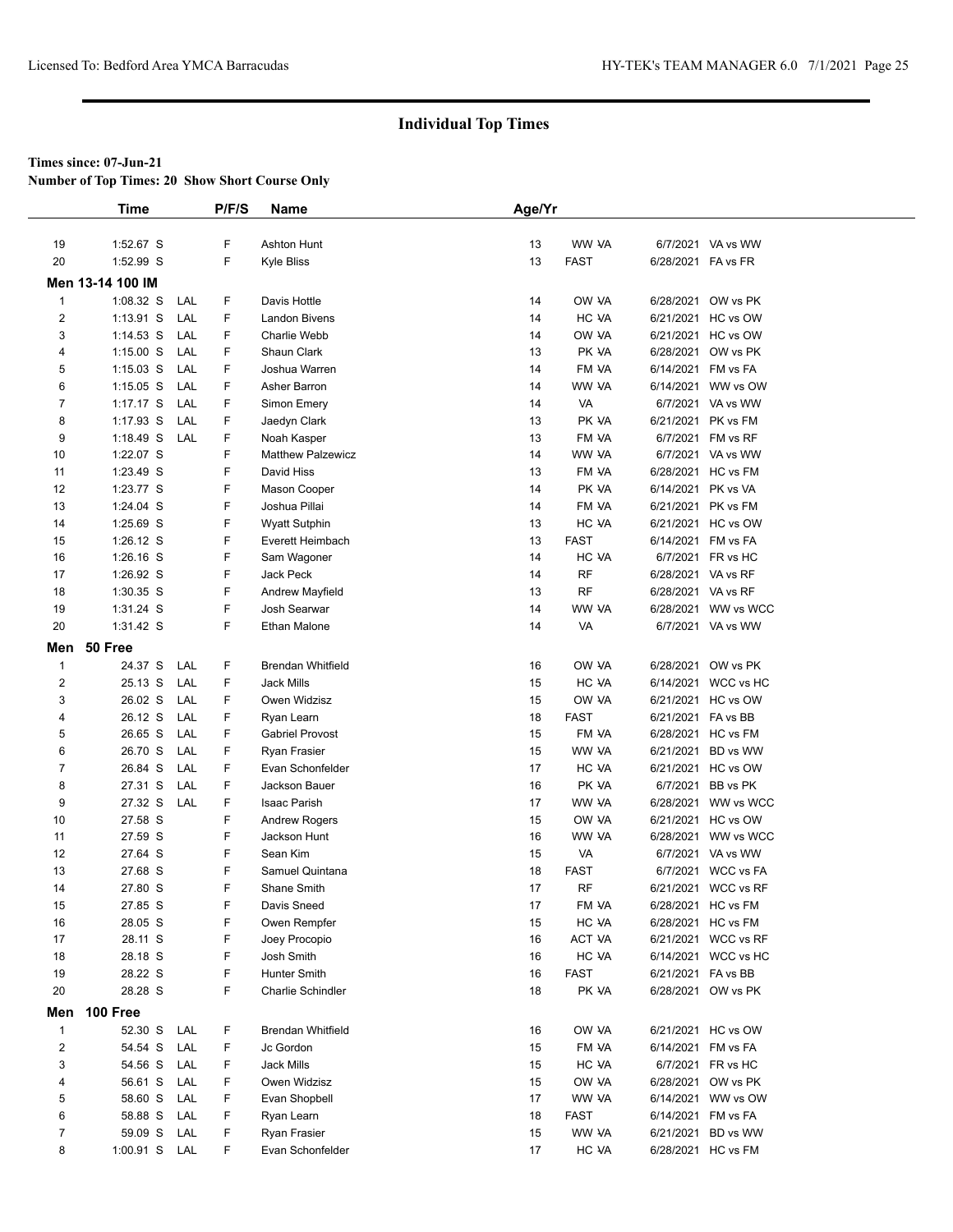**Number of Top Times: 20 Show Short Course Only**

|              | <b>Time</b>   |     | P/F/S | Name                     | Age/Yr |             |                    |                     |
|--------------|---------------|-----|-------|--------------------------|--------|-------------|--------------------|---------------------|
|              |               |     |       |                          |        |             |                    |                     |
| 9            | $1:01.00$ S   | LAL | F     | Charlie Schindler        | 18     | PK VA       | 6/21/2021 PK vs FM |                     |
| 10           | $1:01.58$ S   |     | F     | <b>Andrew Rogers</b>     | 15     | OW VA       |                    | 6/7/2021 OW vs BD   |
| 11           | 1:01.60 S     |     | F     | Gavin Miller             | 17     | ACT VA      |                    | 6/7/2021 WCC vs FA  |
| 12           | 1:01.64 S     |     | F     | Jackson Hunt             | 16     | WW VA       |                    | 6/21/2021 BD vs WW  |
| 13           | 1:01.75 S     |     | F     | <b>Gabriel Provost</b>   | 15     | FM VA       | 6/21/2021 PK vs FM |                     |
| 14           | 1:02.80 S     |     | F     | Cameron St Clair         | 17     | HC VA       |                    | 6/28/2021 HC vs FM  |
| 15           | 1:03.38 S     |     | F     | Luke King                | 16     | HC VA       |                    | 6/28/2021 HC vs FM  |
| 16           | 1:04.01 S     |     | F     | Shane Smith              | 17     | <b>RF</b>   | 6/28/2021 VA vs RF |                     |
| 17           | 1:04.21 S     |     | F     | Owen Rempfer             | 15     | HC VA       |                    | 6/21/2021 HC vs OW  |
| 18           | 1:04.34 S     |     | F     | <b>Thomas Fenton</b>     | 15     | PK VA       | 6/14/2021 PK vs VA |                     |
| 19           | 1:04.70 S     |     | F     | Davis Sneed              | 17     | FM VA       | 6/28/2021 HC vs FM |                     |
| 20           | 1:04.93 S     |     | F     | Joey Procopio            | 16     | ACT VA      |                    | 6/21/2021 WCC vs RF |
| Men          | 50 Back       |     |       |                          |        |             |                    |                     |
| $\mathbf{1}$ | 27.60 S       | LAL | F     | <b>Brendan Whitfield</b> | 16     | OW VA       |                    | 6/14/2021 WW vs OW  |
| 2            | 29.80 S       | LAL | F     | <b>Jack Mills</b>        | 15     | HC VA       |                    | 6/28/2021 HC vs FM  |
| 3            | 30.17 S       | LAL | F     | Owen Widzisz             | 15     | OW VA       |                    | 6/7/2021 OW vs BD   |
| 4            | 31.21 S       | LAL | F     | Cameron St Clair         | 17     | HC VA       |                    | 6/21/2021 HC vs OW  |
| 5            | 32.07 S       | LAL | F     | Kyle Sennett             | 17     | VA          |                    | 6/7/2021 VA vs WW   |
| 6            | 32.60 S       | LAL | F     | Ryan Frasier             | 15     | WW VA       |                    | 6/7/2021 VA vs WW   |
| 7            | 32.71 S       | LAL | F     | Josh Smith               | 16     | HC VA       |                    | 6/21/2021 HC vs OW  |
| 8            | 33.33 S       | LAL | F     | Evan Schonfelder         | 17     | HC VA       |                    | 6/21/2021 HC vs OW  |
| 9            | 33.38 S       | LAL | F     | Benjamin Smith           | 15     | <b>FAST</b> | 6/14/2021 FM vs FA |                     |
| 10           | 33.61 S       | LAL | F     | <b>Hunter Smith</b>      | 16     | <b>FAST</b> | 6/14/2021 FM vs FA |                     |
| 11           | 33.82 S       |     | F     | Jackson Bauer            | 16     | PK VA       |                    | 6/7/2021 BB vs PK   |
| 12           | 33.91 S       |     | F     | <b>Charles Drinkard</b>  | 16     | FR VA       | 6/28/2021 FA vs FR |                     |
| 13           | 34.33 S       |     | F     | Ryan Learn               | 18     | <b>FAST</b> | 6/28/2021 FA vs FR |                     |
| 14           | 34.76 S       |     | F     | Aiden Tuck               | 17     | WW VA       |                    | 6/14/2021 WW vs OW  |
| 15           | 34.93 S       |     | F     | <b>Brayden Turner</b>    | 16     | HC VA       |                    | 6/21/2021 HC vs OW  |
| 16           | 34.98 S       |     | F     | Drew Mahland             | 15     | PK VA       |                    | 6/28/2021 OW vs PK  |
| 17           | 35.54 S       |     | F     | <b>Nathaniel Parish</b>  | 15     | WW VA       |                    | 6/14/2021 WW vs OW  |
| 18           | 35.62 S       |     | F     | Davis Sneed              | 17     | FM VA       | 6/21/2021 PK vs FM |                     |
| $19*$        | 35.65 S       |     | F     | Luke Ellett              | 15     | HC VA       |                    | 6/14/2021 WCC vs HC |
| $19*$        | 35.65 S       |     | F.    | Thomas Fenton            | 15     | PK VA       | 6/14/2021 PK vs VA |                     |
| Men          | 100 Back      |     |       |                          |        |             |                    |                     |
| $\mathbf{1}$ | $1:00.61$ S   | LAL | F     | <b>Brendan Whitfield</b> | 16     | OW VA       |                    | 6/28/2021 OW vs PK  |
| 2            | $1:04.80$ S   | LAL | F     | Jc Gordon                | 15     | FM VA       |                    | 6/28/2021 HC vs FM  |
| 3            | $1:06.75$ S   | LAL | F     | Cameron St Clair         | 17     | HC VA       |                    | 6/21/2021 HC vs OW  |
| 4            | 1:08.96 S     | LAL | F     | Owen Widzisz             | 15     | OW VA       |                    | 6/21/2021 HC vs OW  |
| 5            | 1:09.60 S     | LAL | F     | Ben Hiss                 | 17     | FM VA       |                    | 6/28/2021 HC vs FM  |
| 6            | 1:09.74 S     | LAL | F     | Ryan Frasier             | 15     | WW VA       |                    | 6/21/2021 BD vs WW  |
| 7            | $1:11.41$ S   | LAL | F     | Jackson Bauer            | 16     | PK VA       | 6/14/2021 PK vs VA |                     |
| 8            | 1:11.48 S     | LAL | F     | Isaac Parish             | 17     | WW VA       |                    | 6/28/2021 WW vs WCC |
| 9            | $1:11.55$ S   | LAL | F     | Ethan Alley              | 18     | RF          | 6/28/2021 VA vs RF |                     |
| 10           | $1:11.94$ S   | LAL | F     | Kyle Sennett             | 17     | VA          |                    | 6/7/2021 VA vs WW   |
| 11           | $1:12.40$ S   | LAL | F     | Josh Smith               | 16     | HC VA       |                    | 6/14/2021 WCC vs HC |
| 12           | $1:13.49$ S   | LAL | F.    | Evan Schonfelder         | 17     | HC VA       |                    | 6/14/2021 WCC vs HC |
| 13           | $1:15.15$ S   | LAL | F     | Charles Drinkard         | 16     | FR VA       | 6/28/2021 FA vs FR |                     |
| 14           | $1:15.24$ S   | LAL | F     | Benjamin Smith           | 15     | <b>FAST</b> | 6/14/2021 FM vs FA |                     |
| 15           | 1:15.27 S LAL |     | F     | Drew Mahland             | 15     | PK VA       |                    | 6/28/2021 OW vs PK  |
| 16           | $1:16.12$ S   |     | F     | Jackson Hunt             | 16     | WW VA       |                    | 6/21/2021 BD vs WW  |
| 17           | 1:16.34 S     |     | F     | Hunter Smith             | 16     | <b>FAST</b> | 6/28/2021 FA vs FR |                     |
| 18           | 1:16.98 S     |     | F     | Luke King                | 16     | HC VA       |                    | 6/14/2021 WCC vs HC |
| 19           | 1:17.30 S     |     | F     | <b>Andrew Rogers</b>     | 15     | OW VA       |                    | 6/7/2021 OW vs BD   |
| 20           | 1:18.45 S     |     | F     | Nathaniel Parish         | 15     | WW VA       |                    | 6/7/2021 VA vs WW   |
|              |               |     |       |                          |        |             |                    |                     |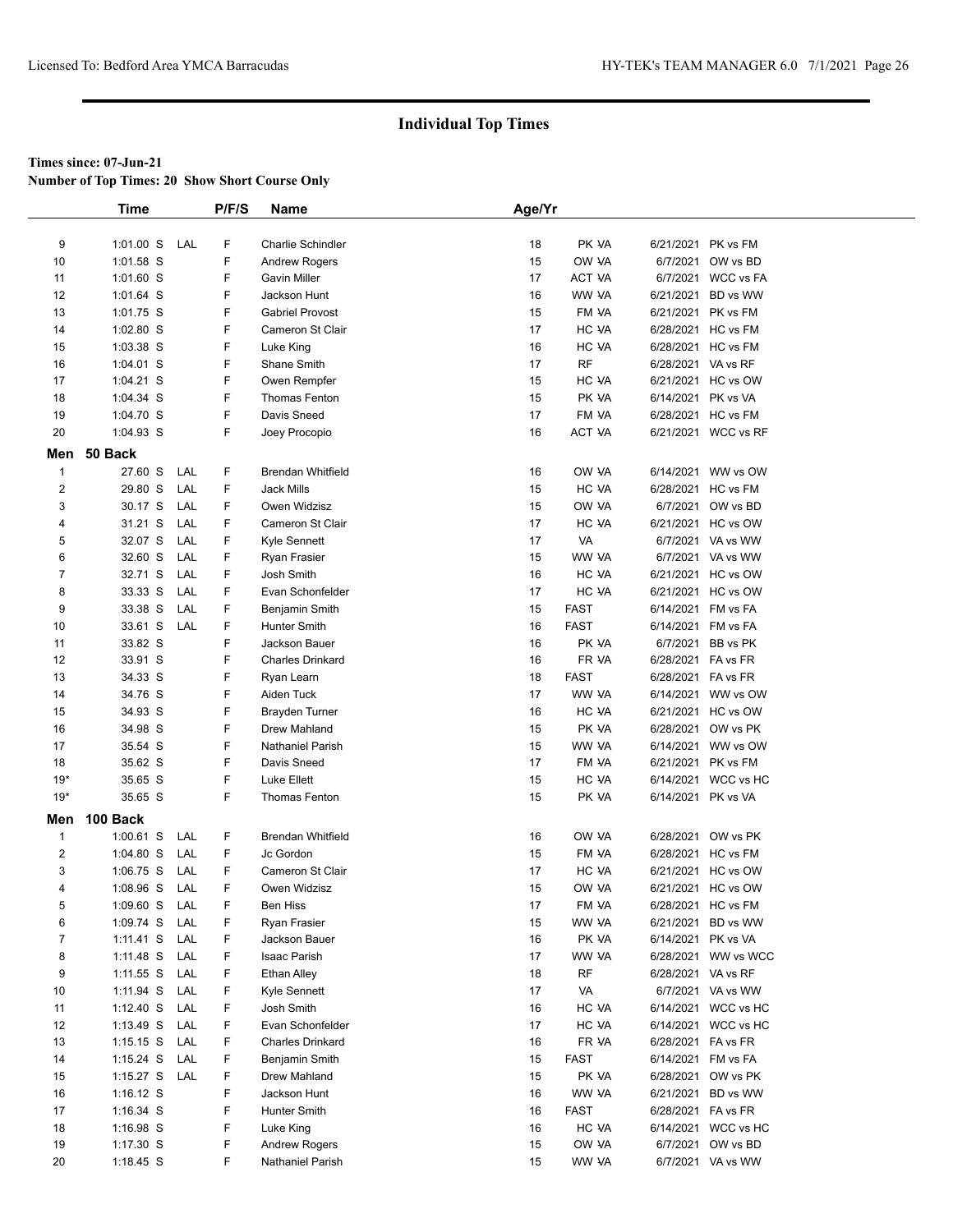#### **Times since: 07-Jun-21**

**Number of Top Times: 20 Show Short Course Only**

|                         | <b>Time</b>   |     | P/F/S | <b>Name</b>              | Age/Yr |               |                    |                     |  |
|-------------------------|---------------|-----|-------|--------------------------|--------|---------------|--------------------|---------------------|--|
|                         |               |     |       |                          |        |               |                    |                     |  |
| Men                     | 50 Breast     |     |       |                          |        |               |                    |                     |  |
| $\mathbf{1}$            | 31.54 S       | LAL | F     | <b>Brendan Whitfield</b> | 16     | OW VA         |                    | 6/14/2021 WW vs OW  |  |
| $\overline{\mathbf{c}}$ | 31.87 S       | LAL | F     | Michael Marotta          | 17     | PK VA         |                    | 6/28/2021 OW vs PK  |  |
| 3                       | 32.81 S       | LAL | F     | <b>Ben Hiss</b>          | 17     | FM VA         |                    | 6/28/2021 HC vs FM  |  |
| 4                       | 32.95 S       | LAL | F     | <b>Charlie Schindler</b> | 18     | PK VA         | 6/14/2021 PK vs VA |                     |  |
| 5                       | 33.50 S       | LAL | F     | <b>Gavin Miller</b>      | 17     | <b>ACT VA</b> |                    | 6/7/2021 WCC vs FA  |  |
| 6                       | 34.73 S       | LAL | F     | Isaac Parish             | 17     | WW VA         |                    | 6/7/2021 VA vs WW   |  |
| $\overline{7}$          | 34.85 S       | LAL | F     | Evan Shopbell            | 17     | WW VA         |                    | 6/14/2021 WW vs OW  |  |
| $8*$                    | 35.72 S       | LAL | F     | Mason Drummond           | 15     | ACT VA        |                    | 6/21/2021 WCC vs RF |  |
| $8*$                    | 35.72 S       | LAL | F     | Owen Rempfer             | 15     | HC VA         |                    | 6/14/2021 WCC vs HC |  |
| 10                      | 35.78 S       | LAL | F     | Sean Kim                 | 15     | VA            | 6/28/2021 VA vs RF |                     |  |
| 11                      | 36.17 S       | LAL | F     | Ryan Learn               | 18     | <b>FAST</b>   | 6/28/2021 FA vs FR |                     |  |
| 12                      | 36.24 S       | LAL | F     | Adam Ellett              | 17     | HC VA         |                    | 6/28/2021 HC vs FM  |  |
| $13*$                   | 36.33 S       | LAL | F     | <b>Ethan Alley</b>       | 18     | <b>RF</b>     |                    | 6/7/2021 FM vs RF   |  |
| $13*$                   | 36.33 S       | LAL | F     | <b>Jack Mills</b>        | 15     | HC VA         |                    | 6/28/2021 HC vs FM  |  |
| $15*$                   | 36.35 S       | LAL | F     | <b>Ethan Mayfield</b>    | 17     | <b>RF</b>     | 6/28/2021 VA vs RF |                     |  |
| $15*$                   | 36.35 S       | LAL | F     | Owen Widzisz             | 15     | OW VA         |                    | 6/7/2021 OW vs BD   |  |
| 17                      | 36.70 S       | LAL | F     | Drew Mahland             | 15     | PK VA         |                    | 6/28/2021 OW vs PK  |  |
| 18                      | 36.83 S       | LAL | F     | <b>Gabriel Provost</b>   | 15     | FM VA         |                    | 6/28/2021 HC vs FM  |  |
| 19                      | 37.09 S       | LAL | F     | <b>Carter Rice</b>       | 16     | HC VA         |                    | 6/7/2021 FR vs HC   |  |
| 20                      | 37.20 S       | LAL | F     | Luke Ellett              | 15     | HC VA         |                    | 6/14/2021 WCC vs HC |  |
| Men                     | 100 Breast    |     |       |                          |        |               |                    |                     |  |
| $\mathbf{1}$            | $1:10.60$ S   | LAL | F     | <b>Brendan Whitfield</b> | 16     | OW VA         |                    | 6/7/2021 OW vs BD   |  |
| $\overline{\mathbf{c}}$ | $1:10.93$ S   | LAL | F     | Michael Marotta          | 17     | PK VA         |                    | 6/28/2021 OW vs PK  |  |
| 3                       | 1:12.79 S     | LAL | F     | Charlie Schindler        | 18     | PK VA         | 6/14/2021 PK vs VA |                     |  |
| 4                       | $1:13.78$ S   | LAL | F     | <b>Ben Hiss</b>          | 17     | FM VA         |                    | 6/28/2021 HC vs FM  |  |
| 5                       | $1:15.42$ S   | LAL | F     | Evan Shopbell            | 17     | WW VA         |                    | 6/14/2021 WW vs OW  |  |
| 6                       | $1:16.66$ S   | LAL | F     | <b>Thomas Fenton</b>     | 15     | PK VA         | 6/14/2021 PK vs VA |                     |  |
| $\overline{7}$          | $1:17.01$ S   | LAL | F     | <b>Gavin Miller</b>      | 17     | ACT VA        |                    | 6/14/2021 WCC vs HC |  |
| 8                       | $1:17.54$ S   | LAL | F     | Isaac Parish             | 17     | WW VA         | 6/21/2021          | BD vs WW            |  |
| 9                       | $1:18.73$ S   | LAL | F     | <b>Mason Drummond</b>    | 15     | ACT VA        |                    | 6/21/2021 WCC vs RF |  |
| 10                      | $1:18.94$ S   | LAL | F     | <b>Jack Mills</b>        | 15     | HC VA         |                    | 6/28/2021 HC vs FM  |  |
| 11                      | 1:21.21 S     | LAL | F     | Sean Kim                 | 15     | VA            | 6/21/2021 FR vs VA |                     |  |
| 12                      | 1:21.28 S     | LAL | F     | <b>Ethan Alley</b>       | 18     | <b>RF</b>     |                    | 6/21/2021 WCC vs RF |  |
| 13                      | 1:21.44 S     | LAL | F     | <b>Adam Ellett</b>       | 17     | HC VA         |                    | 6/28/2021 HC vs FM  |  |
| 14                      | $1:21.81$ S   | LAL | F     | Luke King                | 16     | HC VA         |                    | 6/28/2021 HC vs FM  |  |
| 15                      | $1:22.62$ S   | LAL | F     | Drew Mahland             | 15     | PK VA         |                    | 6/28/2021 OW vs PK  |  |
| 16                      | $1:22.76$ S   | LAL | F     | Ethan Mayfield           | 17     | <b>RF</b>     | 6/28/2021 VA vs RF |                     |  |
| 17                      | 1:22.97 S LAL |     | F     | Carter Rice              | 16     | HC VA         |                    | 6/28/2021 HC vs FM  |  |
| 18                      | 1:24.93 S     |     | F     | Owen Rempfer             | 15     | HC VA         |                    | 6/7/2021 FR vs HC   |  |
| 19                      | 1:25.14 S     |     | F     | Luke Ellett              | 15     | HC VA         |                    | 6/14/2021 WCC vs HC |  |
| 20                      | 1:27.48 S     |     | F     | <b>Andrew Rogers</b>     | 15     | OW VA         |                    | 6/14/2021 WW vs OW  |  |
| Men                     | <b>50 Fly</b> |     |       |                          |        |               |                    |                     |  |
| $\mathbf{1}$            | 25.98 S       | LAL | F.    | Brendan Whitfield        | 16     | OW VA         |                    | 6/7/2021 OW vs BD   |  |
| $\overline{\mathbf{c}}$ | 27.55 S LAL   |     | F     | Jack Mills               | 15     | HC VA         |                    | 6/14/2021 WCC vs HC |  |
| 3                       | 27.80 S       | LAL | F     | Owen Widzisz             | 15     | OW VA         |                    | 6/28/2021 OW vs PK  |  |
| 4                       | 28.95 S       | LAL | F     | Ryan Learn               | 18     | <b>FAST</b>   |                    | 6/14/2021 FM vs FA  |  |
| 5                       | 29.67 S LAL   |     | F     | Josh Smith               | 16     | HC VA         |                    | 6/28/2021 HC vs FM  |  |
| 6                       | 29.88 S       | LAL | F     | Kyle Sennett             | 17     | VA            | 6/14/2021 PK vs VA |                     |  |
| 7                       | 29.93 S       | LAL | F     | Sean Kim                 | 15     | VA            | 6/28/2021 VA vs RF |                     |  |
| 8                       | 30.04 S       | LAL | F     | Michael Marotta          | 17     | PK VA         |                    | 6/28/2021 OW vs PK  |  |
| 9                       | 30.13 S       | LAL | F     | <b>Andrew Rogers</b>     | 15     | OW VA         |                    | 6/28/2021 OW vs PK  |  |
| 10                      | 30.19 S LAL   |     | F.    | Isaac Parish             | 17     | WW VA         |                    | 6/28/2021 WW vs WCC |  |
|                         |               |     |       |                          |        |               |                    |                     |  |